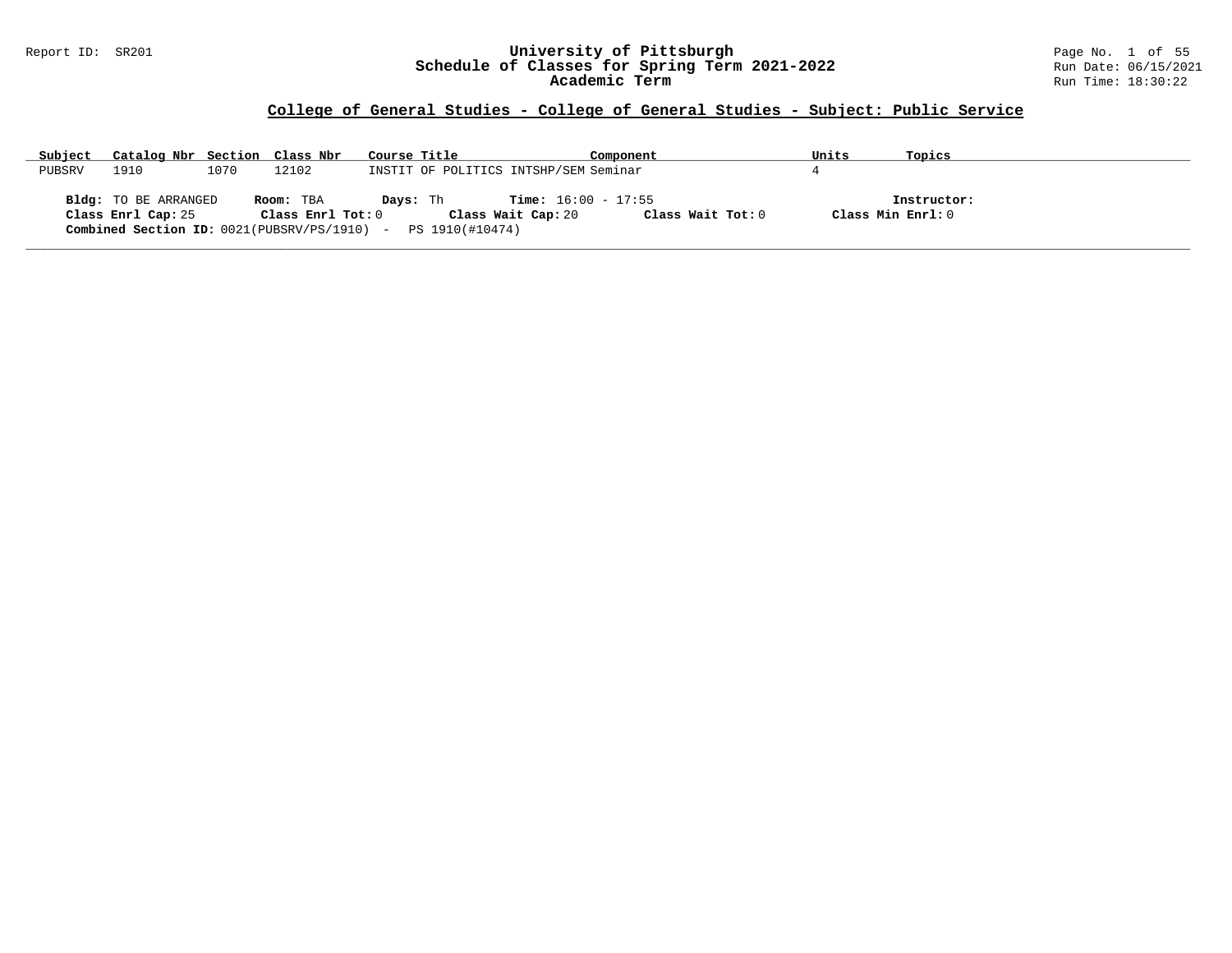#### Report ID: SR201 **University of Pittsburgh** Page No. 2 of 55 **Schedule of Classes for Spring Term 2021-2022** Run Date: 06/15/2021 **CHS** Run Time: 18:30:22

# **Dietrich Sch Arts and Sciences - College of General Studies - Subject: Leadership**

| Catalog Nbr Section Class Nbr<br>Subject                                     | Course Title                                                               | Component                                                                    | Units<br>Topics   |
|------------------------------------------------------------------------------|----------------------------------------------------------------------------|------------------------------------------------------------------------------|-------------------|
| 8010<br>27499<br>LDRSHP<br>1100                                              | THEORIES OF LEADERSHIP                                                     | Lecture                                                                      | 3                 |
| Bldg: TO BE ARRANGED<br>Room: TBA                                            | <b>Days:</b> TBA <b>Time:</b> $00:00 - 00:00$                              |                                                                              | Instructor: Staff |
| Attributes: College In High School                                           |                                                                            | Class Enrl Cap: $9999$ Class Enrl Tot: 0 Class Wait Cap: 0 Class Wait Tot: 0 | Class Min Enrl: 0 |
| 8015<br>30394<br>LDRSHP<br>1100                                              | THEORIES OF LEADERSHIP                                                     | Lecture                                                                      | 3                 |
| Bldg: TO BE ARRANGED<br>Room: TBA                                            | <b>Days:</b> TBA <b>Time:</b> $00:00 - 00:00$                              |                                                                              | Instructor: Staff |
| Attributes: College In High School                                           |                                                                            | Class Enrl Cap: 9999 Class Enrl Tot: 0 Class Wait Cap: 0 Class Wait Tot: 0   | Class Min Enrl: 0 |
| 8020<br>30417<br>1100<br>LDRSHP                                              | THEORIES OF LEADERSHIP                                                     | Lecture                                                                      | 3                 |
| Bldg: TO BE ARRANGED<br>Room: TBA                                            | <b>Days:</b> TBA <b>Time:</b> $00:00 - 00:00$                              |                                                                              | Instructor: Staff |
| Attributes: College In High School                                           | Class Enrl Cap: 9999 Class Enrl Tot: 0 Class Wait Cap: 0 Class Wait Tot: 0 |                                                                              | Class Min Enrl: 0 |
| 8025<br>1100<br>30565<br>LDRSHP                                              | THEORIES OF LEADERSHIP                                                     | Lecture                                                                      | 3                 |
| Bldg: TO BE ARRANGED<br>Room: TBA                                            | <b>Days:</b> TBA <b>Time:</b> $00:00 - 00:00$                              |                                                                              | Instructor: Staff |
| Class Enrl Cap: 9999 Class Enrl Tot: 0<br>Attributes: College In High School |                                                                            | Class Wait Cap: 0 Class Wait Tot: 0                                          | Class Min Enrl: 0 |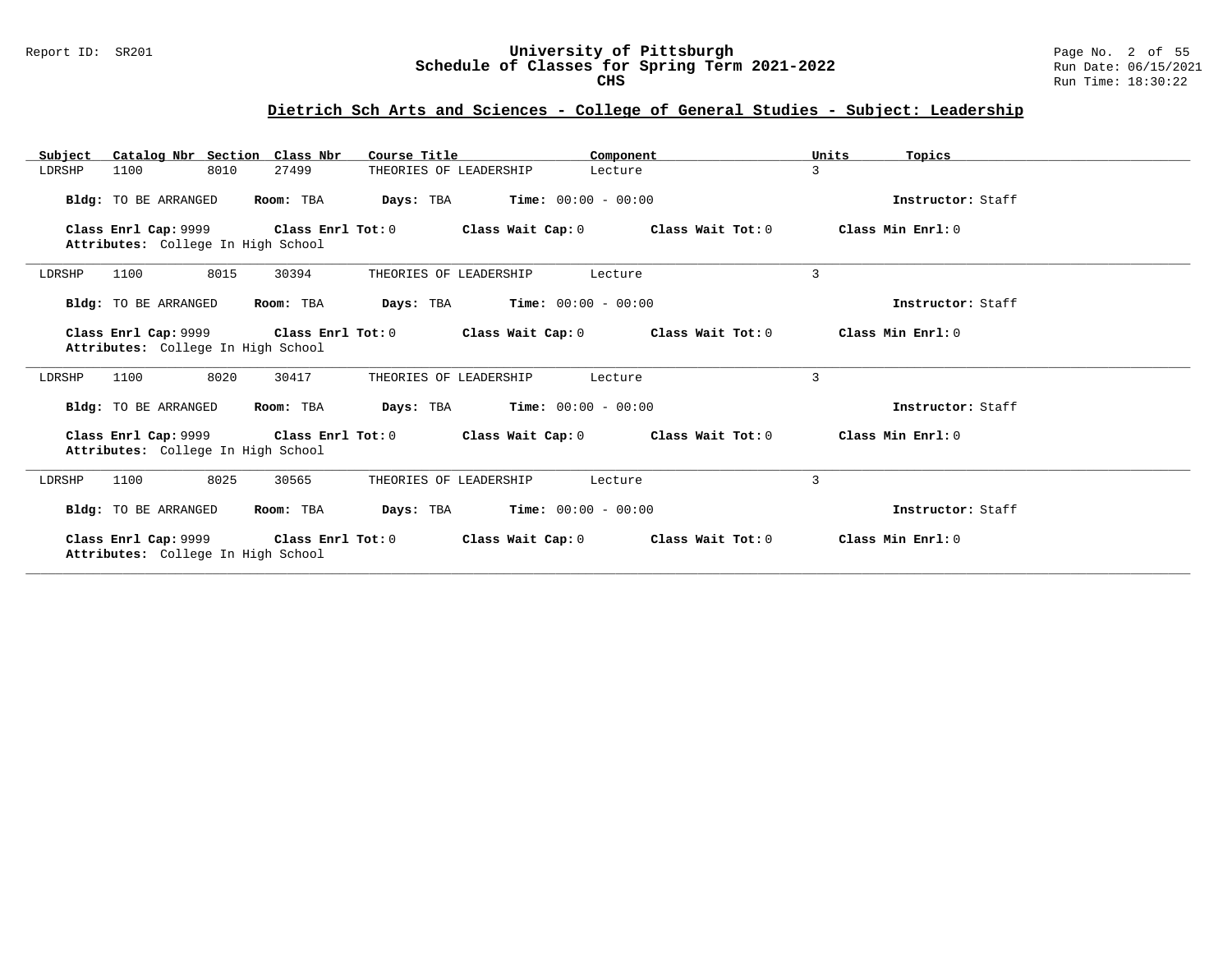#### Report ID: SR201 **University of Pittsburgh** Page No. 3 of 55 **Schedule of Classes for Spring Term 2021-2022** Run Date: 06/15/2021 **Full Term Session Run Time: 18:30:22**

# **Dietrich Sch Arts and Sciences - College of General Studies - Subject: Africana Studies**

| Subject | Catalog Nbr Section Class Nbr |      |                    | Course Title                                                                    | Component                                                                               | Units             | Topics                                                                                                                                                       |
|---------|-------------------------------|------|--------------------|---------------------------------------------------------------------------------|-----------------------------------------------------------------------------------------|-------------------|--------------------------------------------------------------------------------------------------------------------------------------------------------------|
| AFRCNA  | 0639                          | 7010 | 22167              | HISTORY OF JAZZ                                                                 | Lecture                                                                                 |                   |                                                                                                                                                              |
|         | Bldg: Music Building          |      | <b>Room:</b> 00132 | Days: M                                                                         | <b>Time:</b> $18:00 - 20:30$                                                            |                   | Instructor: Suzuki, Yoko                                                                                                                                     |
|         | Class Enrl Cap: 25            |      | Class Enrl Tot: 0  |                                                                                 | Class Wait Tot: 0<br>Class Wait Cap: 20                                                 | Class Min Enrl: 0 |                                                                                                                                                              |
|         |                               |      |                    |                                                                                 |                                                                                         |                   | Attributes: DSAS The Arts General Ed. Requirement, DSAS Historical Analysis General Ed. Requirement, SCI Polymathic Contexts: Humanistic GE. Req., Transatla |
|         |                               |      |                    |                                                                                 | Room Characteristics: Media - Data Projector/Monitor(1), PeopleSoft - Scheduled (PS)(1) |                   |                                                                                                                                                              |
|         |                               |      |                    | <b>Combined Section ID:</b> $0097(RFRCNA/0639/MUSIC/0711)$ - MUSIC 0711(#22190) |                                                                                         |                   |                                                                                                                                                              |
|         | Reserve Capacity:             |      | 01-OCT-2021        | College of General Studies                                                      | Reserve Enrl Cap: 10                                                                    | Reserve Enrl Tot: | $\mathbf{0}$                                                                                                                                                 |
|         |                               |      | 01-DEC-2021        | College of General Studies                                                      |                                                                                         |                   |                                                                                                                                                              |
|         |                               |      |                    |                                                                                 |                                                                                         |                   |                                                                                                                                                              |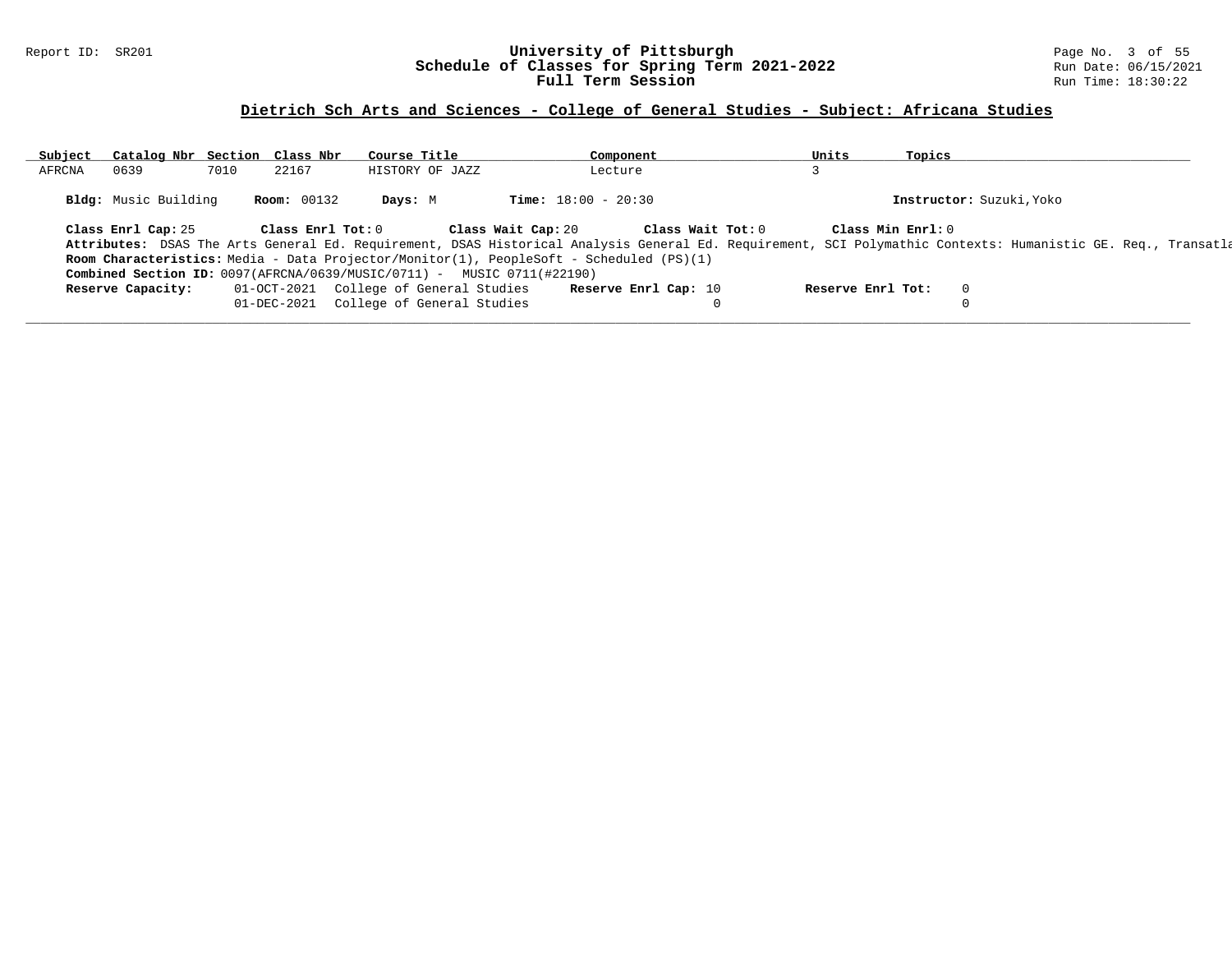### Report ID: SR201 **University of Pittsburgh** Page No. 4 of 55 **Schedule of Classes for Spring Term 2021-2022** Run Date: 06/15/2021 **Full Term Session Run Time: 18:30:22**

# **Dietrich Sch Arts and Sciences - College of General Studies - Subject: Anthropology**

| Subject | Catalog Nbr Section Class Nbr |                |                   | Course Title                                                                                                                                                                                                                                                                                                | Component                    | Units             | Topics            |  |
|---------|-------------------------------|----------------|-------------------|-------------------------------------------------------------------------------------------------------------------------------------------------------------------------------------------------------------------------------------------------------------------------------------------------------------|------------------------------|-------------------|-------------------|--|
| ANTH    | 0768                          | 7010           | 31063             | HUMAN SEXUALITY IN CROS CULTURSeminar                                                                                                                                                                                                                                                                       |                              |                   |                   |  |
|         | Bldg: TBA                     |                | Room: TBA         | Days: Tu                                                                                                                                                                                                                                                                                                    | <b>Time:</b> $18:00 - 20:30$ |                   | Instructor: Staff |  |
|         | Class Enrl Cap: 35            |                | Class Enrl Tot: 0 | Class Wait Cap: 20                                                                                                                                                                                                                                                                                          | Class Wait Tot: 0            |                   | Class Min Enrl: 0 |  |
|         |                               |                |                   | Attributes: DSAS Cross-Cult. Awareness General Ed. Requirement, DSAS Diversity General Ed. Requirement, DSAS Global Issues General Ed. Requirement, DSAS Soc<br>General Ed. Requirement, Gender, Sexuality & Women's St, SCI Polymathic Contexts: Global⨯ Cul GE. Req., SCI Polymathic Contexts: Soc/Behav. |                              |                   |                   |  |
|         |                               | Global Studies |                   |                                                                                                                                                                                                                                                                                                             |                              |                   |                   |  |
|         |                               |                |                   | <b>Room Characteristics:</b> PeopleSoft - Scheduled (PS)(1)                                                                                                                                                                                                                                                 |                              |                   |                   |  |
|         | Reserve Capacity:             |                | 01-OCT-2021       | College of General Studies                                                                                                                                                                                                                                                                                  | Reserve Enrl Cap: 20         | Reserve Enrl Tot: | $\Omega$          |  |
|         |                               |                | 01-DEC-2021       | College of General Studies                                                                                                                                                                                                                                                                                  |                              |                   | 0                 |  |
|         |                               |                |                   |                                                                                                                                                                                                                                                                                                             |                              |                   |                   |  |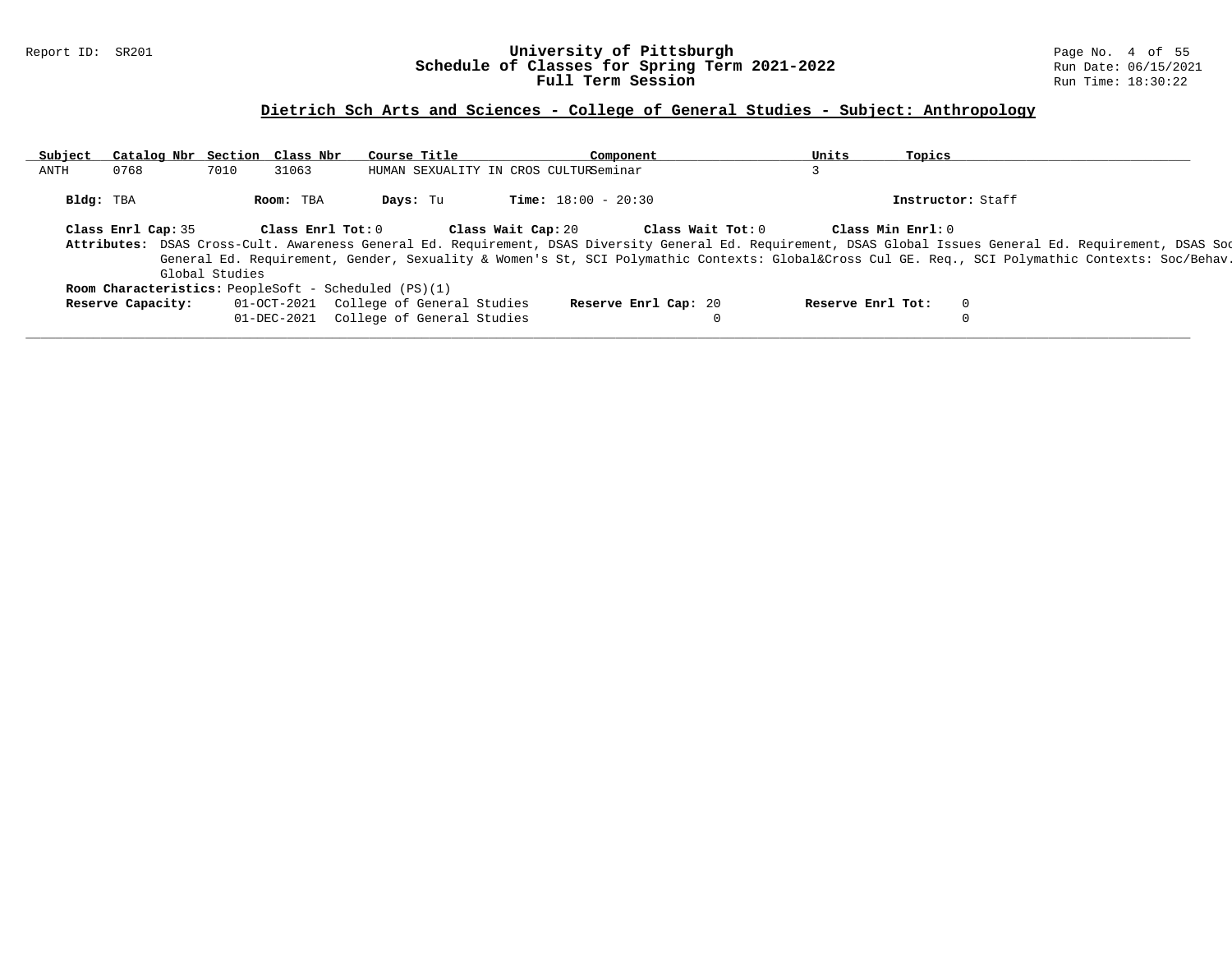### Report ID: SR201 **University of Pittsburgh** Page No. 5 of 55 **Schedule of Classes for Spring Term 2021-2022** Run Date: 06/15/2021 **Full Term Session Run Time: 18:30:22**

# **Dietrich Sch Arts and Sciences - College of General Studies - Subject: Biological Sciences**

| Subject                    | Catalog Nbr Section Class Nbr<br>Course Title                           | Component                               | Units<br>Topics                  |  |
|----------------------------|-------------------------------------------------------------------------|-----------------------------------------|----------------------------------|--|
| 0370<br>BIOSC              | 7010<br>22169<br>ECOLOGY                                                | Lecture                                 | 3                                |  |
| <b>Bldg:</b> Langley Hall  | Room: 0A224<br>Days: W                                                  | $Time: 18:00 - 20:30$                   | Instructor: Yurasits Jr, Louis A |  |
| Class Enrl Cap: 40         | $Class$ $Enr1$ $Tot: 0$                                                 | Class Wait Cap: 20<br>Class Wait Tot: 0 | Class Min Enrl: 0                |  |
| Attributes: Global Studies |                                                                         |                                         |                                  |  |
|                            | <b>Room Characteristics:</b> PeopleSoft - Scheduled (PS)(1)             |                                         |                                  |  |
| Reserve Capacity:          | 01-OCT-2021 College of General Studies                                  | Reserve Enrl Cap: 10                    | Reserve Enrl Tot:<br>$\mathbf 0$ |  |
|                            | 01-DEC-2021<br>College of General Studies                               | $\mathbf 0$                             |                                  |  |
|                            |                                                                         |                                         |                                  |  |
| 1250<br>BIOSC              | 7010<br>25783<br>HUMAN PHYSIOLOGY                                       | Lecture                                 | 3                                |  |
| Bldg: Langley Hall         | Days: Th<br>Room: 0A214                                                 | $Time: 15:00 - 17:30$                   | Instructor: Roberts, Laurel B    |  |
|                            | Class Enrl Cap: 26 Class Enrl Tot: 0 Class Wait Cap: 20                 | Class Wait Tot: 0                       | Class Min Enrl: 0                |  |
|                            | <b>Room Characteristics:</b> PeopleSoft - Scheduled (PS)(1)             |                                         |                                  |  |
|                            | Combined Section ID: 0307(BIOSC 1250/NROSCI 1250) - NROSCI 1250(#25784) |                                         |                                  |  |
| Reserve Capacity:          | 01-OCT-2021 College of General Studies                                  | Reserve Enrl Cap: 10                    | Reserve Enrl Tot:<br>$\mathbf 0$ |  |
|                            |                                                                         |                                         |                                  |  |
|                            | 01-DEC-2021<br>College of General Studies                               | $\mathbf 0$                             | 0                                |  |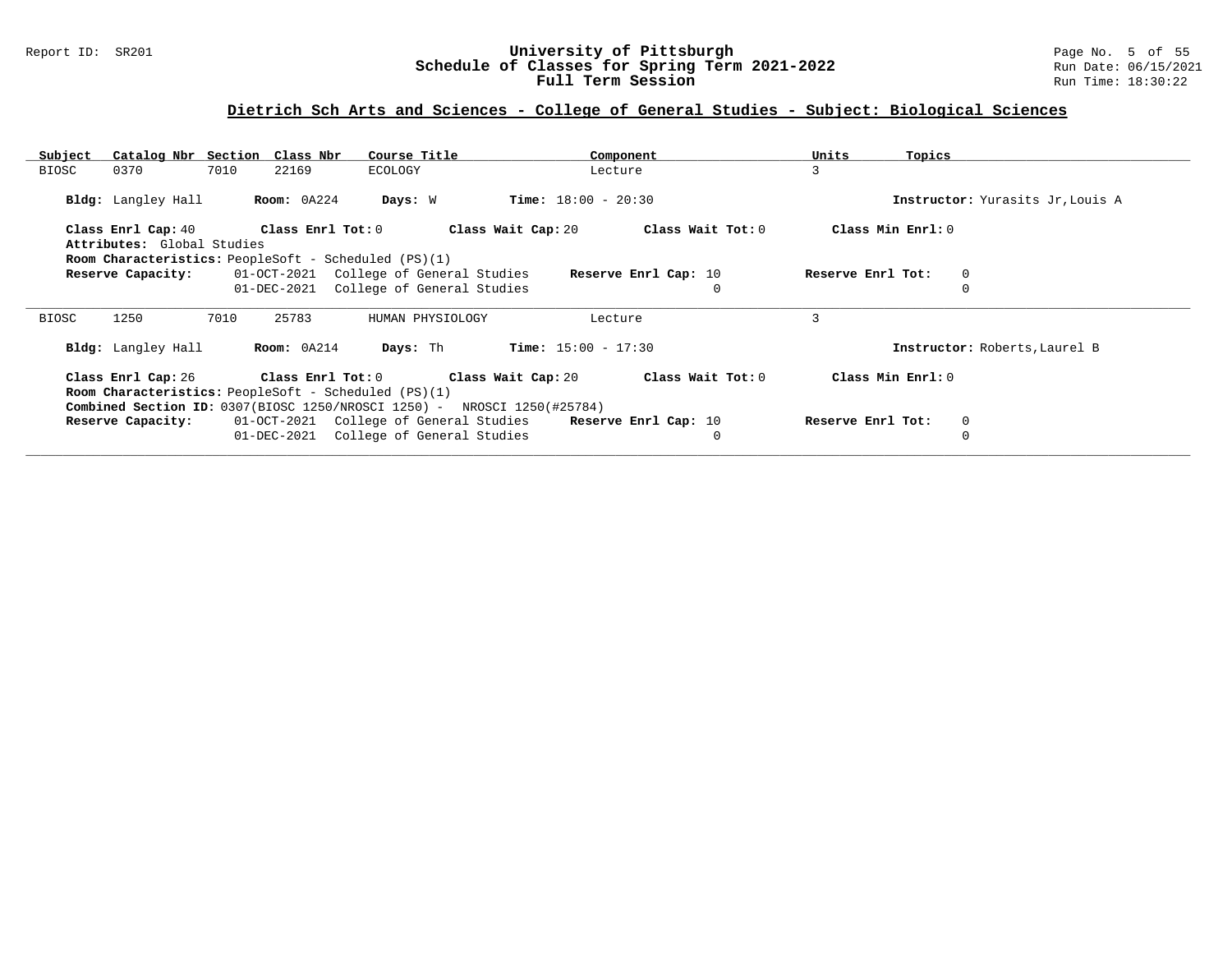### Report ID: SR201 **University of Pittsburgh** Page No. 6 of 55 **Schedule of Classes for Spring Term 2021-2022** Run Date: 06/15/2021 **Full Term Session Run Time: 18:30:22**

# **Dietrich Sch Arts and Sciences - College of General Studies - Subject: Classics**

| Subject   | Catalog Nbr Section Class Nbr |      |                         | Course Title                                                                                                   |                    | Component                    |                   | Units             | Topics            |                                                                                                                                                             |
|-----------|-------------------------------|------|-------------------------|----------------------------------------------------------------------------------------------------------------|--------------------|------------------------------|-------------------|-------------------|-------------------|-------------------------------------------------------------------------------------------------------------------------------------------------------------|
| CLASS     | 1130                          | 7010 | 27990                   | CLASSICAL MYTHOLOGY & LIT                                                                                      |                    | Lecture                      |                   |                   |                   |                                                                                                                                                             |
| Bldg: TBA |                               |      | Room: TBA               | Days: Th                                                                                                       |                    | <b>Time:</b> $18:00 - 20:30$ |                   |                   |                   | Instructor: Scott, Wesley B                                                                                                                                 |
|           | Class Enrl Cap: 24            |      | $Class$ $Enrl$ $Tot: 0$ |                                                                                                                | Class Wait Cap: 20 |                              | Class Wait Tot: 0 |                   | Class Min Enrl: 0 |                                                                                                                                                             |
|           |                               |      |                         |                                                                                                                |                    |                              |                   |                   |                   | Attributes: DSAS Geographic Region General Ed. Requirement, DSAS Literature General Ed. Requirement, Children's Literature, Medieval & Renaissance Studies, |
|           |                               |      |                         | Polymathic Contexts: Global⨯ Cul GE. Req., SCI Polymathic Contexts: Humanistic GE. Req., West European Studies |                    |                              |                   |                   |                   |                                                                                                                                                             |
|           |                               |      |                         | Room Characteristics: Media - Data Projector/Monitor(1), PeopleSoft - Scheduled (PS)(1)                        |                    |                              |                   |                   |                   |                                                                                                                                                             |
|           |                               |      |                         | <b>Combined Section ID:</b> $0316$ (CLASS 1130/RELGST 1144) - RELGST 1144(#29750)                              |                    |                              |                   |                   |                   |                                                                                                                                                             |
|           | Reserve Capacity:             |      |                         | 01-OCT-2021 College of General Studies                                                                         |                    | Reserve Enrl Cap: 10         |                   | Reserve Enrl Tot: |                   |                                                                                                                                                             |
|           |                               |      |                         | 01-DEC-2021 College of General Studies                                                                         |                    |                              |                   |                   |                   |                                                                                                                                                             |
|           |                               |      |                         |                                                                                                                |                    |                              |                   |                   |                   |                                                                                                                                                             |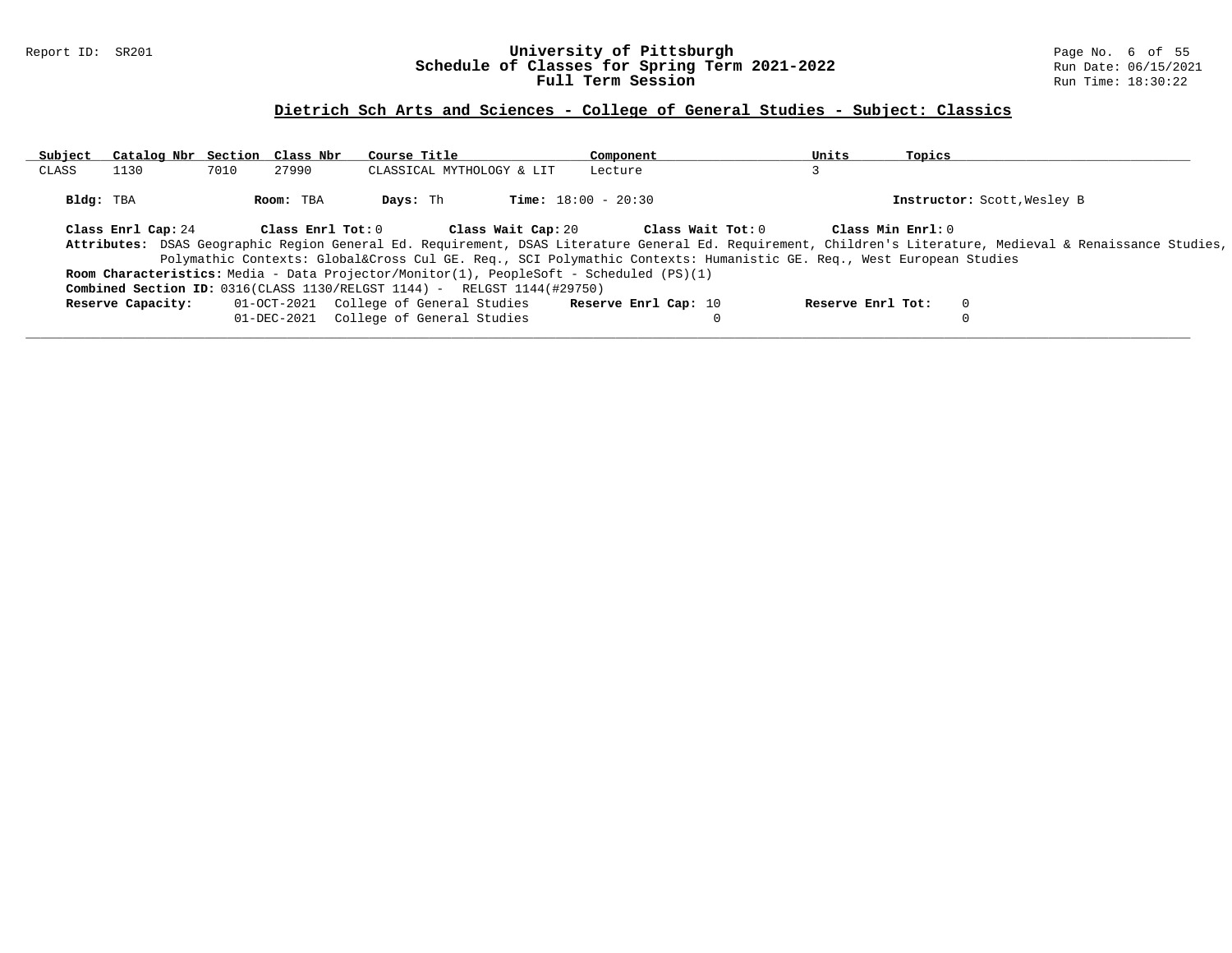### Report ID: SR201 **University of Pittsburgh** Page No. 7 of 55 **Schedule of Classes for Spring Term 2021-2022** Run Date: 06/15/2021 **Full Term Session Run Time: 18:30:22**

### **Dietrich Sch Arts and Sciences - College of General Studies - Subject: Communication: Rhet & Comm**

| Subject                                  |      | Catalog Nbr Section Class Nbr  | Course Title                                                                                                                                       |                                 | Component                        | Units             | Topics                                                                                                                                                                                  |  |
|------------------------------------------|------|--------------------------------|----------------------------------------------------------------------------------------------------------------------------------------------------|---------------------------------|----------------------------------|-------------------|-----------------------------------------------------------------------------------------------------------------------------------------------------------------------------------------|--|
| 0300<br>COMMRC                           | 7510 | 31066                          | COMMUNICATION PROCESS                                                                                                                              |                                 | Lecture                          | $\mathcal{L}$     |                                                                                                                                                                                         |  |
| Bldg: WEB Based Class                    |      | Room: TBA                      | Days: TBA                                                                                                                                          |                                 | <b>Time:</b> $00:00 - 00:00$     |                   | Instructor: Gareis, John W                                                                                                                                                              |  |
| Class Enrl Cap: 20                       |      | Class Enrl Tot: 0              | Attributes: DSAS Social Science General Ed. Requirement, Online                                                                                    | Class Wait Cap: 20              | Class Wait Tot: 0                |                   | Class Min Enrl: 0                                                                                                                                                                       |  |
| Reserve Capacity:                        |      |                                | 01-OCT-2021 College of General Studies                                                                                                             |                                 | Reserve Enrl Cap: 20             | Reserve Enrl Tot: | $\Omega$                                                                                                                                                                                |  |
|                                          |      |                                | 01-DEC-2021 College of General Studies                                                                                                             |                                 | $\Omega$                         |                   | $\Omega$                                                                                                                                                                                |  |
| 0320<br>COMMRC                           | 7510 | 22172                          | MASS COMMUNICATION PROCESS                                                                                                                         |                                 | Lecture                          | $\overline{3}$    |                                                                                                                                                                                         |  |
| Bldg: WEB Based Class                    |      | Room: TBA                      | Days: TBA                                                                                                                                          |                                 | <b>Time:</b> $00:00 - 00:00$     |                   | Instructor: Beaty, Joshua Lee                                                                                                                                                           |  |
| Class Enrl Cap: 25                       |      | Class Enrl Tot: $0$            | Polymathic Contexts: Soc/Behav. GE. Req.                                                                                                           | Class Wait Cap: 20              | Class Wait $Tot: 0$              |                   | Class Min Enrl: 0<br>Attributes: DSAS The Arts General Ed. Requirement, DSAS Historical Analysis General Ed. Requirement, Online, SCI Polymathic Contexts: Humanistic GE. Req., S       |  |
| Reserve Capacity:                        |      |                                | 01-OCT-2021 College of General Studies                                                                                                             |                                 | Reserve Enrl Cap: 20             | Reserve Enrl Tot: | $\mathbf{0}$                                                                                                                                                                            |  |
|                                          |      |                                | 01-DEC-2021 College of General Studies                                                                                                             |                                 | $\Omega$                         |                   | $\Omega$                                                                                                                                                                                |  |
|                                          | 7710 | 22173                          | PUBLIC SPEAKING                                                                                                                                    |                                 | Lecture                          | $\mathbf{3}$      |                                                                                                                                                                                         |  |
| 0520<br>COMMRC                           |      |                                |                                                                                                                                                    |                                 |                                  |                   |                                                                                                                                                                                         |  |
| Bldg: TBA<br>Class Enrl Cap: 20          |      | Room: TBA<br>Class Enrl Tot: 0 | Days: TBA                                                                                                                                          | Time: TBA<br>Class Wait Cap: 20 | Class Wait Tot: 0                |                   | Instructor: Staff<br>Class Min Enrl: 0                                                                                                                                                  |  |
| Reserve Capacity:                        |      |                                | Room Characteristics: $(1)$ , PeopleSoft - Scheduled $(PS)(1)$<br>01-OCT-2021 College of General Studies<br>01-DEC-2021 College of General Studies |                                 | Reserve Enrl Cap: 10<br>$\Omega$ | Reserve Enrl Tot: | Attributes: DSAS Creative Work General Ed. Requirement, Hybrid, SCI Expression: Communication General Ed. Req., SCI Polymathic Contexts: Humanistic GE. Req.<br>$\Omega$<br>$\mathbf 0$ |  |
| 0530<br>COMMRC                           | 7510 | 24997                          | INTERPERSONAL COMMUNICATION Lecture                                                                                                                |                                 |                                  | $\mathbf{3}$      |                                                                                                                                                                                         |  |
| Bldg: WEB Based Class                    |      | Room: TBA                      | Days: TBA                                                                                                                                          |                                 | <b>Time:</b> $00:00 - 00:00$     |                   | Instructor: Margolis, Katherine Ann                                                                                                                                                     |  |
| Class Enrl Cap: 20<br>Attributes: Online |      | Class Enrl Tot: 0              |                                                                                                                                                    | Class Wait Cap: 20              | Class Wait Tot: 0                |                   | Class Min Enrl: 0                                                                                                                                                                       |  |
| Reserve Capacity:                        |      |                                | 01-OCT-2021 College of General Studies<br>01-DEC-2021 College of General Studies                                                                   |                                 | Reserve Enrl Cap: 20<br>$\Omega$ | Reserve Enrl Tot: | $\mathbf{0}$<br>$\Omega$                                                                                                                                                                |  |
| 1102<br>COMMRC                           | 7510 | 22174                          | ORGANIZATIONAL COMMUNICATION Lecture                                                                                                               |                                 |                                  | $\overline{3}$    |                                                                                                                                                                                         |  |
| Bldg: WEB Based Class                    |      | Room: TBA                      | Days: TBA                                                                                                                                          |                                 | <b>Time:</b> $00:00 - 00:00$     |                   | Instructor: Margolis, Katherine Ann                                                                                                                                                     |  |
| Class Enrl Cap: 20                       |      | Class Enrl Tot: 0              |                                                                                                                                                    | Class Wait Cap: 20              | Class Wait Tot: 0                |                   | Class Min Enrl: 0                                                                                                                                                                       |  |
| Reserve Capacity:                        |      |                                | Attributes: Online, SCI Expression: Communication General Ed. Req.<br>01-OCT-2021 College of General Studies                                       |                                 | Reserve Enrl Cap: 20             | Reserve Enrl Tot: | $\mathbf{0}$                                                                                                                                                                            |  |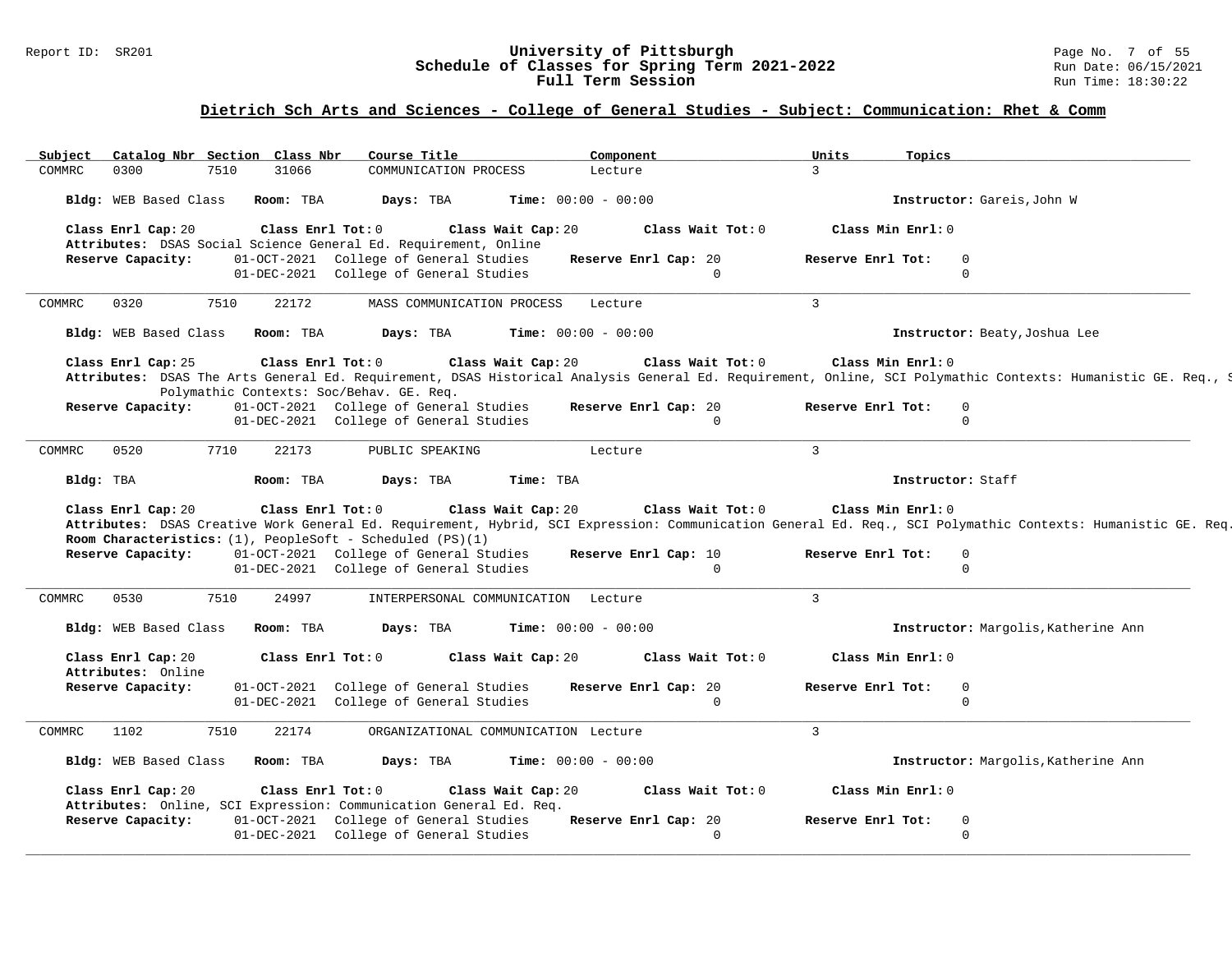#### Report ID: SR201 **University of Pittsburgh** Page No. 8 of 55 **Schedule of Classes for Spring Term 2021-2022** Run Date: 06/15/2021 **Full Term Session Rundall Term Session Rundall Term Session**

### **Dietrich Sch Arts and Sciences - College of General Studies - Subject: Communication: Rhet & Comm**

| Subject<br>Catalog Nbr Section Class Nbr | Course Title                                                                                          | Component                                                                     | Units<br>Topics                                                                                                                                                                                                    |  |
|------------------------------------------|-------------------------------------------------------------------------------------------------------|-------------------------------------------------------------------------------|--------------------------------------------------------------------------------------------------------------------------------------------------------------------------------------------------------------------|--|
| 7510<br>COMMRC<br>1106                   | 22175<br>SMALL GROUP COMMUNICATION                                                                    | Lecture                                                                       | $\mathcal{L}$                                                                                                                                                                                                      |  |
| Bldg: WEB Based Class                    | Room: TBA<br>Days: TBA                                                                                | <b>Time:</b> $00:00 - 00:00$                                                  | Instructor: Dutcher, James Arthur                                                                                                                                                                                  |  |
| Class Enrl Cap: 20<br>Attributes: Online | Class Enrl Tot: 0                                                                                     | Class Wait Cap: 20<br>Class Wait Tot: 0                                       | Class Min Enrl: 0                                                                                                                                                                                                  |  |
| Reserve Capacity:                        | 01-OCT-2021 College of General Studies<br>01-DEC-2021 College of General Studies                      | Reserve Enrl Cap: 15<br>$\Omega$                                              | Reserve Enrl Tot:<br>$\Omega$<br>$\Omega$                                                                                                                                                                          |  |
| 1109<br>7510<br>COMMRC                   | 22176<br>NONVERBAL COMMUNICATION                                                                      | Lecture                                                                       | $\mathcal{R}$                                                                                                                                                                                                      |  |
| Bldg: WEB Based Class                    | Room: TBA<br>Days: TBA                                                                                | <b>Time:</b> $00:00 - 00:00$                                                  | Instructor: Corder, Lloyd                                                                                                                                                                                          |  |
| Class Enrl Cap: 25<br>Attributes: Online | Class Enrl Tot: 0                                                                                     | Class Wait Cap: 20<br>Class Wait Tot: 0                                       | Class Min Enrl: 0                                                                                                                                                                                                  |  |
| Reserve Capacity:                        | 01-OCT-2021 College of General Studies<br>01-DEC-2021 College of General Studies                      | Reserve Enrl Cap: 10<br>$\Omega$                                              | Reserve Enrl Tot:<br>$\mathbf{0}$<br>$\Omega$                                                                                                                                                                      |  |
| 7510<br><b>COMMRC</b><br>1111            | 22177<br>THEORIES OF PERSUASION                                                                       | Lecture                                                                       | 3                                                                                                                                                                                                                  |  |
| Bldg: WEB Based Class                    | Room: TBA<br>Days: TBA                                                                                | <b>Time:</b> $00:00 - 00:00$                                                  | Instructor: Furman, Rachel Mayer                                                                                                                                                                                   |  |
| Class Enrl Cap: 20<br>Attributes: Online | $Class$ $Enr1$ $Tot: 0$                                                                               | Class Wait Cap: 20<br>Class Wait Tot: 0                                       | Class Min Enrl: 0                                                                                                                                                                                                  |  |
| Reserve Capacity:                        | 01-OCT-2021 College of General Studies<br>01-DEC-2021 College of General Studies                      | Reserve Enrl Cap: 15<br>$\cap$                                                | Reserve Enrl Tot:<br>0<br>$\cap$                                                                                                                                                                                   |  |
| 7510<br>COMMRC<br>1121                   | 22178<br>HISTORY OF MASS MEDIA                                                                        | Lecture                                                                       | $\mathbf{3}$                                                                                                                                                                                                       |  |
| Bldg: WEB Based Class Room: TBA          | Days: TBA                                                                                             | <b>Time:</b> $00:00 - 00:00$                                                  | Instructor: Guthrie, Meredith R                                                                                                                                                                                    |  |
| Class Enrl Cap: 20                       | Class Enrl Tot: 0<br>Attributes: Online, Gender, Sexuality & Women's St                               | Class Wait Cap: 20<br>Class Wait Tot: 0                                       | Class Min Enrl: 0                                                                                                                                                                                                  |  |
| Reserve Capacity:                        | 01-OCT-2021 College of General Studies<br>01-DEC-2021 College of General Studies                      | Reserve Enrl Cap: 20<br>$\Omega$                                              | Reserve Enrl Tot:<br>$\overline{0}$<br>$\Omega$                                                                                                                                                                    |  |
| 1122<br>7510<br>COMMRC                   | 22179<br>MEDIA CRITICISM                                                                              | Lecture                                                                       | $\overline{3}$                                                                                                                                                                                                     |  |
| Bldg: WEB Based Class Room: TBA          | Days: TBA                                                                                             | <b>Time:</b> $00:00 - 00:00$                                                  | Instructor: Beaty, Joshua Lee                                                                                                                                                                                      |  |
| Class Enrl Cap: 20<br>Reserve Capacity:  | Class Enrl Tot: 0<br>01-OCT-2021 College of General Studies<br>01-DEC-2021 College of General Studies | Class Wait Cap: 20<br>Class Wait Tot: $0$<br>Reserve Enrl Cap: 15<br>$\Omega$ | Class Min Enrl: 0<br>Attributes: DSAS Diversity General Ed. Requirement, Writing Intensive Course (WRIT), Online, Children's Literature, SCI Diversity General Ed. Requirements<br>Reserve Enrl Tot: 0<br>$\Omega$ |  |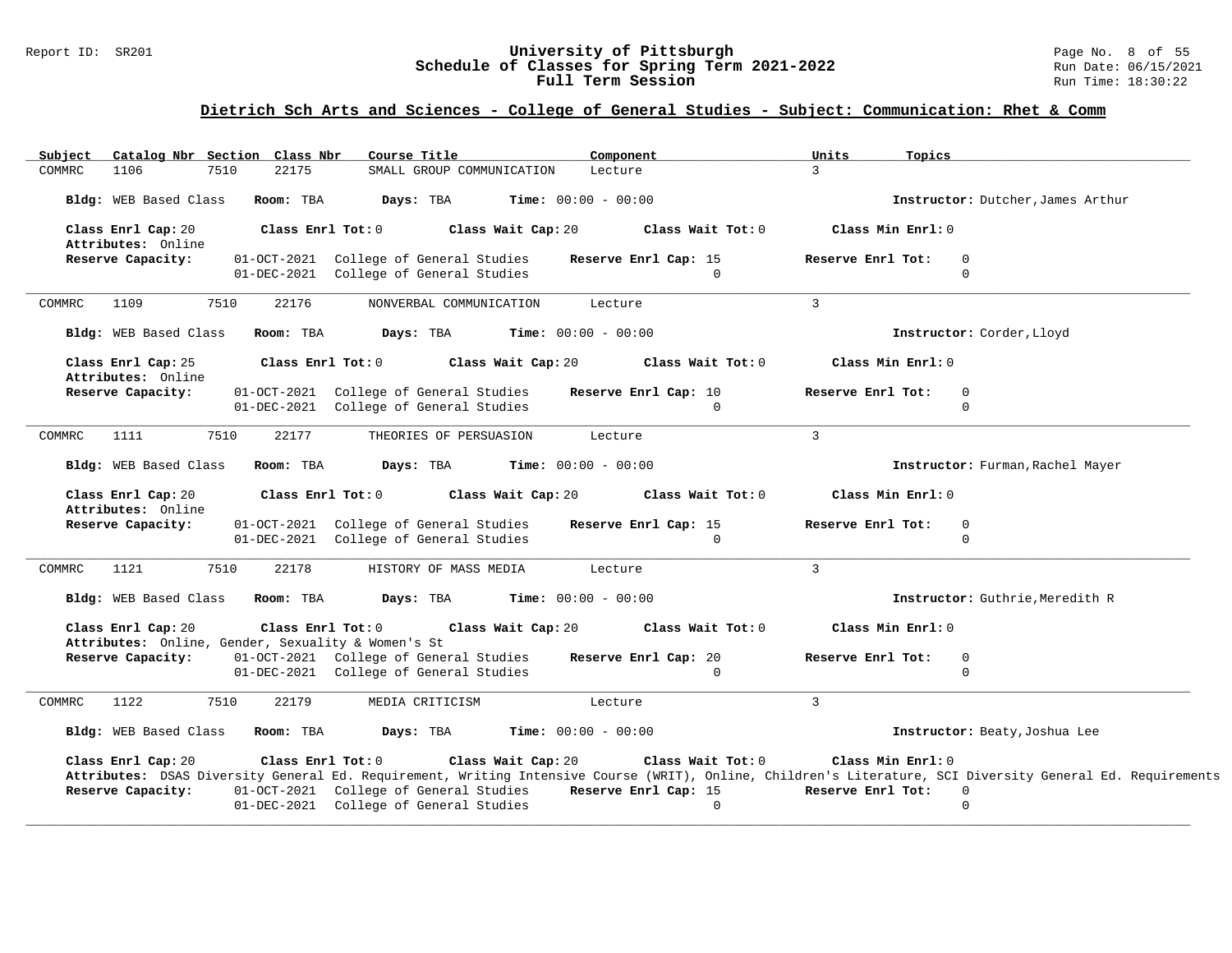### Report ID: SR201 **University of Pittsburgh** Page No. 9 of 55 **Schedule of Classes for Spring Term 2021-2022** Run Date: 06/15/2021 **Full Term Session Rundall Term Session Rundall Term Session**

### **Dietrich Sch Arts and Sciences - College of General Studies - Subject: Communication: Rhet & Comm**

| Subject Catalog Nbr Section Class Nbr                                                                                                                                                                                                 | Course Title <b>Sourse In the Search</b>                                                     | Component                        | Units                              | <b>Topics</b>                      |
|---------------------------------------------------------------------------------------------------------------------------------------------------------------------------------------------------------------------------------------|----------------------------------------------------------------------------------------------|----------------------------------|------------------------------------|------------------------------------|
| COMMRC<br>1126<br>7510<br>22180                                                                                                                                                                                                       | MEDIA AND CONSUMER CULTURE                                                                   | Lecture                          | $\mathcal{L}$                      |                                    |
| Bldg: WEB Based Class Room: TBA Days: TBA Time: 00:00 - 00:00                                                                                                                                                                         |                                                                                              |                                  |                                    | Instructor: Marinos, Martin Yoanis |
| Class Enrl Cap: 20                                                                                                                                                                                                                    | Class Enrl Tot: $0$ class Wait Cap: $20$ Class Wait Tot: $0$                                 |                                  | Class Min Enrl: 0                  |                                    |
| Attributes: DSAS Diversity General Ed. Requirement, Online, SCI Diversity General Ed. Requirements                                                                                                                                    |                                                                                              |                                  |                                    |                                    |
| Reserve Capacity:                                                                                                                                                                                                                     | 01-OCT-2021 College of General Studies<br>01-DEC-2021 College of General Studies             | Reserve Enrl Cap: 15<br>$\Omega$ | Reserve Enrl Tot:<br>0<br>$\Omega$ |                                    |
|                                                                                                                                                                                                                                       |                                                                                              |                                  |                                    |                                    |
| 1730<br>7510<br>22181<br>COMMRC                                                                                                                                                                                                       | SPECIAL TOPICS IN COMMUNICTN Lecture                                                         |                                  | $\mathcal{L}$                      |                                    |
| Bldg: WEB Based Class Room: TBA Days: TBA Time: 00:00 - 00:00 HEALTH                                                                                                                                                                  |                                                                                              |                                  |                                    | Instructor: Cohn, Ellen R          |
| Class Enrl Cap: 22<br>Attributes: Writing Intensive Course (WRIT), Class Materials on Reserve at Hillman Library, Online                                                                                                              | Class Enrl Tot: $0$ Class Wait Cap: $20$ Class Wait Tot: $0$                                 |                                  | Class Min Enrl: 0                  |                                    |
| Reserve Capacity:                                                                                                                                                                                                                     | 01-OCT-2021 RESERVED FOR CGS HLTH OR MEDIA Reserve Enrl Cap: 22                              |                                  | Reserve Enrl Tot:<br>$\mathbf 0$   |                                    |
|                                                                                                                                                                                                                                       | 01-DEC-2021 RESERVED FOR CGS HLTH OR MEDIA                                                   | $\overline{0}$                   | $\Omega$                           |                                    |
| 7520<br>25001<br>COMMRC<br>1730                                                                                                                                                                                                       | SPECIAL TOPICS IN COMMUNICTN Lecture                                                         |                                  | $\mathbf{3}$                       |                                    |
| Bldg: WEB Based Class Room: TBA Days: TBA Time: 00:00 - 00:00                                                                                                                                                                         |                                                                                              | HEALTH                           |                                    | Instructor: Cohn, Ellen R          |
| Class Enrl Cap: 22<br>Attributes: Writing Intensive Course (WRIT), Class Materials on Reserve at Hillman Library, Online                                                                                                              | Class Enrl Tot: $0$ Class Wait Cap: $20$ Class Wait Tot: $0$                                 |                                  | Class Min Enrl: 0                  |                                    |
| Reserve Capacity: 01-OCT-2021 RESERVED CGS HLTH&MEDIA CR1 Reserve Enrl Cap: 22                                                                                                                                                        |                                                                                              |                                  | Reserve Enrl Tot:<br>$\mathbf 0$   |                                    |
|                                                                                                                                                                                                                                       | 01-DEC-2021 RESERVED CGS HLTH&MEDIA CR1                                                      | $\Omega$                         | $\Omega$                           |                                    |
| 7010<br>1732<br>22182<br>COMMRC                                                                                                                                                                                                       | SPECIAL TOPICS IN MASS COM Lecture                                                           |                                  | $\mathbf{3}$                       |                                    |
| Bldg: TBA                                                                                                                                                                                                                             | Room: TBA Days: W Time: 18:00 - 20:30 PUBLIC AND MEDIA RELATIONS Instructor: Talerico, James |                                  |                                    |                                    |
| Class Enrl Cap: 22 Class Enrl Tot: 0 Class Wait Cap: 20 Class Wait Tot: 0 Class Min Enrl: 0<br>Attributes: Writing Intensive Course (WRIT)<br>Room Characteristics: Media - Data Projector/Monitor(1), PeopleSoft - Scheduled (PS)(1) |                                                                                              |                                  |                                    |                                    |
| Reserve Capacity: 01-OCT-2021 College of General Studies Reserve Enrl Cap: 20                                                                                                                                                         |                                                                                              |                                  | Reserve Enrl Tot:<br>0             |                                    |
|                                                                                                                                                                                                                                       | 01-DEC-2021 College of General Studies                                                       | $\mathbf{0}$                     | $\Omega$                           |                                    |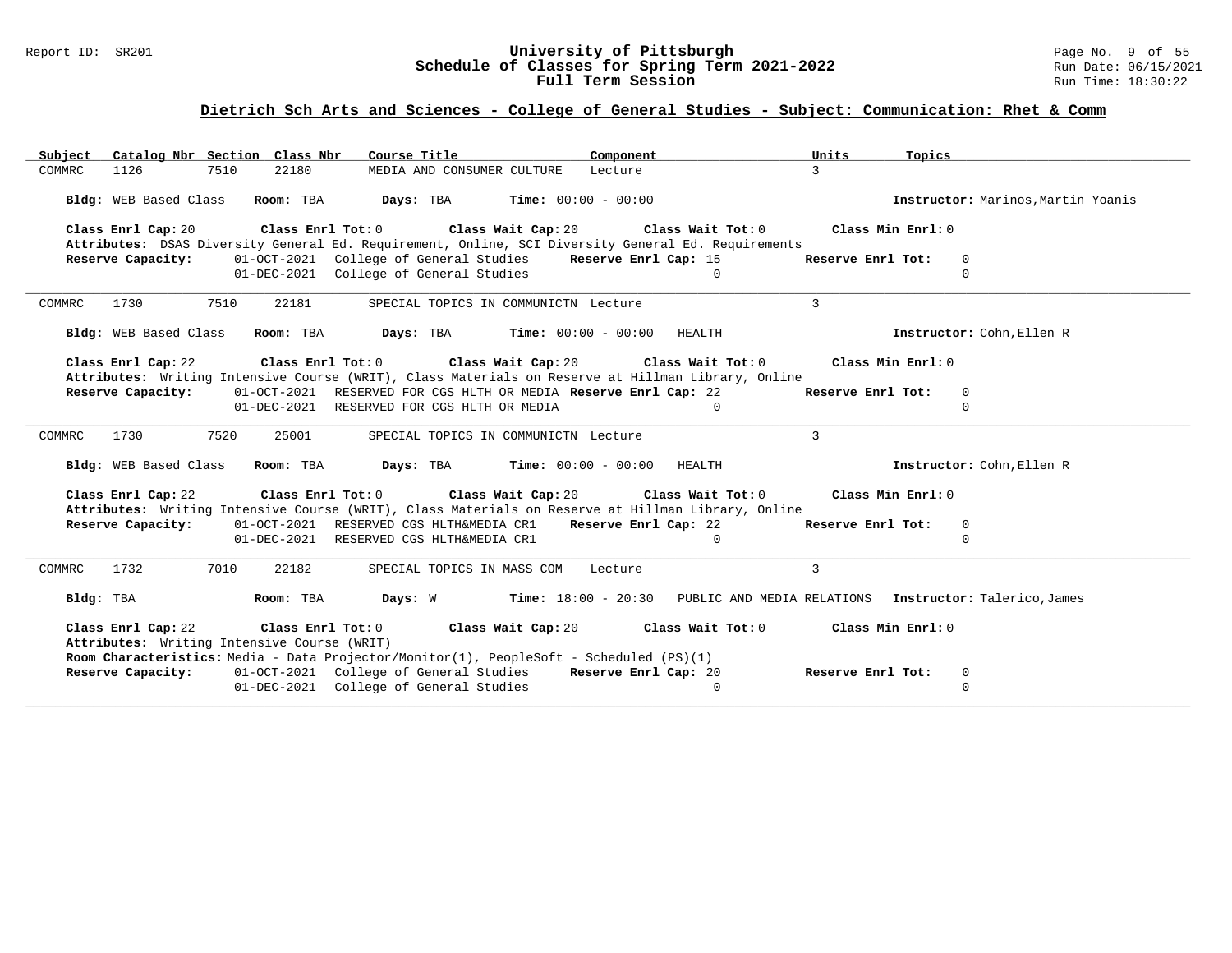### Report ID: SR201 **University of Pittsburgh** Page No. 10 of 55 **Schedule of Classes for Spring Term 2021-2022** Run Date: 06/15/2021 **Full Term Session Rundall Term Session Rundall Term Session**

# **Dietrich Sch Arts and Sciences - College of General Studies - Subject: Economics**

| Subject | Catalog Nbr Section Class Nbr |      |                       | Course Title                           |                    | Component                                                                                                     | Units             | Topics            |                                   |
|---------|-------------------------------|------|-----------------------|----------------------------------------|--------------------|---------------------------------------------------------------------------------------------------------------|-------------------|-------------------|-----------------------------------|
| ECON    | 0800                          | 7510 | 22184                 | INTRODUCTION TO ECONOMICS              |                    | Lecture                                                                                                       |                   |                   |                                   |
|         | <b>Bldg:</b> WEB Based Class  |      | Room: TBA             | Days: TBA                              |                    | <b>Time:</b> $00:00 - 00:00$                                                                                  |                   |                   | Instructor: Gajanan, Shailendra N |
|         | Class Enrl Cap: 25            |      | Class $Enr1$ Tot: $0$ |                                        | Class Wait Cap: 20 | Class Wait Tot: 0                                                                                             |                   | Class Min Enrl: 0 |                                   |
|         |                               |      |                       |                                        |                    | Attributes: DSAS Social Science General Ed. Requirement, Online, SCI Polymathic Contexts: Soc/Behav. GE. Req. |                   |                   |                                   |
|         | Reserve Capacity:             |      |                       | 01-OCT-2021 College of General Studies |                    | Reserve Enrl Cap: 10                                                                                          | Reserve Enrl Tot: |                   | $\Omega$                          |
|         |                               |      | 01-DEC-2021           | College of General Studies             |                    |                                                                                                               |                   |                   |                                   |
|         |                               |      |                       |                                        |                    |                                                                                                               |                   |                   |                                   |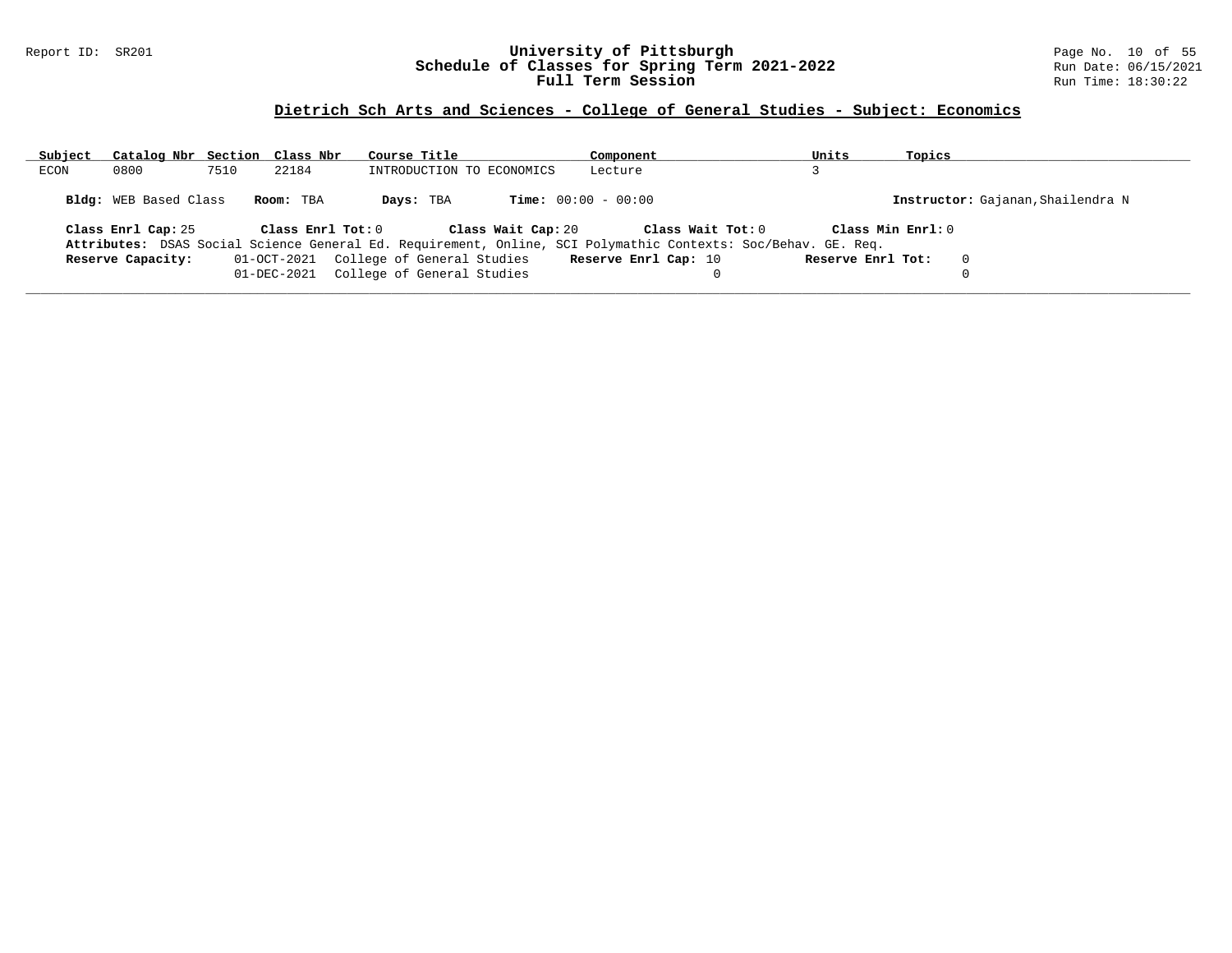### Report ID: SR201 **University of Pittsburgh** Page No. 11 of 55 **Schedule of Classes for Spring Term 2021-2022** Run Date: 06/15/2021 **Full Term Session Rundall Term Session Rundall Term Session**

# **Dietrich Sch Arts and Sciences - College of General Studies - Subject: English Composition**

| Subject       |                                          | Catalog Nbr Section Class Nbr   | Course Title                                                                                            |          |                         |                                      | Component            |                   | Units                                                                                                          | Topics            |                            |                              |                                                                                                                                                              |
|---------------|------------------------------------------|---------------------------------|---------------------------------------------------------------------------------------------------------|----------|-------------------------|--------------------------------------|----------------------|-------------------|----------------------------------------------------------------------------------------------------------------|-------------------|----------------------------|------------------------------|--------------------------------------------------------------------------------------------------------------------------------------------------------------|
| <b>ENGCMP</b> | 0200                                     | 31068<br>7510                   |                                                                                                         |          | SEMINAR IN COMPOSITION  | Seminar                              |                      |                   | $\mathcal{L}$                                                                                                  |                   |                            |                              |                                                                                                                                                              |
|               |                                          | Bldg: WEB Based Class Room: TBA | Days: TBA                                                                                               |          |                         | <b>Time:</b> $00:00 - 00:00$         |                      |                   |                                                                                                                |                   |                            | Instructor: Kuehn, Christy   |                                                                                                                                                              |
|               | Class Enrl Cap: 19                       |                                 | Class Enrl Tot: 0 Class Wait Cap: 10                                                                    |          |                         |                                      |                      | Class Wait Tot: 0 |                                                                                                                | Class Min Enrl: 0 |                            |                              |                                                                                                                                                              |
|               |                                          |                                 |                                                                                                         |          |                         |                                      |                      |                   |                                                                                                                |                   |                            |                              | Attributes: DSAS Seminar in Comp. General Ed. Requirement, DSAS Workshop in Comp. General Ed. Requirement, Online, SCI Expression: Intro Composition General |
|               | Reserve Capacity:                        |                                 | 01-OCT-2021 College of General Studies<br>01-DEC-2021 College of General Studies                        |          |                         |                                      | Reserve Enrl Cap: 15 | $\Omega$          |                                                                                                                | Reserve Enrl Tot: | $\overline{0}$<br>$\Omega$ |                              |                                                                                                                                                              |
|               |                                          |                                 |                                                                                                         |          |                         |                                      |                      |                   |                                                                                                                |                   |                            |                              |                                                                                                                                                              |
| <b>ENGCMP</b> | 0400                                     | 7510<br>29948                   |                                                                                                         |          |                         | WRITTEN PROFESSNL COMMUNICTN Seminar |                      |                   | $\mathbf{3}$                                                                                                   |                   |                            |                              |                                                                                                                                                              |
|               | Bldg: WEB Based Class                    | Room: TBA                       | Days: TBA                                                                                               |          |                         | <b>Time:</b> $00:00 - 00:00$         |                      |                   |                                                                                                                |                   | Instructor: Staff          |                              |                                                                                                                                                              |
|               | Class Enrl Cap: 18                       |                                 | Class Enrl Tot: 0 Class Wait Cap: 10                                                                    |          |                         |                                      |                      | Class Wait Tot: 0 |                                                                                                                | Class Min Enrl: 0 |                            |                              |                                                                                                                                                              |
|               |                                          |                                 | Attributes: Writing Intensive Course (WRIT), Online, SCI Expression: Tech/Bus/Res writing Gen. Ed. Req. |          |                         |                                      |                      |                   |                                                                                                                |                   |                            |                              |                                                                                                                                                              |
|               | Reserve Capacity:                        |                                 | 01-OCT-2021 College of General Studies Reserve Enrl Cap: 18<br>01-DEC-2021 College of General Studies   |          |                         |                                      |                      | $\Omega$          |                                                                                                                | Reserve Enrl Tot: | $\overline{0}$<br>$\Omega$ |                              |                                                                                                                                                              |
|               |                                          |                                 |                                                                                                         |          |                         |                                      |                      |                   |                                                                                                                |                   |                            |                              |                                                                                                                                                              |
| <b>ENGCMP</b> | 0515                                     | 7510<br>31069                   |                                                                                                         |          | PERSASV WRIT IN ADVRTNG | Seminar                              |                      |                   | $\mathbf{3}$                                                                                                   |                   |                            |                              |                                                                                                                                                              |
|               | Bldg: WEB Based Class                    | Room: TBA                       | Days: TBA                                                                                               |          |                         | <b>Time:</b> $00:00 - 00:00$         |                      |                   |                                                                                                                |                   |                            | Instructor: Klein, Barbara E |                                                                                                                                                              |
|               | Class Enrl Cap: 18<br>Attributes: Online |                                 | Class Enrl Tot: 0                                                                                       |          | Class Wait Cap: 10      |                                      |                      | Class Wait Tot: 0 |                                                                                                                | Class Min Enrl: 0 |                            |                              |                                                                                                                                                              |
|               | Reserve Capacity:                        |                                 | 01-OCT-2021 College of General Studies                                                                  |          |                         |                                      | Reserve Enrl Cap: 10 |                   |                                                                                                                | Reserve Enrl Tot: | $\overline{0}$             |                              |                                                                                                                                                              |
|               |                                          |                                 | 01-DEC-2021 College of General Studies                                                                  |          |                         |                                      |                      | $\Omega$          |                                                                                                                |                   | $\Omega$                   |                              |                                                                                                                                                              |
| <b>ENGCMP</b> | 1400                                     | 7010<br>23296                   |                                                                                                         |          |                         | GRANT WRITING FOR NONPROFITS Seminar |                      |                   | $\mathbf{3}$                                                                                                   |                   |                            |                              |                                                                                                                                                              |
|               | Bldg: TBA                                | Room: TBA                       |                                                                                                         | Days: Tu |                         | $Time: 18:00 - 20:30$                |                      |                   |                                                                                                                |                   | Instructor: Staff          |                              |                                                                                                                                                              |
|               | Class Enrl Cap: 18                       |                                 | Class Enrl Tot: 0 Class Wait Cap: 10<br>Room Characteristics: PeopleSoft - Scheduled (PS)(1)            |          |                         |                                      |                      | Class Wait Tot: 0 | Attributes: Writing Intensive Course (WRIT), Urban Studies, SCI Expression: Tech/Bus/Res writing Gen. Ed. Req. | Class Min Enrl: 0 |                            |                              |                                                                                                                                                              |
|               | Reserve Capacity:                        |                                 | 01-OCT-2021 College of General Studies                                                                  |          |                         |                                      | Reserve Enrl Cap: 10 |                   |                                                                                                                | Reserve Enrl Tot: | $\overline{0}$             |                              |                                                                                                                                                              |
|               |                                          |                                 | 01-DEC-2021 College of General Studies                                                                  |          |                         |                                      |                      | $\Omega$          |                                                                                                                |                   | $\mathbf{0}$               |                              |                                                                                                                                                              |
|               |                                          |                                 |                                                                                                         |          |                         |                                      |                      |                   |                                                                                                                |                   |                            |                              |                                                                                                                                                              |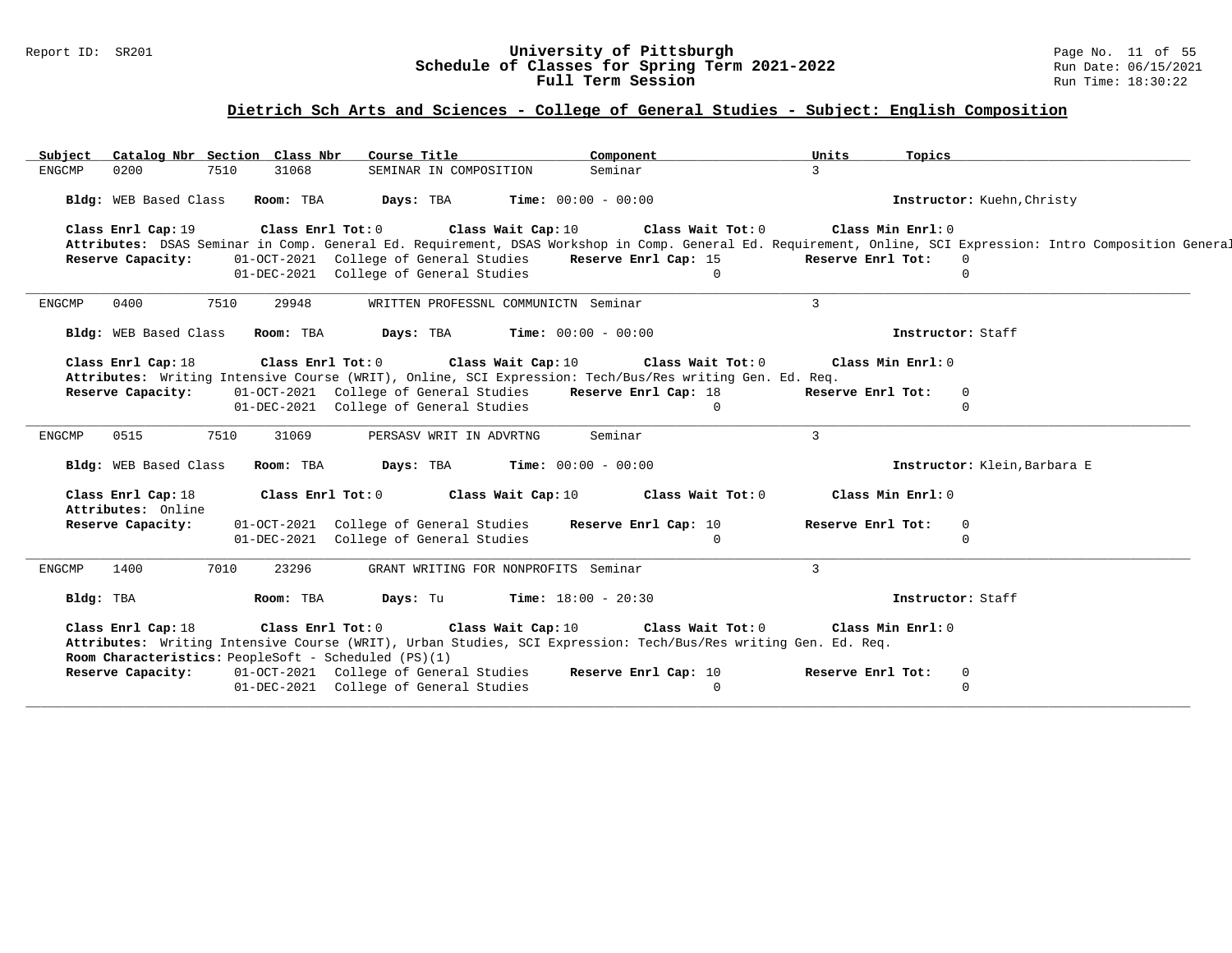### Report ID: SR201 **University of Pittsburgh** Page No. 12 of 55 **Schedule of Classes for Spring Term 2021-2022** Run Date: 06/15/2021 **Full Term Session Rundall Term Session Rundall Term Session**

# **Dietrich Sch Arts and Sciences - College of General Studies - Subject: English Film Studies**

| Subject | Catalog Nbr Section Class Nbr                                                                                                                             |      |                         | Course Title                                                   |                 |                    | Component                    |                                                                                                                                                              | Units             | Topics            |                   |  |
|---------|-----------------------------------------------------------------------------------------------------------------------------------------------------------|------|-------------------------|----------------------------------------------------------------|-----------------|--------------------|------------------------------|--------------------------------------------------------------------------------------------------------------------------------------------------------------|-------------------|-------------------|-------------------|--|
| ENGFLM  | 0355                                                                                                                                                      | 7510 | 27483                   |                                                                | VISUAL LITERACY |                    | Lecture                      |                                                                                                                                                              |                   |                   |                   |  |
|         | <b>Bldg:</b> WEB Based Class                                                                                                                              |      | Room: TBA               | Days: TBA                                                      |                 |                    | <b>Time:</b> $00:00 - 00:00$ |                                                                                                                                                              |                   |                   | Instructor: Staff |  |
|         | Class Enrl Cap: 20                                                                                                                                        |      | $Class$ $Enr1$ $Tot: 0$ |                                                                |                 | Class Wait Cap: 20 |                              | Class Wait Tot: 0                                                                                                                                            |                   | Class Min Enrl: 0 |                   |  |
|         |                                                                                                                                                           |      |                         |                                                                |                 |                    |                              | Attributes: DSAS The Arts General Ed. Requirement, DSAS Creative Work General Ed. Requirement, Online, Film Studies, SCI Polymathic Contexts: Humanistic GE. |                   |                   |                   |  |
|         | Reserve Capacity:                                                                                                                                         |      |                         | 01-OCT-2021 DIGITAL MEDIA (CR1 & SUBPLAN) Reserve Enrl Cap: 20 |                 |                    |                              |                                                                                                                                                              | Reserve Enrl Tot: |                   | $\Omega$          |  |
|         |                                                                                                                                                           |      |                         | 01-DEC-2021 DIGITAL MEDIA (CR1 & SUBPLAN)                      |                 |                    |                              |                                                                                                                                                              |                   |                   |                   |  |
|         | Please enroll in the other section of this course while seats are still available.<br>Open seats are in ENGFLM 0355-7520 (30021) VISUAL LITERACY (online) |      |                         |                                                                |                 |                    |                              |                                                                                                                                                              |                   |                   |                   |  |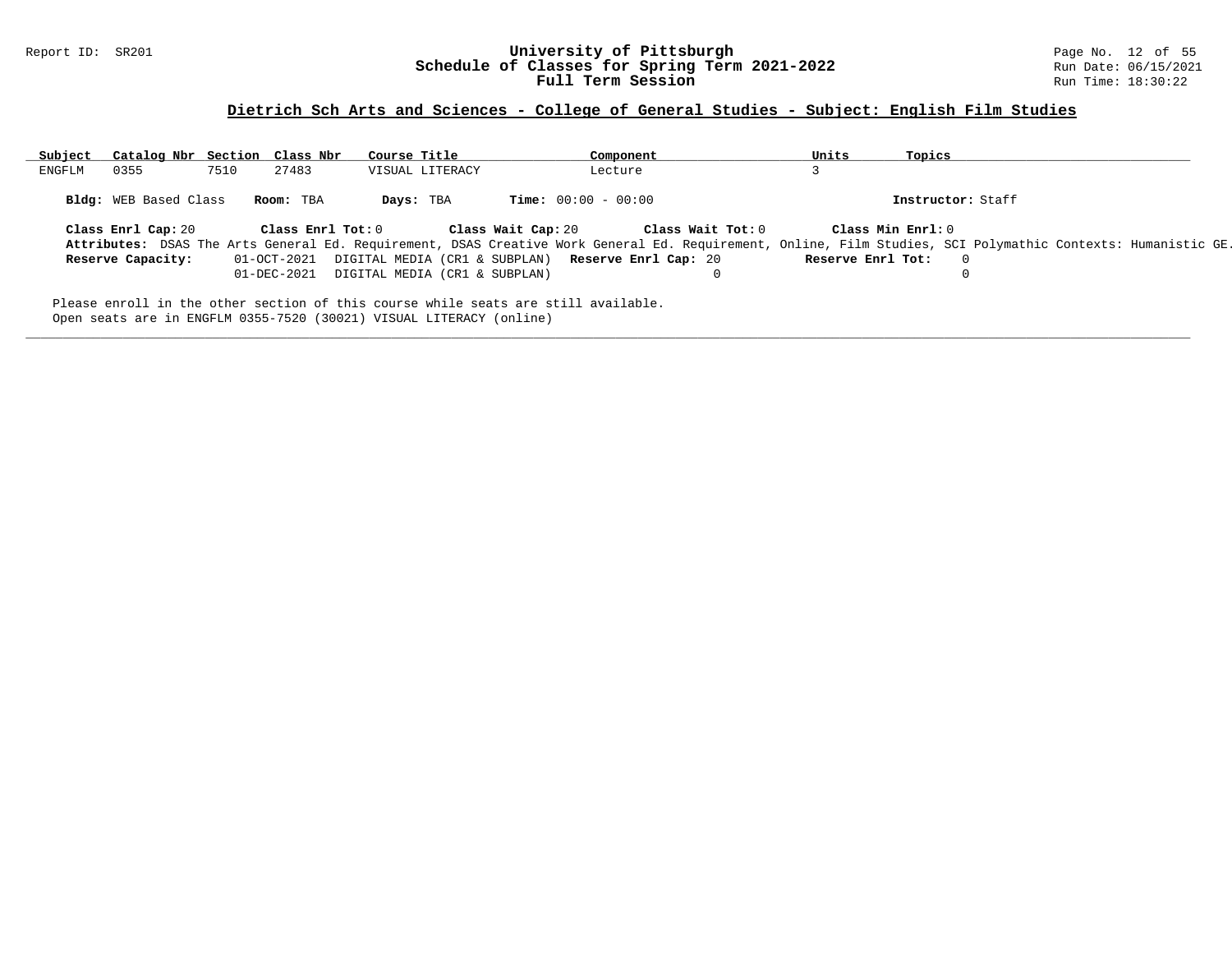### Report ID: SR201 **University of Pittsburgh** Page No. 13 of 55 **Schedule of Classes for Spring Term 2021-2022** Run Date: 06/15/2021 **Full Term Session Rundall Term Session Rundall Term Session**

# **Dietrich Sch Arts and Sciences - College of General Studies - Subject: English Literature**

| Subject | Catalog Nbr Section Class Nbr   |      |       | Course Title                                          |                            | Component                                                                                        | Units             | Topics            |                   |                                                                                                                                                              |
|---------|---------------------------------|------|-------|-------------------------------------------------------|----------------------------|--------------------------------------------------------------------------------------------------|-------------------|-------------------|-------------------|--------------------------------------------------------------------------------------------------------------------------------------------------------------|
| ENGLIT  | 0300                            | 7510 | 22185 |                                                       | INTRODUCTION TO LITERATURE | Lecture                                                                                          | 3                 |                   |                   |                                                                                                                                                              |
|         | Bldg: WEB Based Class Room: TBA |      |       | Days: TBA                                             |                            | $Time: 00:00 - 00:00$                                                                            |                   |                   | Instructor: Staff |                                                                                                                                                              |
|         |                                 |      |       |                                                       |                            | Class Enrl Cap: 17 (Class Enrl Tot: 0 (Class Wait Cap: 10 (Class Wait Tot: 0 (Class Min Enrl: 0) |                   |                   |                   |                                                                                                                                                              |
|         |                                 |      |       |                                                       |                            |                                                                                                  |                   |                   |                   | Attributes: DSAS Literature General Ed. Requirement, Writing Intensive Course (WRIT), Online, SCI Polymathic Contexts: Humanistic GE. Req., European and Eur |
|         |                                 |      |       | Studies, Transatlantic Studies, West European Studies |                            |                                                                                                  |                   |                   |                   |                                                                                                                                                              |
|         | Reserve Capacity:               |      |       | 01-OCT-2021 College of General Studies                |                            | Reserve Enrl Cap: 10                                                                             | Reserve Enrl Tot: |                   | $\overline{0}$    |                                                                                                                                                              |
|         |                                 |      |       | 01-DEC-2021 College of General Studies                |                            |                                                                                                  |                   |                   | $\Omega$          |                                                                                                                                                              |
| ENGLIT  | 0325                            | 7510 | 22868 | THE SHORT STORY                                       |                            | Seminar                                                                                          | 3                 |                   |                   |                                                                                                                                                              |
|         | Bldg: WEB Based Class Room: TBA |      |       | Days: TBA                                             |                            | $Time: 00:00 - 00:00$                                                                            |                   |                   | Instructor: Staff |                                                                                                                                                              |
|         |                                 |      |       |                                                       |                            | Class Enrl Cap: 18 		 Class Enrl Tot: 0 		 Class Wait Cap: 10 		 Class Wait Tot: 0               |                   | Class Min Enrl: 0 |                   |                                                                                                                                                              |
|         |                                 |      |       | Studies, Transatlantic Studies, West European Studies |                            |                                                                                                  |                   |                   |                   | Attributes: DSAS Literature General Ed. Requirement, Writing Intensive Course (WRIT), Online, SCI Polymathic Contexts: Humanistic GE. Req., European and Eur |
|         | Reserve Capacity:               |      |       |                                                       |                            | 01-OCT-2021 College of General Studies Reserve Enrl Cap: 10                                      | Reserve Enrl Tot: |                   | $\circ$           |                                                                                                                                                              |
|         |                                 |      |       |                                                       |                            |                                                                                                  |                   |                   |                   |                                                                                                                                                              |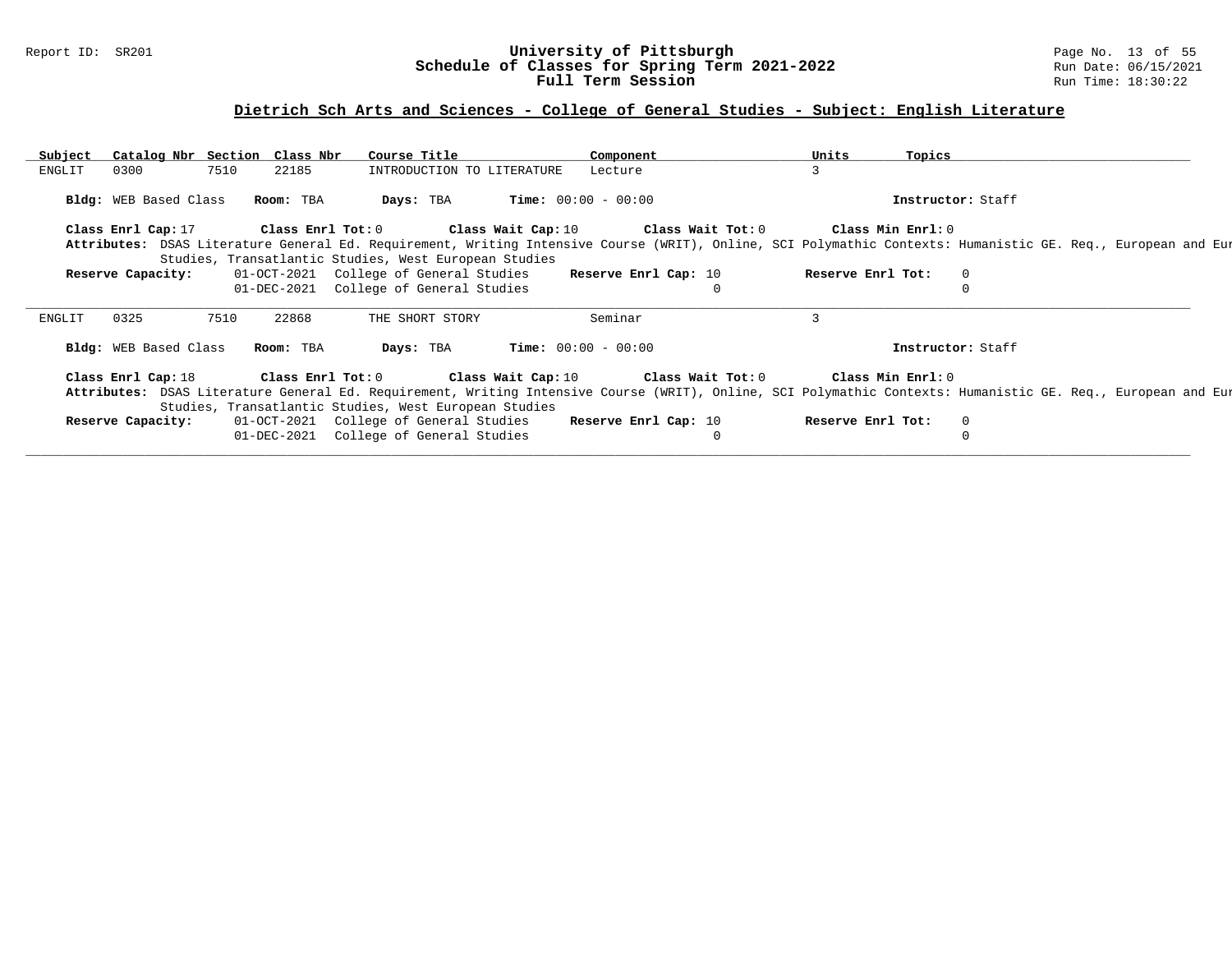### Report ID: SR201 **University of Pittsburgh** Page No. 14 of 55 **Schedule of Classes for Spring Term 2021-2022** Run Date: 06/15/2021 **Full Term Session Rundall Term Session Rundall Term Session**

# **Dietrich Sch Arts and Sciences - College of General Studies - Subject: English Writing**

| Subject                                  | Catalog Nbr Section Class Nbr | Course Title                          | Component                                                                                                    | Units<br>Topics        |                               |
|------------------------------------------|-------------------------------|---------------------------------------|--------------------------------------------------------------------------------------------------------------|------------------------|-------------------------------|
| 7510<br>0400<br>ENGWRT                   | 31070                         | INTRO TO CREATIVE WRITING             | Seminar                                                                                                      | 3                      |                               |
|                                          |                               |                                       | <b>Time:</b> $00:00 - 00:00$                                                                                 | Instructor: Staff      |                               |
| Bldg: WEB Based Class                    | Room: TBA                     | Days: TBA                             |                                                                                                              |                        |                               |
| Class Enrl Cap: 19                       | Class Enrl Tot: 0             |                                       | Class Wait Cap: $10$ Class Wait Tot: $0$                                                                     | Class Min Enrl: 0      |                               |
|                                          |                               |                                       | Attributes: DSAS Creative Work General Ed. Requirement, Online, SCI Polymathic Contexts: Humanistic GE. Req. |                        |                               |
| Reserve Capacity:                        | 01-OCT-2021                   | College of General Studies            | Reserve Enrl Cap: 15                                                                                         | Reserve Enrl Tot:<br>0 |                               |
|                                          | 01-DEC-2021                   | College of General Studies            | $\Omega$                                                                                                     |                        |                               |
| 0610<br>7510<br>ENGWRT                   | 31083                         | INTRO JOURNALISM & NONFICTION Seminar |                                                                                                              |                        |                               |
| Bldg: WEB Based Class                    | Room: TBA                     | Days: TBA                             | <b>Time:</b> $00:00 - 00:00$                                                                                 |                        | Instructor: Kirkwood, Nancy J |
| Class Enrl Cap: 19<br>Attributes: Online | Class Enrl Tot: 0             | Class Wait Cap: 10                    | Class Wait Tot: 0                                                                                            | Class Min Enrl: 0      |                               |
| Reserve Capacity:                        | 01-OCT-2021                   | College of General Studies            | Reserve Enrl Cap: 10                                                                                         | Reserve Enrl Tot:<br>0 |                               |
|                                          | 01-DEC-2021                   | College of General Studies            | $\mathbf 0$                                                                                                  |                        |                               |
|                                          |                               |                                       |                                                                                                              |                        |                               |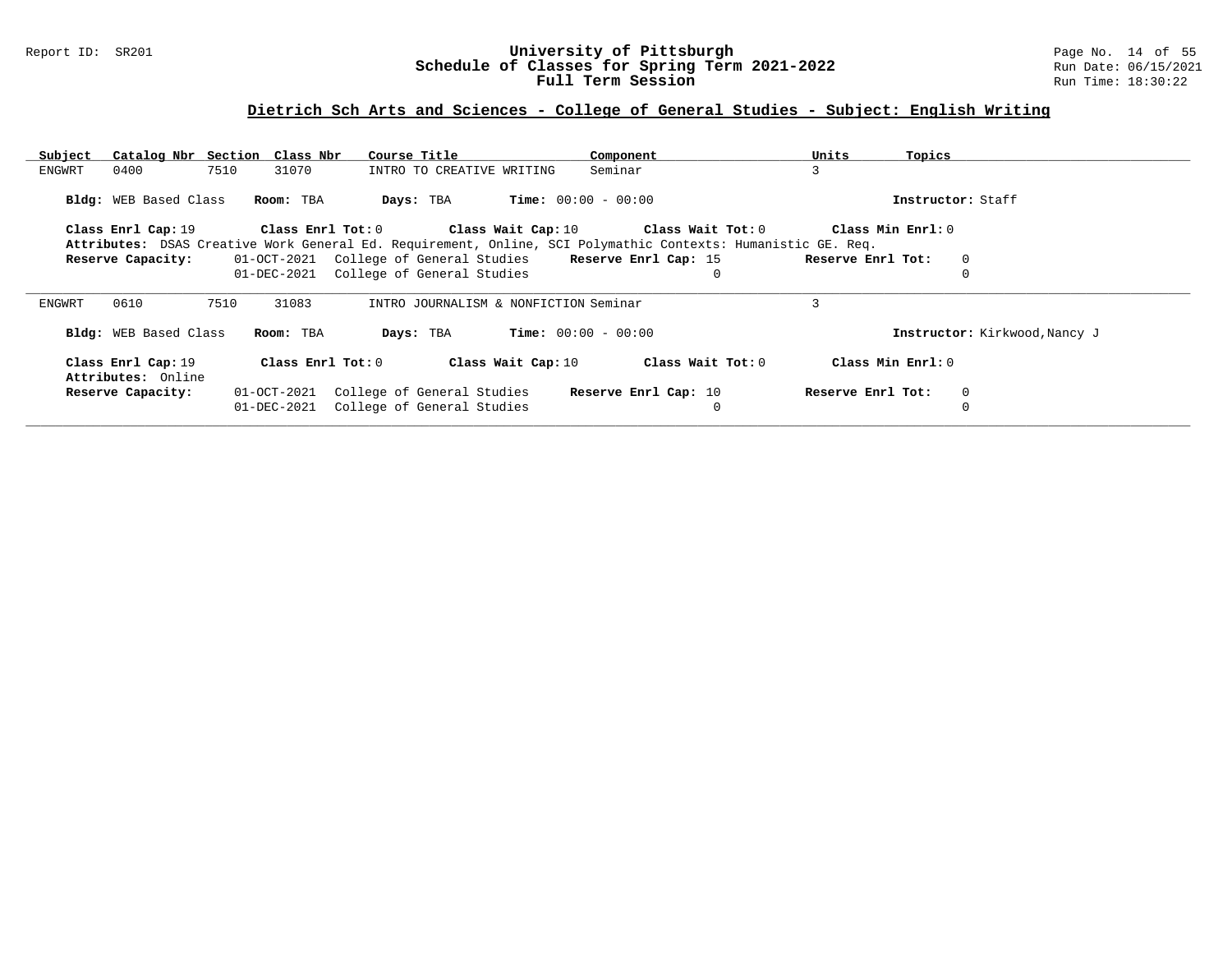#### Report ID: SR201 **University of Pittsburgh** Page No. 15 of 55 **Schedule of Classes for Spring Term 2021-2022** Run Date: 06/15/2021 **Full Term Session Rundall Term Session Rundall Term Session**

### **Dietrich Sch Arts and Sciences - College of General Studies - Subject: Geology**

| Subject   | Catalog Nbr Section Class Nbr |      |                         | Course Title                                                                      | Component                                                                                                                        | Units             | Topics                         |
|-----------|-------------------------------|------|-------------------------|-----------------------------------------------------------------------------------|----------------------------------------------------------------------------------------------------------------------------------|-------------------|--------------------------------|
| GEOL      | 0840                          | 7010 | 25768                   | ENVIRONMENTAL SCIENCE                                                             | Lecture                                                                                                                          |                   |                                |
| Bldg: TBA |                               |      | Room: TBA               | Days: W                                                                           | <b>Time:</b> $18:00 - 20:50$                                                                                                     |                   | Instructor: Brown, Neil Edmond |
|           | Class Enrl Cap: 35            |      | $Class$ $Enr1$ $Tot: 0$ | Class Wait Cap: 20<br><b>Room Characteristics:</b> PeopleSoft - Scheduled (PS)(1) | Class Wait Tot: 0<br>Attributes: DSAS Natural Science General Ed. Requirement, SCI Polymathic Contexts: Science NonSeq. GE. Req. | Class Min Enrl: 0 |                                |
|           | Reserve Capacity:             |      |                         | 01-OCT-2021 College of General Studies<br>01-DEC-2021 College of General Studies  | Reserve Enrl Cap: 10                                                                                                             | Reserve Enrl Tot: | $\Omega$                       |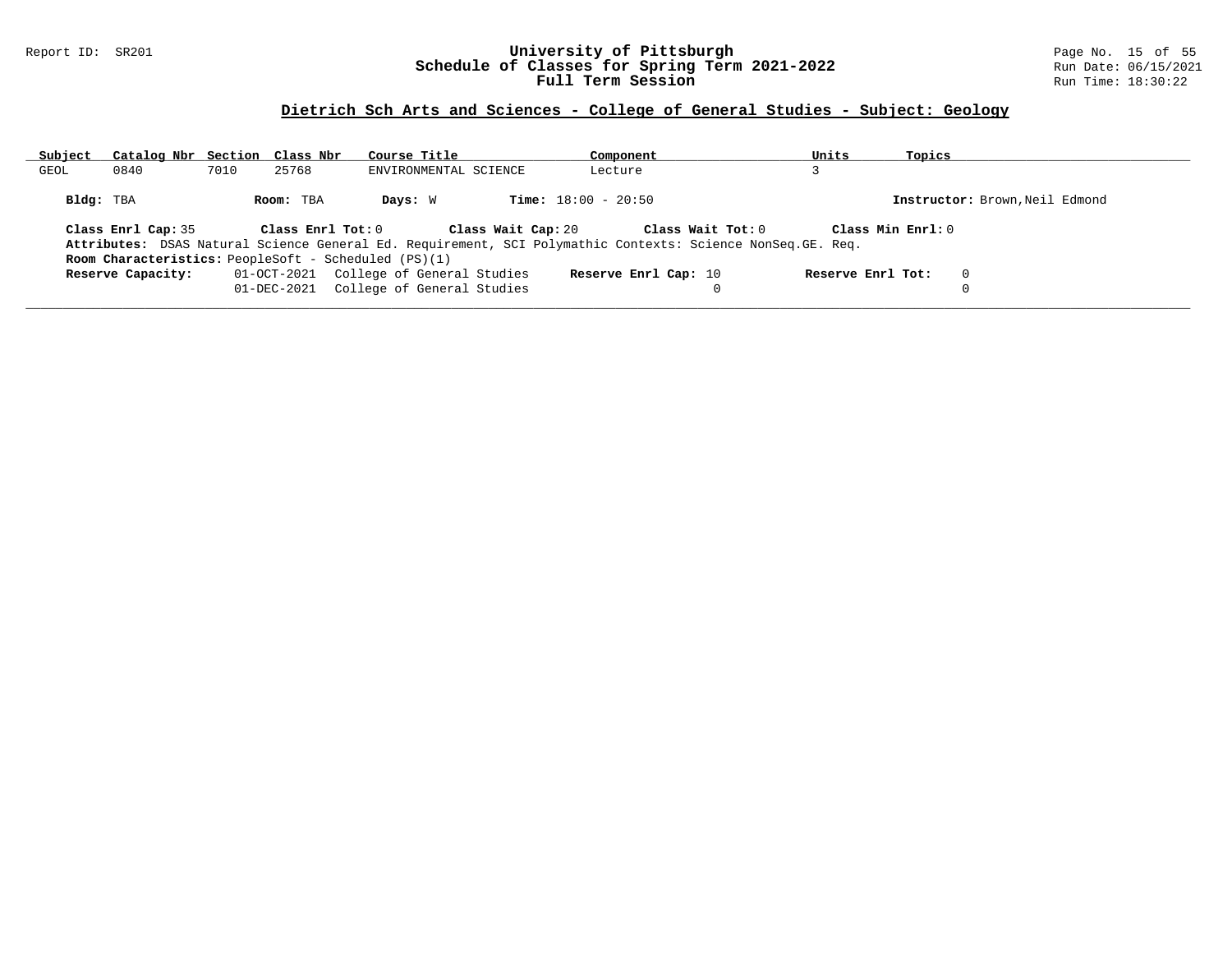#### Report ID: SR201 **University of Pittsburgh** Page No. 16 of 55 **Schedule of Classes for Spring Term 2021-2022** Run Date: 06/15/2021 **Full Term Session Rundall Term Session Rundall Term Session**

# **Dietrich Sch Arts and Sciences - College of General Studies - Subject: German**

| Subject | Catalog Nbr Section Class Nbr |             |                   | Course Title |                            | Component                    |                      |                   | Units             | Topics            |                                                                                                                                                              |
|---------|-------------------------------|-------------|-------------------|--------------|----------------------------|------------------------------|----------------------|-------------------|-------------------|-------------------|--------------------------------------------------------------------------------------------------------------------------------------------------------------|
| GER     | 1502                          | 7510        | 28616             |              | INDO-EUROPEAN FOLKTALES    | Lecture                      |                      |                   |                   |                   |                                                                                                                                                              |
|         | <b>Bldg:</b> WEB Based Class  |             | Room: TBA         | Days: TBA    |                            | <b>Time:</b> $00:00 - 00:00$ |                      |                   |                   |                   | Instructor: Stender, Uwe                                                                                                                                     |
|         | Class Enrl Cap: 20            |             | Class Enrl Tot: 0 |              | Class Wait Cap: 20         |                              |                      | Class Wait Tot: 0 |                   | Class Min Enrl: 0 |                                                                                                                                                              |
|         |                               |             |                   |              |                            |                              |                      |                   |                   |                   | Attributes: DSAS Geographic Region General Ed. Requirement, DSAS Literature General Ed. Requirement, Online, Children's Literature, Medieval & Renaissance 9 |
|         |                               |             |                   |              |                            |                              |                      |                   |                   |                   | Polymathic Contexts: Global⨯ Cul GE. Req., SCI Polymathic Contexts: Humanistic GE. Req., European and Eurasian Studies, Global Studies, Wes                  |
|         | Studies                       |             |                   |              |                            |                              |                      |                   |                   |                   |                                                                                                                                                              |
|         | Reserve Capacity:             | 01-OCT-2021 |                   |              | College of General Studies |                              | Reserve Enrl Cap: 15 |                   | Reserve Enrl Tot: |                   | $\overline{0}$                                                                                                                                               |
|         |                               | 01-DEC-2021 |                   |              | College of General Studies |                              |                      |                   |                   |                   |                                                                                                                                                              |
|         |                               |             |                   |              |                            |                              |                      |                   |                   |                   |                                                                                                                                                              |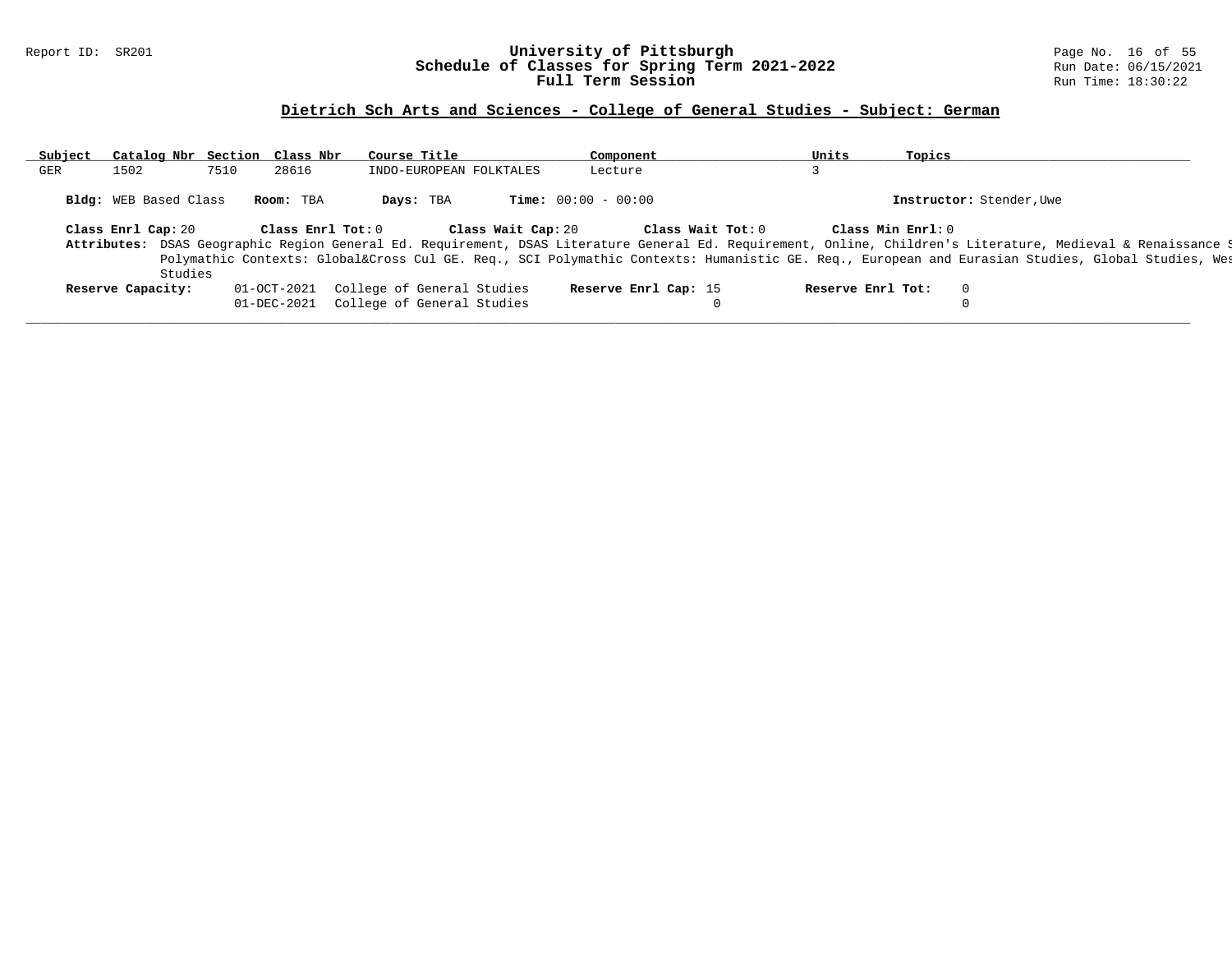#### Report ID: SR201 **University of Pittsburgh** Page No. 17 of 55 **Schedule of Classes for Spring Term 2021-2022** Run Date: 06/15/2021 **Full Term Session Rundall Term Session Rundall Term Session**

### **Dietrich Sch Arts and Sciences - College of General Studies - Subject: Gender Sexuality & Women's St**

| Subject   | Catalog Nbr Section Class Nbr |      |                   | Course Title                           |                    | Component                                                                                                                                                    | Units             | Topics            |  |
|-----------|-------------------------------|------|-------------------|----------------------------------------|--------------------|--------------------------------------------------------------------------------------------------------------------------------------------------------------|-------------------|-------------------|--|
| GSWS      | 0500                          | 7710 | 24708             | INTRO TO FEMINIST THEORY               |                    | Seminar                                                                                                                                                      |                   |                   |  |
| Bldg: TBA |                               |      | Room: TBA         | Days: TBA                              | Time: TBA          |                                                                                                                                                              |                   | Instructor: Staff |  |
|           | Class Enrl Cap: 20            |      | Class Enrl Tot: 0 |                                        | Class Wait Cap: 20 | Class Wait Tot: 0                                                                                                                                            |                   | Class Min Enrl: 0 |  |
|           |                               |      |                   |                                        |                    | Attributes: DSAS Diversity General Ed. Requirement, DSAS Phil. Think or Ethics General Ed. Requirement, Writing Intensive Course (WRIT), Hybrid, Gender, Se> |                   |                   |  |
|           |                               |      |                   |                                        |                    | Women's St, SCI Diversity General Ed. Requirements, SCI Polymathic Contexts: Ethical/Policy GE. Req.                                                         |                   |                   |  |
|           |                               |      |                   |                                        |                    | <b>Room Characteristics:</b> Media - Data Projector/Monitor(1), PeopleSoft - Scheduled (PS)(1)                                                               |                   |                   |  |
|           | Reserve Capacity:             |      |                   | 01-OCT-2021 College of General Studies |                    | Reserve Enrl Cap: 15                                                                                                                                         | Reserve Enrl Tot: |                   |  |
|           |                               |      |                   | 09-NOV-2021 College of General Studies |                    |                                                                                                                                                              |                   |                   |  |
|           |                               |      |                   |                                        |                    |                                                                                                                                                              |                   |                   |  |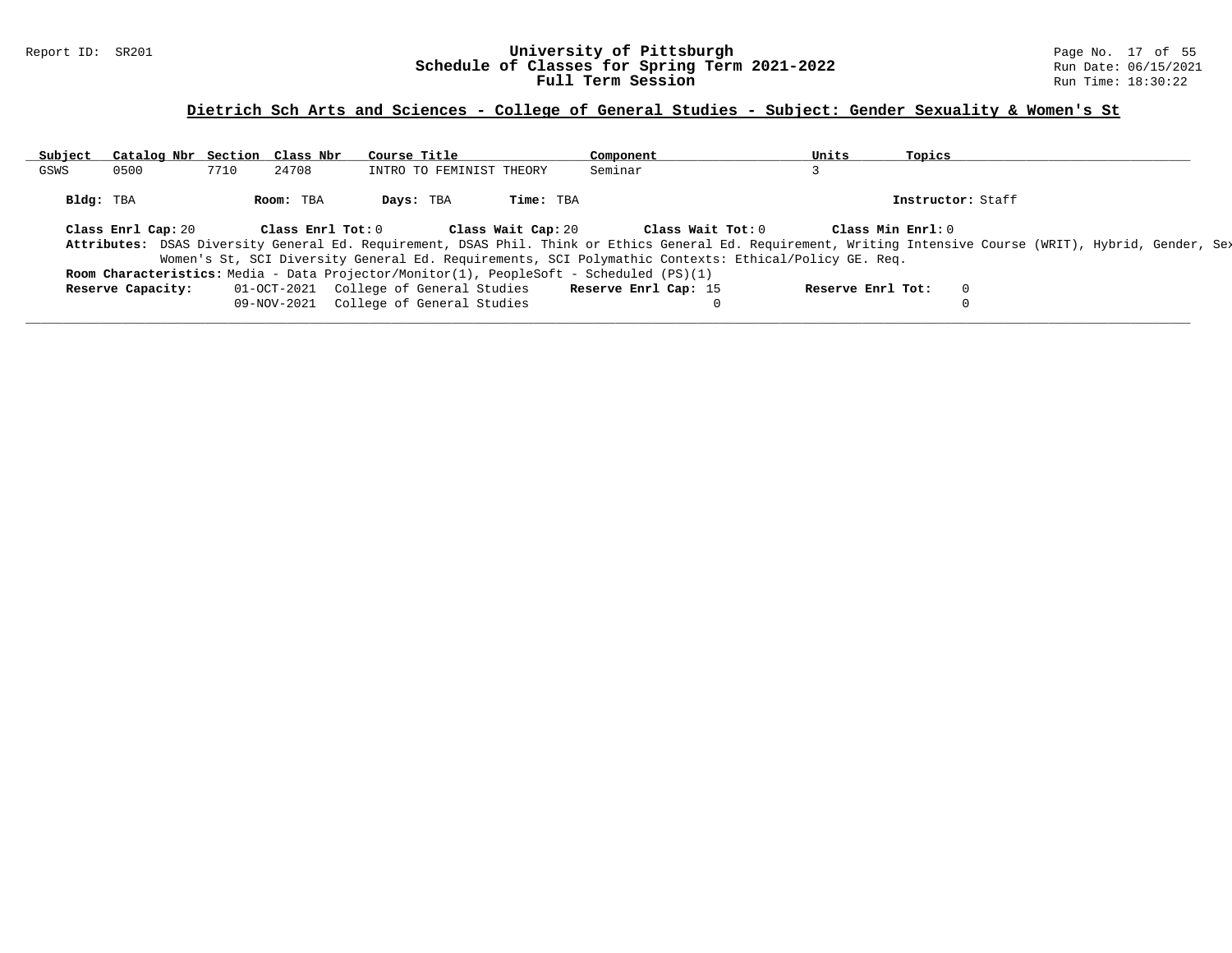### Report ID: SR201 **University of Pittsburgh** Page No. 18 of 55 **Schedule of Classes for Spring Term 2021-2022** Run Date: 06/15/2021 **Full Term Session Rundall Term Session Rundall Term Session**

# **Dietrich Sch Arts and Sciences - College of General Studies - Subject: History of Art & Architecture**

| Subject | Catalog Nbr Section Class Nbr |      |                   | Course Title                                                    |                              | Component            |                   | Units             | Topics         |                                                                                                                                                         |  |
|---------|-------------------------------|------|-------------------|-----------------------------------------------------------------|------------------------------|----------------------|-------------------|-------------------|----------------|---------------------------------------------------------------------------------------------------------------------------------------------------------|--|
| HAA     | 0010                          | 7510 | 31082             | INTRODUCTION TO WORLD ART                                       |                              | Lecture              |                   |                   |                |                                                                                                                                                         |  |
|         | <b>Bldg:</b> WEB Based Class  |      | Room: TBA         | Days: TBA                                                       | <b>Time:</b> $00:00 - 00:00$ |                      |                   |                   |                | Instructor: King, Isaac Ogden                                                                                                                           |  |
|         | Class Enrl Cap: 20            |      | Class Enrl Tot: 0 |                                                                 | Class Wait Cap: 20           |                      | Class Wait Tot: 0 | Class Min Enrl: 0 |                | Attributes: DSAS The Arts General Ed. Requirement, DSAS Cross-Cult. Awareness General Ed. Requirement, Online, SCI Polymathic Contexts: Global⨯ Cul GE. |  |
|         |                               |      |                   | Polymathic Contexts: Humanistic GE. Req., West European Studies |                              |                      |                   |                   |                |                                                                                                                                                         |  |
|         | Reserve Capacity:             |      |                   | 01-OCT-2021 College of General Studies                          |                              | Reserve Enrl Cap: 15 |                   | Reserve Enrl Tot: | $\overline{0}$ |                                                                                                                                                         |  |
|         |                               |      | 01-DEC-2021       | College of General Studies                                      |                              |                      |                   |                   |                |                                                                                                                                                         |  |
|         |                               |      |                   |                                                                 |                              |                      |                   |                   |                |                                                                                                                                                         |  |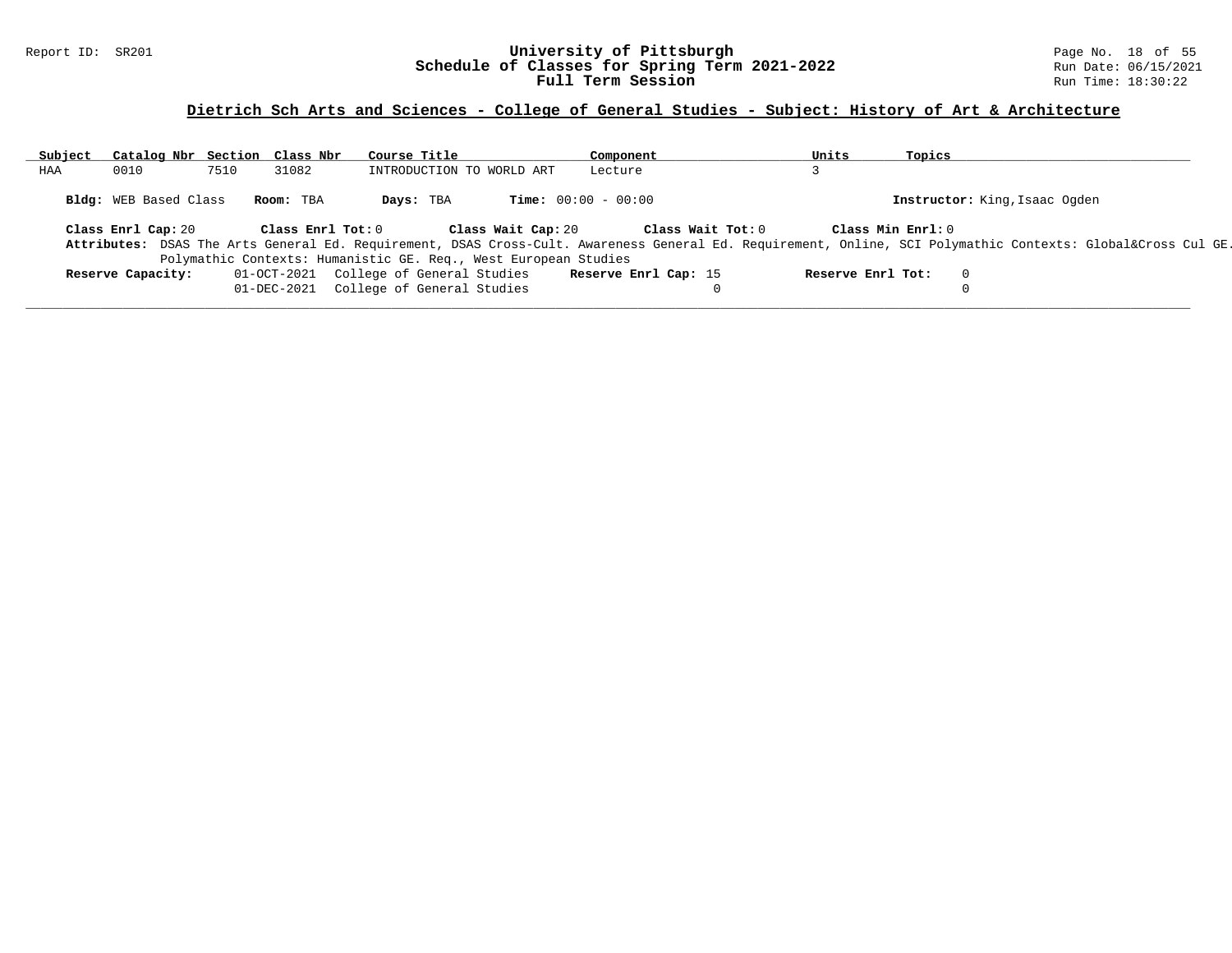### Report ID: SR201 **University of Pittsburgh** Page No. 19 of 55 **Schedule of Classes for Spring Term 2021-2022** Run Date: 06/15/2021 **Full Term Session Rundall Term Session Rundall Term Session**

### **Dietrich Sch Arts and Sciences - College of General Studies - Subject: History**

| Subject   | Catalog Nbr Section Class Nbr                               |      |                               | Course Title      |                                                                           | Component                    |                                                                                                                    | Units             | Topics                      |                                                                                                                                                              |  |
|-----------|-------------------------------------------------------------|------|-------------------------------|-------------------|---------------------------------------------------------------------------|------------------------------|--------------------------------------------------------------------------------------------------------------------|-------------------|-----------------------------|--------------------------------------------------------------------------------------------------------------------------------------------------------------|--|
| HIST      | 1090                                                        | 7010 | 27822                         |                   | HISTORY MEDICINE & HEALTH CARELecture                                     |                              |                                                                                                                    |                   |                             |                                                                                                                                                              |  |
| Bldg: TBA |                                                             |      | Room: TBA                     | Days: Tu          |                                                                           | <b>Time:</b> $18:00 - 20:30$ |                                                                                                                    |                   | Instructor: Ladson, Marcy J |                                                                                                                                                              |  |
|           | Class Enrl Cap: 20                                          |      |                               | Class Enrl Tot: 0 |                                                                           |                              | Class Wait Cap: 20 $\,$ Class Wait Tot: 0 $\,$                                                                     | Class Min Enrl: 0 |                             |                                                                                                                                                              |  |
|           |                                                             |      |                               |                   |                                                                           |                              |                                                                                                                    |                   |                             | Attributes: DSAS Historical Analysis General Ed. Requirement, SCI Polymathic Contexts: Soc/Behav. GE. Req., Global Studies, Transatlantic Studies, Undergrad |  |
|           |                                                             |      | Health, West European Studies |                   |                                                                           |                              |                                                                                                                    |                   |                             |                                                                                                                                                              |  |
|           | <b>Room Characteristics:</b> PeopleSoft - Scheduled (PS)(1) |      |                               |                   |                                                                           |                              |                                                                                                                    |                   |                             |                                                                                                                                                              |  |
|           |                                                             |      |                               |                   | <b>Combined Section ID:</b> $0314(HIST 1090/SOC 1488) - SOC 1488(H27823)$ |                              |                                                                                                                    |                   |                             |                                                                                                                                                              |  |
|           | Reserve Capacity:                                           |      |                               |                   | 01-OCT-2021 College of General Studies                                    | Reserve Enrl Cap: 10         |                                                                                                                    | Reserve Enrl Tot: | $\mathbf{0}$                |                                                                                                                                                              |  |
|           |                                                             |      |                               |                   | 01-DEC-2021 College of General Studies                                    |                              |                                                                                                                    |                   |                             |                                                                                                                                                              |  |
| HIST      | 1610                                                        | 7510 | 27484                         |                   | UNITED STATES COLONIAL                                                    | Lecture                      |                                                                                                                    | $\mathbf{3}$      |                             |                                                                                                                                                              |  |
|           | Bldg: WEB Based Class                                       |      | Room: TBA                     | Days: TBA         |                                                                           | <b>Time:</b> $00:00 - 00:00$ |                                                                                                                    |                   |                             | Instructor: Parker, Kathleen Ruth                                                                                                                            |  |
|           | Class Enrl Cap: 20 Class Enrl Tot: 0                        |      |                               |                   |                                                                           |                              | Class Wait Cap: 20 Class Wait Tot: 0                                                                               |                   | Class Min Enrl: 0           |                                                                                                                                                              |  |
|           |                                                             |      |                               |                   |                                                                           |                              | Attributes: DSAS Historical Analysis General Ed. Requirement, Online, SCI Polymathic Contexts: Soc/Behav. GE. Req. |                   |                             |                                                                                                                                                              |  |
|           | Reserve Capacity:                                           |      |                               |                   | 01-OCT-2021 College of General Studies Reserve Enrl Cap: 15               |                              |                                                                                                                    | Reserve Enrl Tot: | $\mathbf 0$                 |                                                                                                                                                              |  |
|           |                                                             |      | 01-DEC-2021                   |                   | College of General Studies                                                |                              |                                                                                                                    |                   | 0                           |                                                                                                                                                              |  |
|           |                                                             |      |                               |                   |                                                                           |                              |                                                                                                                    |                   |                             |                                                                                                                                                              |  |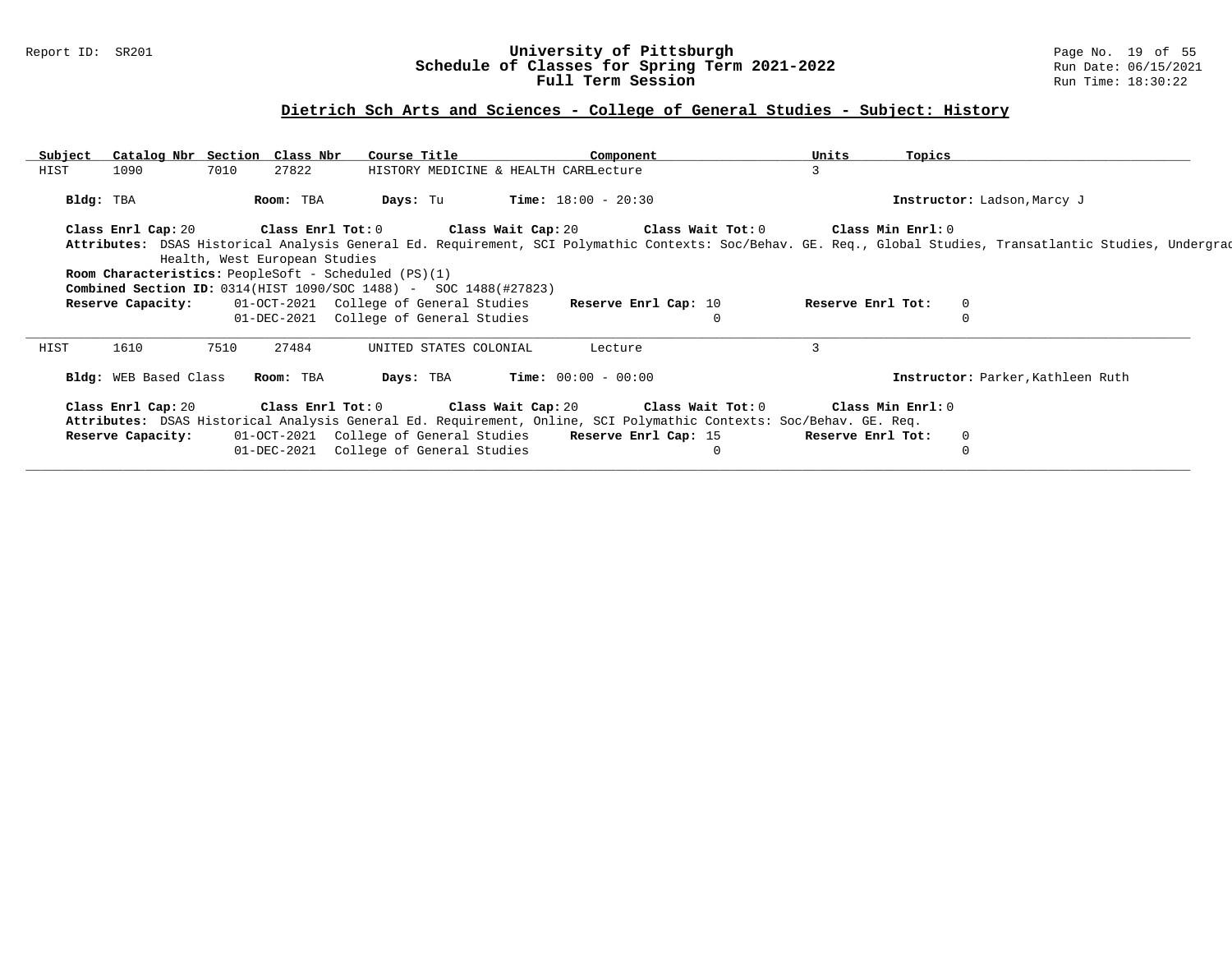### Report ID: SR201 **University of Pittsburgh** Page No. 20 of 55 **Schedule of Classes for Spring Term 2021-2022** Run Date: 06/15/2021 **Full Term Session Rundall Term Session Rundall Term Session**

# **Dietrich Sch Arts and Sciences - College of General Studies - Subject: History and Phil of Science**

| Subject   | Catalog Nbr Section Class Nbr |      |                   | Course Title                                                | Component                               | Units             | Topics             |
|-----------|-------------------------------|------|-------------------|-------------------------------------------------------------|-----------------------------------------|-------------------|--------------------|
| HPS       | 0612                          | 7010 | 31064             | MIND AND MEDICINE                                           | Lecture                                 |                   |                    |
| Bldg: TBA |                               |      | Room: TBA         | Days: M                                                     | <b>Time:</b> $18:00 - 20:30$            |                   | Instructor: Staff  |
|           | Class Enrl Cap: 35            |      | Class Enrl Tot: 0 |                                                             | Class Wait Tot: 0<br>Class Wait Cap: 20 |                   | Class Min $Enr1:0$ |
|           |                               |      |                   | <b>Room Characteristics:</b> PeopleSoft - Scheduled (PS)(1) |                                         |                   |                    |
|           | Reserve Capacity:             |      | 01-OCT-2021       | College of General Studies                                  | Reserve Enrl Cap: 10                    | Reserve Enrl Tot: | $\Omega$           |
|           |                               |      | 01-DEC-2021       | College of General Studies                                  | 0                                       |                   |                    |

**\_\_\_\_\_\_\_\_\_\_\_\_\_\_\_\_\_\_\_\_\_\_\_\_\_\_\_\_\_\_\_\_\_\_\_\_\_\_\_\_\_\_\_\_\_\_\_\_\_\_\_\_\_\_\_\_\_\_\_\_\_\_\_\_\_\_\_\_\_\_\_\_\_\_\_\_\_\_\_\_\_\_\_\_\_\_\_\_\_\_\_\_\_\_\_\_\_\_\_\_\_\_\_\_\_\_\_\_\_\_\_\_\_\_\_\_\_\_\_\_\_\_\_\_\_\_\_\_\_\_\_\_\_\_\_\_\_\_\_\_\_\_\_\_\_\_\_\_\_\_\_\_\_\_\_\_**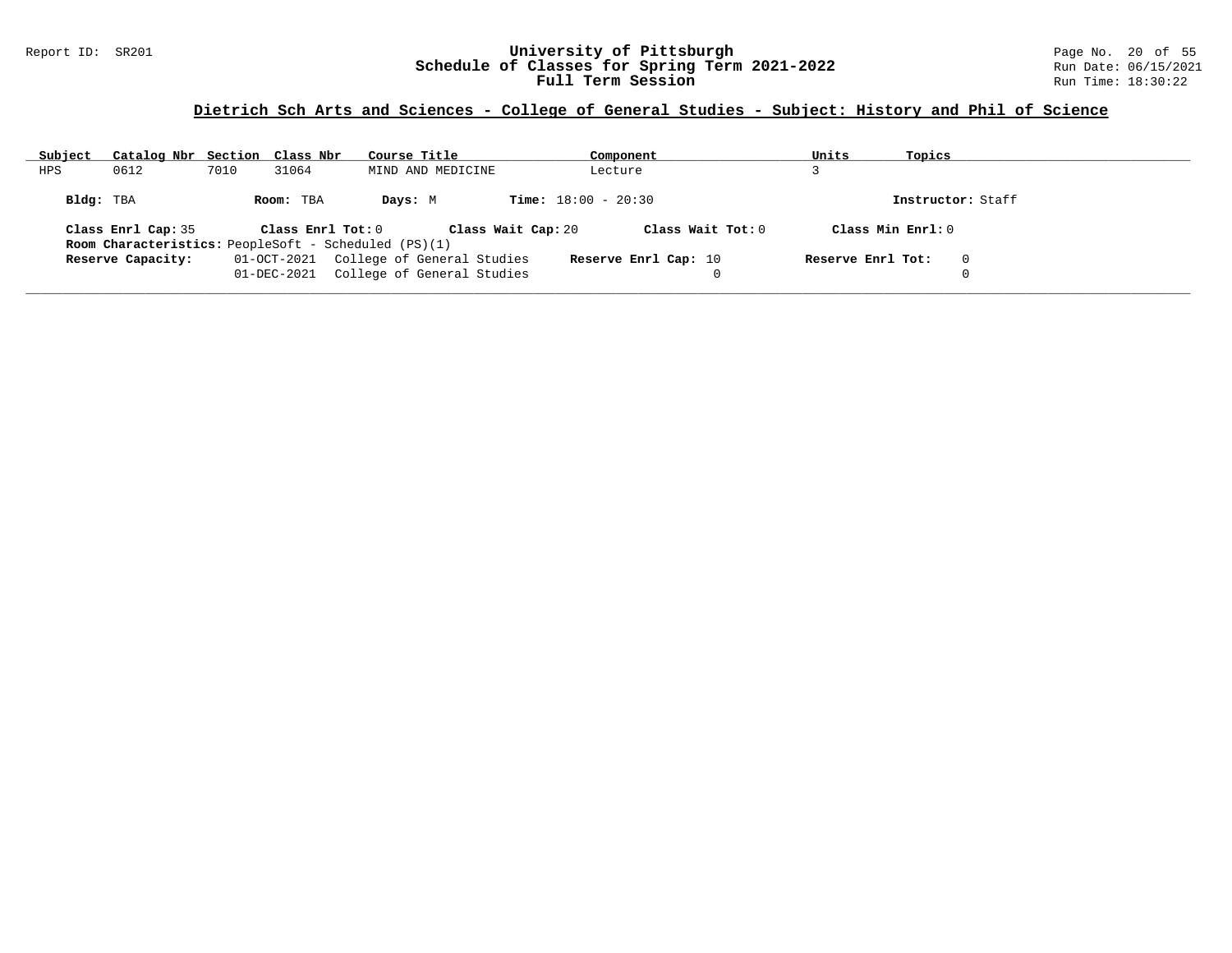### Report ID: SR201 **University of Pittsburgh** Page No. 21 of 55 **Schedule of Classes for Spring Term 2021-2022** Run Date: 06/15/2021 **Full Term Session Rundall Term Session Rundall Term Session**

# **Dietrich Sch Arts and Sciences - College of General Studies - Subject: Mathematics**

| Catalog Nbr Section Class Nbr<br>Subject | Course Title                                                                                             | Component                                                                                            | Units<br>Topics                     |
|------------------------------------------|----------------------------------------------------------------------------------------------------------|------------------------------------------------------------------------------------------------------|-------------------------------------|
| 7010<br>MATH<br>0020                     | 22188<br>COLLEGE ALGEBRA PART 2                                                                          | Lecture                                                                                              | 1.5                                 |
| Bldg: TBA                                | Room: TBA<br>Days: Tu                                                                                    | <b>Time:</b> $18:00 - 20:30$                                                                         | Instructor: O'Mara, Robert William  |
| Class Enrl Cap: 35                       | Class Enrl Tot: 0 Class Wait Cap: 20                                                                     | Class Wait Tot: 0                                                                                    | Class Min Enrl: 0                   |
|                                          | Attributes: DSAS Algebra General Ed. Requirement                                                         |                                                                                                      |                                     |
|                                          | Room Characteristics: PeopleSoft - Scheduled (PS)(1)                                                     |                                                                                                      |                                     |
| Reserve Capacity:                        | 01-OCT-2021 College of General Studies                                                                   | Reserve Enrl Cap: 10                                                                                 | Reserve Enrl Tot:<br>$\mathbf{0}$   |
|                                          | 01-DEC-2021 College of General Studies                                                                   | $\mathbf{0}$                                                                                         | 0                                   |
| 0025<br>7510<br>MATH                     | 31084<br>APPLIED COLLEGE ALGEBRA                                                                         | Lecture                                                                                              | 3                                   |
| Bldg: WEB Based Class                    | <b>Days:</b> TBA <b>Time:</b> $00:00 - 00:00$<br>Room: TBA                                               |                                                                                                      | Instructor: Demateo, Shannon Elaine |
| Class Enrl Cap: 25                       | Attributes: DSAS Algebra General Ed. Requirement, Online                                                 | Class Enrl Tot: $0$ Class Wait Cap: $20$ Class Wait Tot: $0$                                         | Class Min Enrl: 0                   |
| 0031<br>7010<br>MATH                     | 22732<br>ALGEBRA                                                                                         | Lecture                                                                                              | 3                                   |
| Bldg: TBA                                | Room: TBA<br>Days: Th                                                                                    | $Time: 18:00 - 20:30$                                                                                | Instructor: O'Mara, Robert William  |
|                                          | Attributes: DSAS Algebra General Ed. Requirement<br>Room Characteristics: PeopleSoft - Scheduled (PS)(1) | Class Enrl Cap: 30 $\qquad$ Class Enrl Tot: 0 $\qquad$ Class Wait Cap: 20 $\qquad$ Class Wait Tot: 0 | Class Min Enrl: 0                   |
|                                          | <b>Reserve Capacity:</b> 01-OCT-2021 College of General Studies                                          | Reserve Enrl Cap: 10                                                                                 | Reserve Enrl Tot:<br>$\overline{0}$ |
|                                          | 01-DEC-2021 College of General Studies                                                                   | $\mathbf{0}$                                                                                         | $\mathbf 0$                         |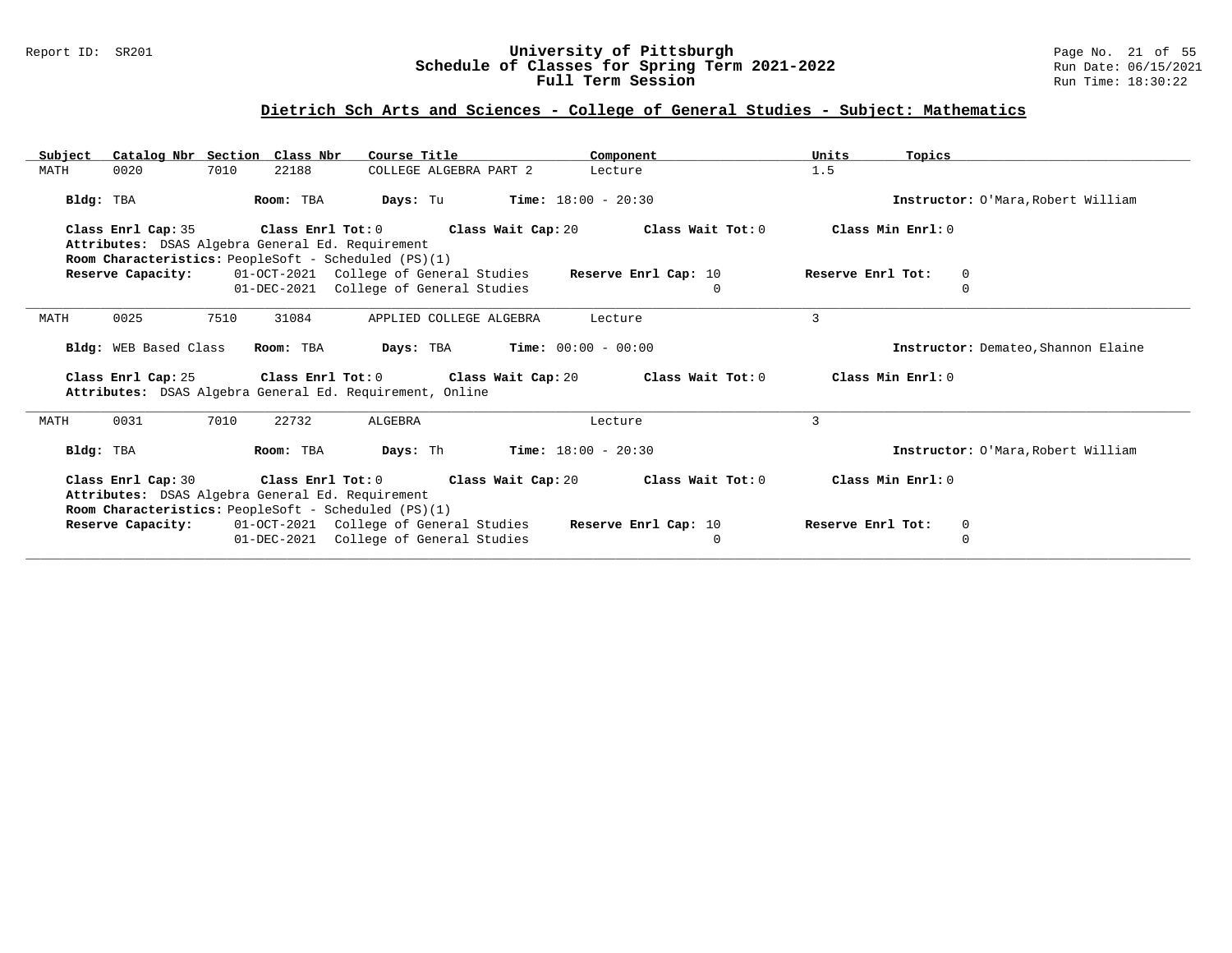#### Report ID: SR201 **University of Pittsburgh** Page No. 22 of 55 **Schedule of Classes for Spring Term 2021-2022** Run Date: 06/15/2021 **Full Term Session Rundall Term Session Rundall Term Session**

# **Dietrich Sch Arts and Sciences - College of General Studies - Subject: Music**

| Subject | Catalog Nbr Section Class Nbr        |      |                    | Course Title                                         |                                                                                    | Component                    |          | Units             | Topics                      |                                                                                                                                                              |  |
|---------|--------------------------------------|------|--------------------|------------------------------------------------------|------------------------------------------------------------------------------------|------------------------------|----------|-------------------|-----------------------------|--------------------------------------------------------------------------------------------------------------------------------------------------------------|--|
| MUSIC   | 0311                                 | 7010 | 22189              |                                                      | INTRODUCTION TO WORLD MUSIC                                                        | Lecture                      |          |                   |                             |                                                                                                                                                              |  |
|         |                                      |      |                    |                                                      |                                                                                    |                              |          |                   |                             |                                                                                                                                                              |  |
|         | Bldg: Music Building                 |      | <b>Room: 00132</b> | Days: W                                              |                                                                                    | <b>Time:</b> $18:00 - 20:30$ |          |                   | Instructor: Lwanga, Charles |                                                                                                                                                              |  |
|         | Class Enrl Cap: 30                   |      | Class Enrl Tot: 0  |                                                      | Class Wait Cap: 20 Class Wait Tot: 0                                               |                              |          |                   | Class Min Enrl: 0           |                                                                                                                                                              |  |
|         |                                      |      |                    |                                                      |                                                                                    |                              |          |                   |                             | Attributes: DSAS The Arts General Ed. Requirement, DSAS Cross-Cult. Awareness General Ed. Requirement, DSAS Diversity General Ed. Requirement, SCI Diversity |  |
|         |                                      |      |                    |                                                      |                                                                                    |                              |          |                   |                             | Requirements, SCI Polymathic Contexts: Global⨯ Cul GE. Req., SCI Polymathic Contexts: Humanistic GE. Req., African Studies, Asian Studies,                   |  |
|         | Studies                              |      |                    |                                                      |                                                                                    |                              |          |                   |                             |                                                                                                                                                              |  |
|         |                                      |      |                    | Room Characteristics: PeopleSoft - Scheduled (PS)(1) |                                                                                    |                              |          |                   |                             |                                                                                                                                                              |  |
|         | Reserve Capacity:                    |      |                    | 01-OCT-2021 College of General Studies               |                                                                                    | Reserve Enrl Cap: 10         |          | Reserve Enrl Tot: | $\mathbf 0$                 |                                                                                                                                                              |  |
|         |                                      |      | 01-DEC-2021        | College of General Studies                           |                                                                                    |                              |          |                   |                             |                                                                                                                                                              |  |
|         |                                      |      |                    |                                                      |                                                                                    |                              |          |                   |                             |                                                                                                                                                              |  |
| MUSIC   | 0711                                 | 7010 | 22190              | HISTORY OF JAZZ                                      |                                                                                    | Lecture                      |          | ζ                 |                             |                                                                                                                                                              |  |
|         |                                      |      |                    |                                                      |                                                                                    |                              |          |                   |                             |                                                                                                                                                              |  |
|         | Bldg: Music Building                 |      | <b>Room: 00132</b> | Days: M                                              |                                                                                    | <b>Time:</b> $18:00 - 20:30$ |          |                   | Instructor: Suzuki, Yoko    |                                                                                                                                                              |  |
|         |                                      |      |                    |                                                      |                                                                                    |                              |          |                   |                             |                                                                                                                                                              |  |
|         | Class Enrl Cap: 15 Class Enrl Tot: 0 |      |                    |                                                      | Class Wait Cap: 10 $\qquad$ Class Wait Tot: 0 $\qquad$ Class Min Enrl: 0           |                              |          |                   |                             |                                                                                                                                                              |  |
|         |                                      |      |                    |                                                      |                                                                                    |                              |          |                   |                             | Attributes: DSAS The Arts General Ed. Requirement, DSAS Historical Analysis General Ed. Requirement, SCI Polymathic Contexts: Humanistic GE. Req., SCI Polym |  |
|         |                                      |      |                    | Contexts: Soc/Behav. GE. Req., Transatlantic Studies |                                                                                    |                              |          |                   |                             |                                                                                                                                                              |  |
|         |                                      |      |                    | Room Characteristics: PeopleSoft - Scheduled (PS)(1) |                                                                                    |                              |          |                   |                             |                                                                                                                                                              |  |
|         |                                      |      |                    |                                                      | <b>Combined Section ID:</b> $0097(RFRCNA/0639/MUSIC/0711)$ - AFRCNA $0639(H22167)$ |                              |          |                   |                             |                                                                                                                                                              |  |
|         | Reserve Capacity:                    |      |                    | 01-OCT-2021 College of General Studies               |                                                                                    | Reserve Enrl Cap: 10         |          | Reserve Enrl Tot: | $\mathbf{0}$                |                                                                                                                                                              |  |
|         |                                      |      |                    | 01-DEC-2021 College of General Studies               |                                                                                    |                              | $\Omega$ |                   | $\Omega$                    |                                                                                                                                                              |  |
|         |                                      |      |                    |                                                      |                                                                                    |                              |          |                   |                             |                                                                                                                                                              |  |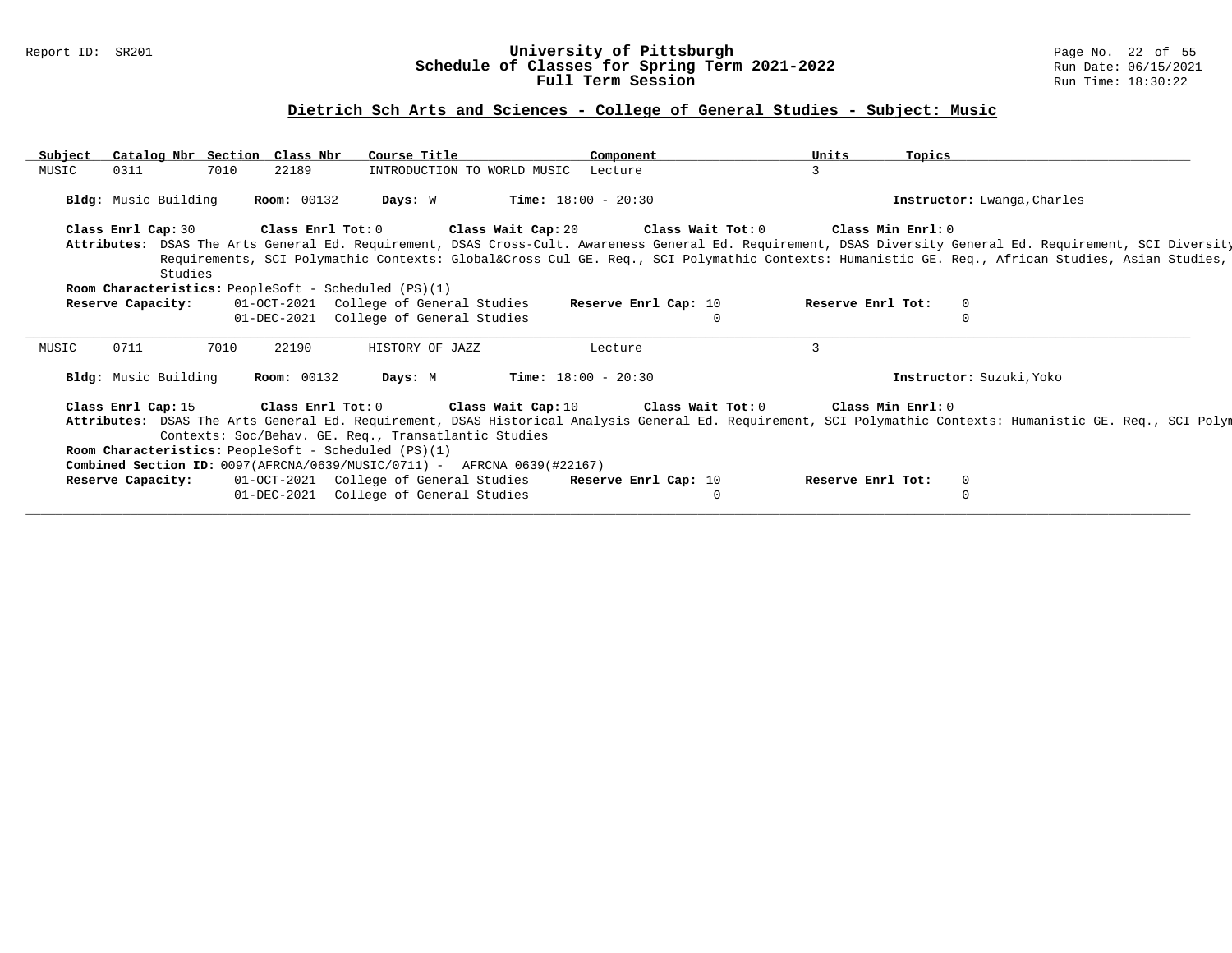### Report ID: SR201 **University of Pittsburgh** Page No. 23 of 55 **Schedule of Classes for Spring Term 2021-2022** Run Date: 06/15/2021 **Full Term Session Rundall Term Session Rundall Term Session**

# **Dietrich Sch Arts and Sciences - College of General Studies - Subject: Neuroscience**

| Subject   | Catalog Nbr Section Class Nbr   |      |                   | Course Title                                                                     | Component                                                                                                                                                    | Units             | Topics                        |  |
|-----------|---------------------------------|------|-------------------|----------------------------------------------------------------------------------|--------------------------------------------------------------------------------------------------------------------------------------------------------------|-------------------|-------------------------------|--|
| NROSCI    | 0080                            | 7010 | 27958             | BRAIN AND BEHAVIOR                                                               | Lecture                                                                                                                                                      | 3                 |                               |  |
| Bldg: TBA |                                 |      | Room: TBA         |                                                                                  | <b>Days:</b> Th <b>Time:</b> $18:00 - 20:30$                                                                                                                 |                   | Instructor: Pierson, Jamie    |  |
|           | Class Enrl Cap: 75              |      |                   |                                                                                  | Class Enrl Tot: 0 $\,$ Class Wait Cap: 20 $\,$ Class Wait Tot: 0 $\,$ Class Min Enrl: 0 $\,$                                                                 |                   |                               |  |
|           |                                 |      |                   |                                                                                  | Attributes: DSAS Natural Science General Ed. Requirement, SCI Polymathic Contexts: Science Seq.GE. Req., SCI Polymathic Contexts: Science NonSeq.GE. Req.    |                   |                               |  |
|           |                                 |      |                   | Room Characteristics: PeopleSoft - Scheduled (PS)(1)                             |                                                                                                                                                              |                   |                               |  |
|           | Reserve Capacity:               |      |                   | 01-OCT-2021 College of General Studies                                           | Reserve Enrl Cap: 20                                                                                                                                         | Reserve Enrl Tot: | $\mathbf{0}$                  |  |
|           |                                 |      |                   | 01-DEC-2021 College of General Studies                                           | $\Omega$                                                                                                                                                     |                   | 0                             |  |
| NROSCI    | 0081                            | 7510 | 22731             | DRUGS AND BEHAVIOR                                                               | Lecture                                                                                                                                                      | 3                 |                               |  |
|           |                                 |      |                   |                                                                                  |                                                                                                                                                              |                   |                               |  |
|           | Bldg: WEB Based Class Room: TBA |      |                   |                                                                                  | <b>Days:</b> TBA <b>Time:</b> $00:00 - 00:00$                                                                                                                |                   | Instructor: Dukes, April A    |  |
|           |                                 |      |                   |                                                                                  | Class Enrl Cap: 20 Class Enrl Tot: 0 Class Wait Cap: 20 Class Wait Tot: 0 Class Min Enrl: 0                                                                  |                   |                               |  |
|           |                                 |      |                   |                                                                                  | Attributes: DSAS Natural Science General Ed. Requirement, Online, SCI Polymathic Contexts: Science Seq.GE. Req., SCI Polymathic Contexts: Science NonSeq.GE. |                   |                               |  |
|           | Reserve Capacity:               |      |                   |                                                                                  | 01-OCT-2021 College of General Studies Reserve Enrl Cap: 10                                                                                                  | Reserve Enrl Tot: | $\overline{0}$                |  |
|           |                                 |      |                   | 01-DEC-2021 College of General Studies                                           | $\Omega$                                                                                                                                                     |                   | $\Omega$                      |  |
| NROSCI    | 1250                            | 7010 | 25784             | HUMAN PHYSIOLOGY                                                                 | Lecture                                                                                                                                                      | 3                 |                               |  |
|           | Bldg: Langley Hall              |      | Room: 0A214       |                                                                                  | <b>Days:</b> Th <b>Time:</b> $15:00 - 17:30$                                                                                                                 |                   | Instructor: Roberts, Laurel B |  |
|           | Class Enrl Cap: 10              |      | Class Enrl Tot: 0 |                                                                                  | Class Wait Cap: 10 Class Wait Tot: 0                                                                                                                         |                   | Class Min Enrl: 0             |  |
|           |                                 |      |                   | Room Characteristics: PeopleSoft - Scheduled (PS)(1)                             |                                                                                                                                                              |                   |                               |  |
|           |                                 |      |                   | <b>Combined Section ID:</b> 0307(BIOSC 1250/NROSCI 1250) - BIOSC 1250(#25783)    |                                                                                                                                                              |                   |                               |  |
|           | Reserve Capacity:               |      |                   | 01-OCT-2021 College of General Studies<br>01-DEC-2021 College of General Studies | Reserve Enrl Cap: 5<br>$\Omega$                                                                                                                              | Reserve Enrl Tot: | $\mathbf 0$<br>0              |  |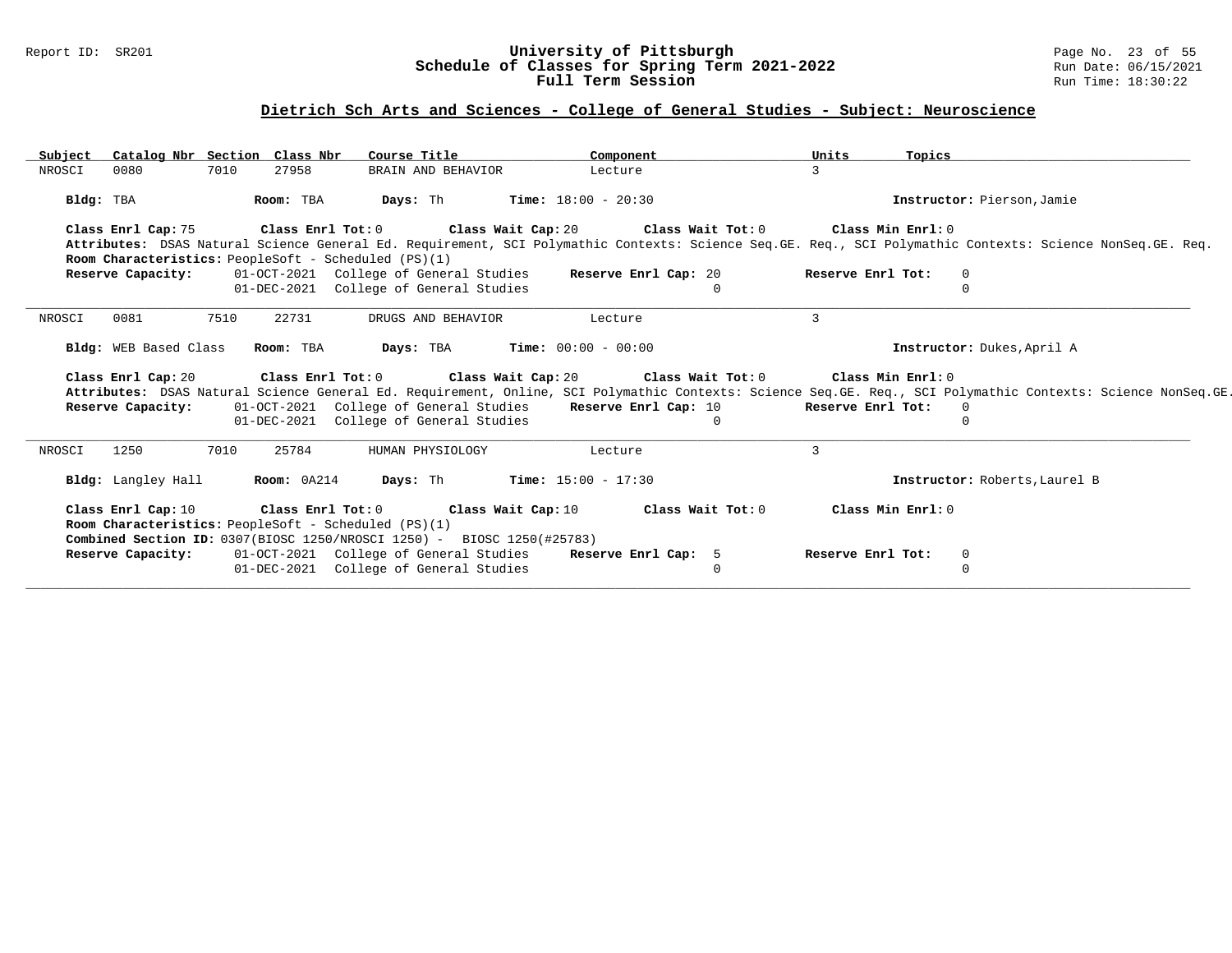### Report ID: SR201 **University of Pittsburgh** Page No. 24 of 55 **Schedule of Classes for Spring Term 2021-2022** Run Date: 06/15/2021 **Full Term Session Rundall Term Session Rundall Term Session**

# **Dietrich Sch Arts and Sciences - College of General Studies - Subject: Philosophy**

| Subject   | Catalog Nbr Section Class Nbr |      |                   | Course Title                           |                    | Component                                                                                                                               |                   | Units             | Topics            |                                   |
|-----------|-------------------------------|------|-------------------|----------------------------------------|--------------------|-----------------------------------------------------------------------------------------------------------------------------------------|-------------------|-------------------|-------------------|-----------------------------------|
| PHIL      | 0300                          | 7010 | 27631             | INTRODUCTION TO ETHICS                 |                    | Lecture                                                                                                                                 |                   |                   |                   |                                   |
| Bldg: TBA |                               |      | Room: TBA         | Days: Th                               |                    | <b>Time:</b> $18:00 - 20:30$                                                                                                            |                   |                   |                   | Instructor: Abma, Aaron Frederick |
|           | Class Enrl Cap: 35            |      | Class Enrl Tot: 0 |                                        | Class Wait Cap: 20 | Attributes: DSAS Phil. Think or Ethics General Ed. Requirement, SCI Polymathic Contexts: Ethical/Policy GE. Req., West European Studies | Class Wait Tot: 0 |                   | Class Min Enrl: 0 |                                   |
|           |                               |      |                   |                                        |                    | Room Characteristics: Media - Data Projector/Monitor(1), PeopleSoft - Scheduled (PS)(1)                                                 |                   |                   |                   |                                   |
|           | Reserve Capacity:             |      |                   | 01-OCT-2021 College of General Studies |                    | Reserve Enrl Cap: 10                                                                                                                    |                   | Reserve Enrl Tot: |                   | $\Omega$                          |
|           |                               |      |                   | 01-DEC-2021 College of General Studies |                    |                                                                                                                                         |                   |                   |                   |                                   |
|           |                               |      |                   |                                        |                    |                                                                                                                                         |                   |                   |                   |                                   |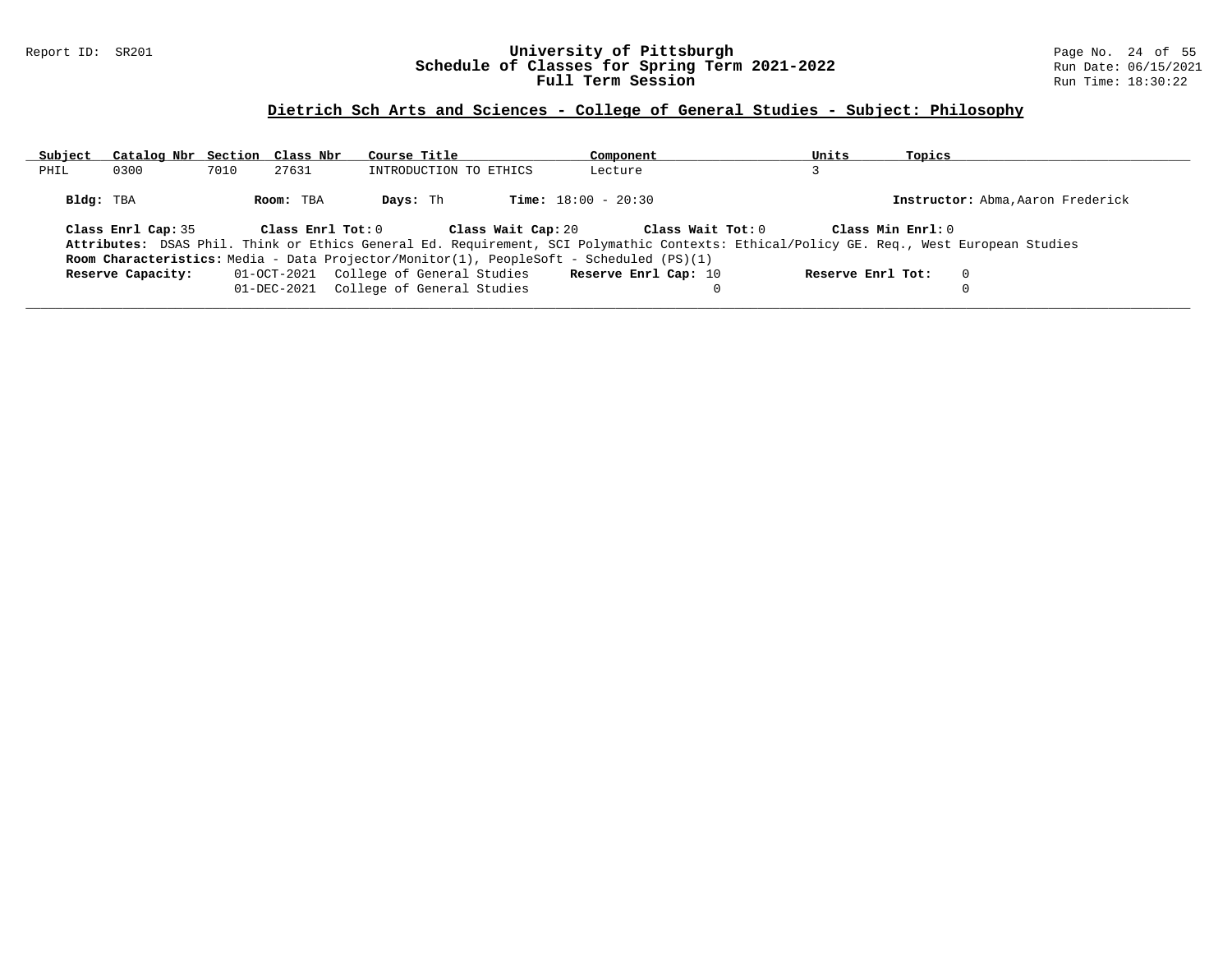#### Report ID: SR201 **University of Pittsburgh University of Pittsburgh** Page No. 25 of 55<br>**Schedule of Classes for Spring Term 2021-2022** 2011 Run Date: 06/15/2021 **Schedule of Classes for Spring Term 2021-2022** Run Date: 06/15/2021<br>**Full Term Session** Run Time: 18:30:22 Full Term Session

#### **Dietrich Sch Arts and Sciences - College of General Studies - Subject: Political Science**

| Subject | Catalog Nbr Section Class Nbr                    |                       |       | Course Title                                                                 | Component                                 | Units             | Topics                                                                                                                                                       |  |
|---------|--------------------------------------------------|-----------------------|-------|------------------------------------------------------------------------------|-------------------------------------------|-------------------|--------------------------------------------------------------------------------------------------------------------------------------------------------------|--|
| PS      | 0500                                             | 7010                  | 29947 | INTERNATIONAL RELATIONS                                                      | Lecture                                   |                   |                                                                                                                                                              |  |
|         | Bldg: Wesley W Posvar HalRoom: 04500             |                       |       | Days: W                                                                      | <b>Time:</b> $18:00 - 20:30$              |                   | Instructor: Zarpli, Omer                                                                                                                                     |  |
|         | Class Enrl Cap: 35 Class Enrl Tot: 0             |                       |       |                                                                              | Class Wait Cap: 20 $\,$ Class Wait Tot: 0 |                   | Class Min Enrl: 0                                                                                                                                            |  |
|         |                                                  |                       |       |                                                                              |                                           |                   | Attributes: DSAS Global Issues General Ed. Requirement, DSAS Social Science General Ed. Requirement, Class Materials on Reserve at Hillman Library, SCI Poly |  |
|         |                                                  |                       |       |                                                                              |                                           |                   | Contexts: Global⨯ Cul GE. Req., SCI Polymathic Contexts: Soc/Behav. GE. Req., European and Eurasian Studies, Global Studies, Transatlantic                   |  |
|         |                                                  | West European Studies |       |                                                                              |                                           |                   |                                                                                                                                                              |  |
|         |                                                  |                       |       | Room Characteristics: Media - Data Projector/Monitor(1)                      |                                           |                   |                                                                                                                                                              |  |
|         | Reserve Capacity:                                |                       |       | 01-OCT-2021 College of General Studies                                       | Reserve Enrl Cap: 10                      | Reserve Enrl Tot: | $\Omega$                                                                                                                                                     |  |
|         |                                                  |                       |       | 01-DEC-2021 College of General Studies                                       | $\Omega$                                  |                   |                                                                                                                                                              |  |
| PS      | 1213                                             | 7010                  | 21633 | LAW AND POLITICS                                                             | Lecture                                   | 3                 |                                                                                                                                                              |  |
|         | Bldg: Barco Law Building Room: COURT             |                       |       | Days: M                                                                      | <b>Time:</b> $18:00 - 20:30$              |                   | Instructor: Ritacco, Poppi Caroline                                                                                                                          |  |
|         | Attributes: Urban Studies, Transatlantic Studies |                       |       | Class Enrl Cap: 25 Class Enrl Tot: 0 Class Wait Cap: 20                      | Class Wait Tot: 0                         |                   | Class Min Enrl: 0                                                                                                                                            |  |
|         |                                                  |                       |       | <b>Room Characteristics:</b> Data Port(1), Media - Data Projector/Monitor(1) |                                           |                   |                                                                                                                                                              |  |
|         |                                                  |                       |       | Combined Section ID: 0004(LEGLST/1210/PS/1213) - LEGLST 1210(#21632)         |                                           |                   |                                                                                                                                                              |  |
|         | Reserve Capacity:                                |                       |       | 01-OCT-2021 College of General Studies                                       | Reserve Enrl Cap: 10                      | Reserve Enrl Tot: | $\mathbf 0$                                                                                                                                                  |  |
|         |                                                  |                       |       | 01-DEC-2021 College of General Studies                                       | $\Omega$                                  |                   |                                                                                                                                                              |  |
|         |                                                  |                       |       |                                                                              |                                           |                   |                                                                                                                                                              |  |

Focusing on the United States, this course examines the relationship between law and politics both in general and with respect to specific substantive topics. Substantive topics will include civil liberties (freedom of religion, speech, press, the right to bear arms, the right to privacy), civil rights (equal protection, voting rights), and the rights of the criminally accused. Toward the end of the semester, we will examine in greater depth this last topic ¿ the rights of the criminally accused ¿ by delving into the nitty-gritty inner-workings of the New York lower court system. Through Yale Professor Issa Kohler-Hausmann¿s book Misdemeanorland, we will peer into the criminal justice experience of criminal defendants and the law and politics involved therein. Following an initial introductory period on legal reasoning, each class will include student presentations of legal arguments using a courtroom format.

**\_\_\_\_\_\_\_\_\_\_\_\_\_\_\_\_\_\_\_\_\_\_\_\_\_\_\_\_\_\_\_\_\_\_\_\_\_\_\_\_\_\_\_\_\_\_\_\_\_\_\_\_\_\_\_\_\_\_\_\_\_\_\_\_\_\_\_\_\_\_\_\_\_\_\_\_\_\_\_\_\_\_\_\_\_\_\_\_\_\_\_\_\_\_\_\_\_\_\_\_\_\_\_\_\_\_\_\_\_\_\_\_\_\_\_\_\_\_\_\_\_\_\_\_\_\_\_\_\_\_\_\_\_\_\_\_\_\_\_\_\_\_\_\_\_\_\_\_\_\_\_\_\_\_\_\_**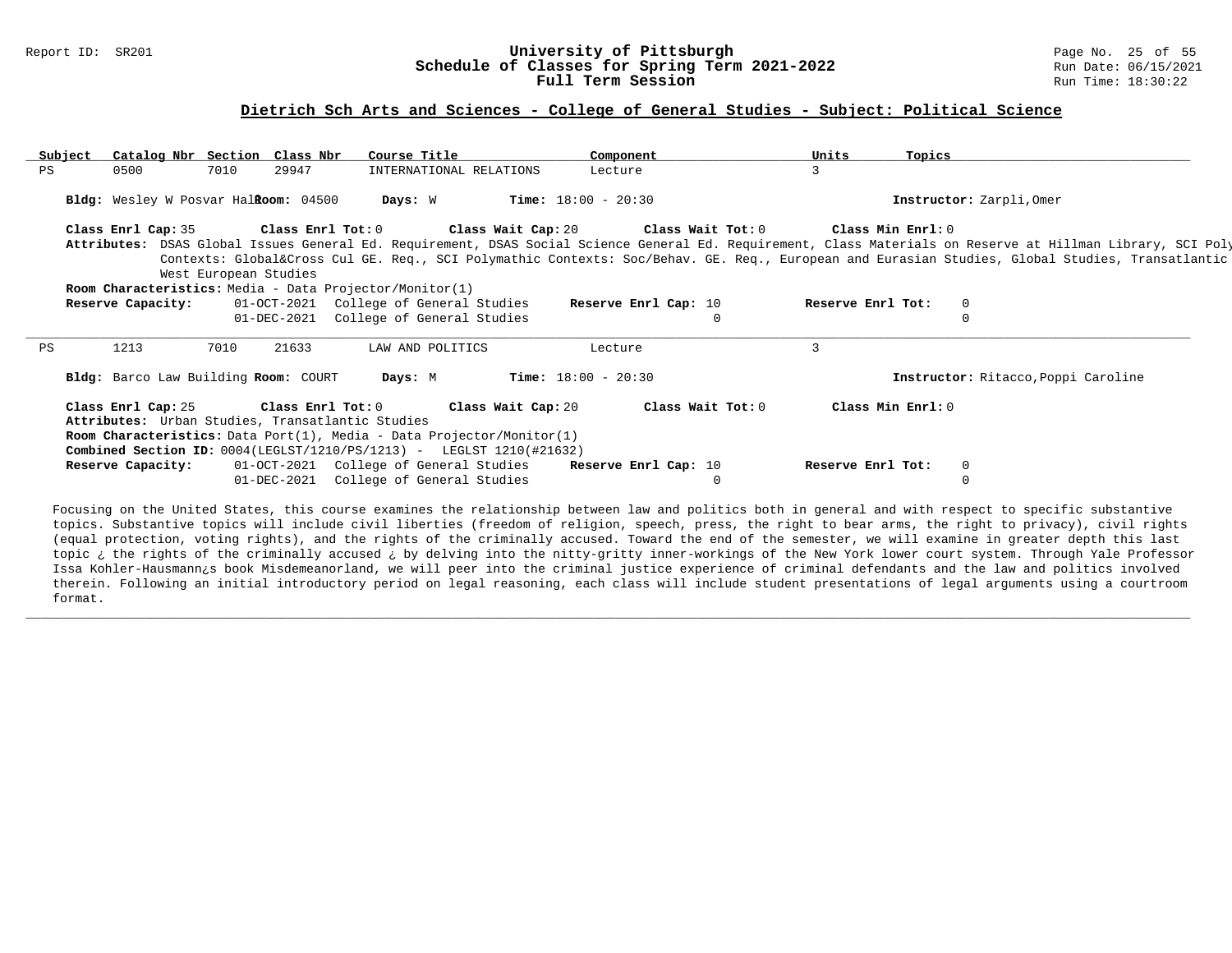### Report ID: SR201 **University of Pittsburgh** Page No. 26 of 55 **Schedule of Classes for Spring Term 2021-2022** Run Date: 06/15/2021 **Full Term Session Rundall Term Session Rundall Term Session**

# **Dietrich Sch Arts and Sciences - College of General Studies - Subject: Psychology**

| Subject    | Catalog Nbr Section Class Nbr               |      |                                | Course Title                                                                                                            |                                                                                         | Component                                                                                                       | Units             | Topics                                                                                                                                                                                     |
|------------|---------------------------------------------|------|--------------------------------|-------------------------------------------------------------------------------------------------------------------------|-----------------------------------------------------------------------------------------|-----------------------------------------------------------------------------------------------------------------|-------------------|--------------------------------------------------------------------------------------------------------------------------------------------------------------------------------------------|
| <b>PSY</b> | 0010                                        | 7010 | 28620                          |                                                                                                                         | INTRODUCTION TO PSYCHOLOGY                                                              | Lecture                                                                                                         | $\mathbf{3}$      |                                                                                                                                                                                            |
|            | Bldg: TBA                                   |      | Room: TBA                      | Days: Th                                                                                                                |                                                                                         | <b>Time:</b> $18:00 - 20:30$                                                                                    |                   | Instructor: Krueger, Kori Leigh                                                                                                                                                            |
|            | Class Enrl Cap: 35                          |      | Class Enrl Tot: 0              |                                                                                                                         | Class Wait Cap: 20                                                                      | Class Wait Tot: 0                                                                                               |                   | Class Min Enrl: 0                                                                                                                                                                          |
|            |                                             |      |                                |                                                                                                                         |                                                                                         | Attributes: DSAS Natural Science General Ed. Requirement, SCI Polymathic Contexts: Science NonSeq. GE. Req.     |                   |                                                                                                                                                                                            |
|            | Reserve Capacity:                           |      |                                | Room Characteristics: PeopleSoft - Scheduled (PS)(1)<br>01-OCT-2021 College of General Studies                          |                                                                                         | Reserve Enrl Cap: 10                                                                                            | Reserve Enrl Tot: | 0                                                                                                                                                                                          |
|            |                                             |      |                                | 01-DEC-2021 College of General Studies                                                                                  |                                                                                         | $\Omega$                                                                                                        |                   | $\Omega$                                                                                                                                                                                   |
| PSY        | 0105                                        | 7510 | 31087                          |                                                                                                                         | INTRODUCTION TO SOCIAL PSYCH Lecture                                                    |                                                                                                                 | $\mathcal{L}$     |                                                                                                                                                                                            |
|            |                                             |      |                                |                                                                                                                         |                                                                                         |                                                                                                                 |                   |                                                                                                                                                                                            |
|            | Bldg: WEB Based Class                       |      | Room: TBA                      | Days: TBA                                                                                                               |                                                                                         | <b>Time:</b> $00:00 - 00:00$                                                                                    |                   | Instructor: Zubritzky, Peter C                                                                                                                                                             |
|            | Class Enrl Cap: 25                          |      | Class Enrl Tot: 0              |                                                                                                                         | Class Wait Cap: 20                                                                      | Class Wait Tot: 0                                                                                               |                   | Class Min Enrl: 0                                                                                                                                                                          |
|            |                                             |      |                                |                                                                                                                         |                                                                                         | Attributes: DSAS Social Science General Ed. Requirement, Online, SCI Polymathic Contexts: Soc/Behav. GE. Req.   |                   |                                                                                                                                                                                            |
|            | Reserve Capacity:                           |      |                                | 01-OCT-2021 College of General Studies<br>01-DEC-2021 College of General Studies                                        |                                                                                         | Reserve Enrl Cap: 15<br>$\mathbf{0}$                                                                            | Reserve Enrl Tot: | $\mathbf 0$<br>$\mathbf 0$                                                                                                                                                                 |
|            |                                             |      |                                |                                                                                                                         |                                                                                         |                                                                                                                 |                   |                                                                                                                                                                                            |
|            | 0184                                        | 7510 | 31085                          |                                                                                                                         | PSYCHOLOGY OF GENDER                                                                    | Lecture                                                                                                         | 3                 |                                                                                                                                                                                            |
| <b>PSY</b> |                                             |      |                                |                                                                                                                         |                                                                                         |                                                                                                                 |                   |                                                                                                                                                                                            |
|            | Bldg: WEB Based Class<br>Class Enrl Cap: 25 |      | Room: TBA<br>Class Enrl Tot: 0 | Days: TBA                                                                                                               | Class Wait Cap: 20                                                                      | <b>Time:</b> $00:00 - 00:00$<br>Class Wait Tot: 0                                                               |                   | Instructor: Staff<br>Class Min Enrl: 0                                                                                                                                                     |
|            | Reserve Capacity:                           |      |                                | Soc/Behav. GE. Req., Global Studies<br>01-OCT-2021 College of General Studies<br>01-DEC-2021 College of General Studies |                                                                                         | Reserve Enrl Cap: 10<br>$\Omega$                                                                                | Reserve Enrl Tot: | Attributes: DSAS Diversity General Ed. Requirement, DSAS Social Science General Ed. Requirement, Online, Gender, Sexuality & Women's St, SCI Polymathic Cont<br>$\mathbf 0$<br>$\mathbf 0$ |
| PSY        | 0205                                        | 7510 | 28611                          | PSYCHOPATHOLOGY                                                                                                         |                                                                                         | Lecture                                                                                                         | $\overline{3}$    |                                                                                                                                                                                            |
|            | Bldg: WEB Based Class                       |      | Room: TBA                      | Days: TBA                                                                                                               |                                                                                         | <b>Time:</b> $00:00 - 00:00$                                                                                    |                   | Instructor: Halechko, Anna D                                                                                                                                                               |
|            | Class Enrl Cap: 20                          |      | Class Enrl Tot: 0              |                                                                                                                         | Class Wait Cap: 20                                                                      | Class Wait Tot: 0                                                                                               |                   | Class Min Enrl: 0                                                                                                                                                                          |
|            | Attributes: Online<br>Reserve Capacity:     |      |                                | 01-OCT-2021 College of General Studies                                                                                  |                                                                                         | Reserve Enrl Cap: 10                                                                                            | Reserve Enrl Tot: | 0                                                                                                                                                                                          |
|            |                                             |      |                                | 01-DEC-2021 College of General Studies                                                                                  |                                                                                         | $\Omega$                                                                                                        |                   | $\mathbf 0$                                                                                                                                                                                |
| <b>PSY</b> | 1110                                        | 7710 | 22729                          |                                                                                                                         | PSYCHLGCL ASPCT HUMN SEXUALITYLecture                                                   |                                                                                                                 | $\overline{3}$    |                                                                                                                                                                                            |
|            | Bldg: TBA                                   |      | Room: TBA                      | Days: TBA                                                                                                               | Time: TBA                                                                               |                                                                                                                 |                   | Instructor: Staff                                                                                                                                                                          |
|            | Class Enrl Cap: 20                          |      | Class Enrl Tot: 0              |                                                                                                                         | Class Wait Cap: 20<br>Attributes: Hybrid, Class Materials on Reserve at Hillman Library | Class Wait Tot: 0                                                                                               |                   | Class Min Enrl: 0                                                                                                                                                                          |
|            | Reserve Capacity:                           |      |                                | 01-OCT-2021 College of General Studies                                                                                  |                                                                                         | Room Characteristics: Media - Data Projector/Monitor(1), PeopleSoft - Scheduled (PS)(1)<br>Reserve Enrl Cap: 10 | Reserve Enrl Tot: | 0                                                                                                                                                                                          |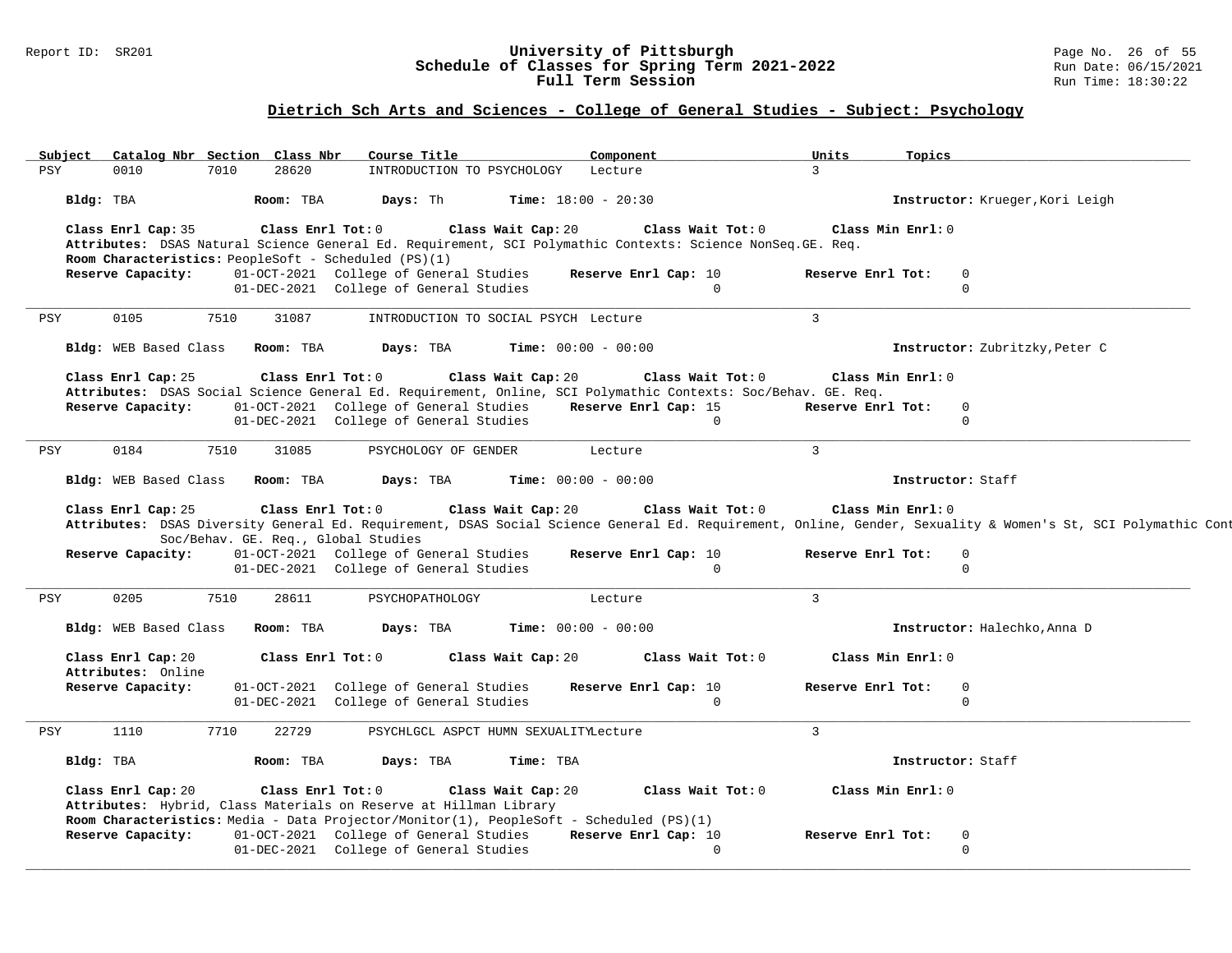| Bldg: WEB Based Class<br><b>Days:</b> TBA <b>Time:</b> $00:00 - 00:00$<br>Room: TBA<br>Instructor: Hawthorne, William Joseph                                                                    |  |
|-------------------------------------------------------------------------------------------------------------------------------------------------------------------------------------------------|--|
|                                                                                                                                                                                                 |  |
| Class Min Enrl: 0<br>Class Enrl Tot: $0$<br>Class Wait Cap: $20$ Class Wait Tot: $0$<br>Class Enrl Cap: 25<br>Attributes: Online                                                                |  |
| 01-OCT-2021 College of General Studies<br>Reserve Enrl Cap: 15<br>Reserve Enrl Tot:<br>Reserve Capacity:<br>$\mathbf 0$                                                                         |  |
| College of General Studies<br>$\Omega$<br>01-DEC-2021<br>$\Omega$                                                                                                                               |  |
| 3<br>1230<br>7010<br>PSYCHOLOGY OF DEATH AND DYING Lecture<br>PSY<br>23966                                                                                                                      |  |
| <b>Days:</b> Th <b>Time:</b> $18:00 - 20:30$<br>Instructor: Lurier, Andrea C<br>Bldg: TBA<br>Room: TBA                                                                                          |  |
| Class Enrl Tot: 0<br>Class Wait Cap: 20 Class Wait Tot: 0<br>Class Min Enrl: 0<br>Class Enrl Cap: 30<br>Room Characteristics: Media - Data Projector/Monitor(1), PeopleSoft - Scheduled (PS)(1) |  |
| 01-OCT-2021 College of General Studies Reserve Enrl Cap: 15<br>Reserve Capacity:<br>Reserve Enrl Tot:<br>$\mathbf 0$                                                                            |  |
| 01-DEC-2021 College of General Studies<br>$\mathbf 0$<br>0                                                                                                                                      |  |
| ζ<br>1635<br>7010<br>31065<br>PSY<br>ORGANIZATIONAL PSYCHOLOGY<br>Lecture                                                                                                                       |  |
| <b>Days:</b> Tu <b>Time:</b> $18:00 - 20:30$<br>Room: TBA<br>Bldg: TBA<br>Instructor: Staff                                                                                                     |  |
| Class Enrl Cap: 35<br>Class Enrl Tot: $0$ Class Wait Cap: $20$ Class Wait Tot: $0$<br>Class Min Enrl: 0<br><b>Room Characteristics:</b> Seating - Moveable(1), PeopleSoft - Scheduled $(PS)(1)$ |  |
| 01-OCT-2021 College of General Studies Reserve Enrl Cap: 15<br>Reserve Enrl Tot:<br>Reserve Capacity:<br>$\mathbf 0$                                                                            |  |
| 01-DEC-2021 College of General Studies<br>$\mathbf 0$<br>$\Omega$                                                                                                                               |  |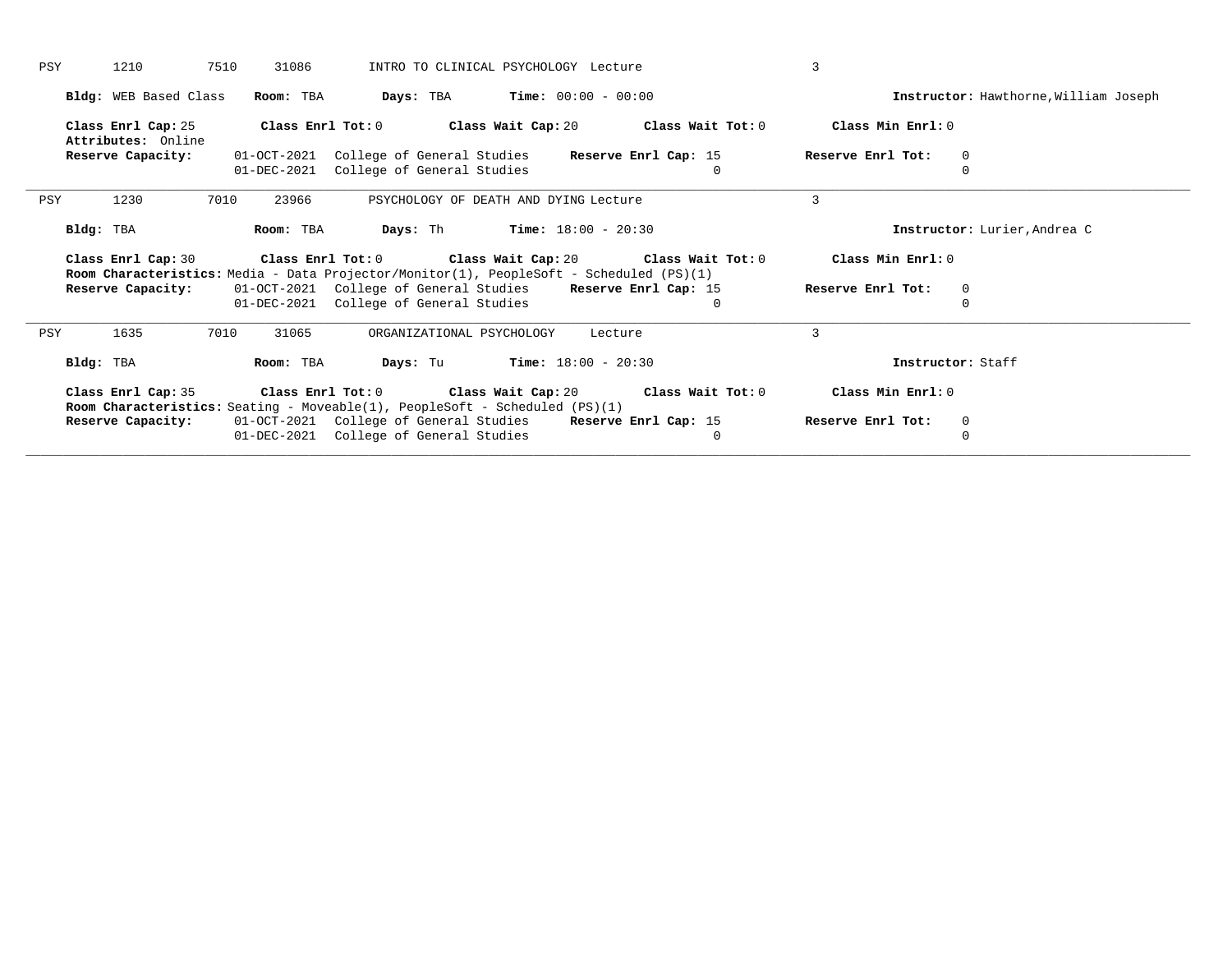### Report ID: SR201 **University of Pittsburgh** Page No. 28 of 55 **Schedule of Classes for Spring Term 2021-2022** Run Date: 06/15/2021 **Full Term Session Rundall Term Session Rundall Term Session**

# **Dietrich Sch Arts and Sciences - College of General Studies - Subject: Religious Studies**

| Subject   | Catalog Nbr Section Class Nbr |      |           | Course Title                                                                     | Component                                                                                                                            | Units    | Topics            |                                                                                                                                                              |  |
|-----------|-------------------------------|------|-----------|----------------------------------------------------------------------------------|--------------------------------------------------------------------------------------------------------------------------------------|----------|-------------------|--------------------------------------------------------------------------------------------------------------------------------------------------------------|--|
| RELGST    | 0505                          | 7510 | 31088     | RELIGION IN ASIA                                                                 | Lecture                                                                                                                              | 3        |                   |                                                                                                                                                              |  |
|           | Bldg: WEB Based Class         |      | Room: TBA | Days: TBA                                                                        | <b>Time:</b> $00:00 - 00:00$                                                                                                         |          |                   | Instructor: Delgado Creamer, Margarita                                                                                                                       |  |
|           |                               |      |           |                                                                                  |                                                                                                                                      |          |                   | Angelica                                                                                                                                                     |  |
|           | Class Enrl Cap: 20            |      |           |                                                                                  | Class Enrl Tot: $0$ Class Wait Cap: $20$ Class Wait Tot: $0$                                                                         |          | Class Min Enrl: 0 |                                                                                                                                                              |  |
|           |                               |      |           |                                                                                  | Attributes: DSAS Cross-Cult. Awareness General Ed. Requirement, Online, SCI Polymathic Contexts: Global⨯ Cul GE. Req., Asian Studies |          |                   |                                                                                                                                                              |  |
|           | Reserve Capacity:             |      |           |                                                                                  | 01-OCT-2021 College of General Studies Reserve Enrl Cap: 10                                                                          |          | Reserve Enrl Tot: | <u>ິດ</u>                                                                                                                                                    |  |
|           |                               |      |           | 01-DEC-2021 College of General Studies                                           |                                                                                                                                      | $\Omega$ |                   | $\Omega$                                                                                                                                                     |  |
|           |                               |      |           |                                                                                  |                                                                                                                                      |          |                   |                                                                                                                                                              |  |
|           |                               |      |           |                                                                                  |                                                                                                                                      |          |                   |                                                                                                                                                              |  |
|           | 1144                          | 7010 | 29750     | CLASSICAL MYTHOLOGY & LIT                                                        | Lecture                                                                                                                              | 3        |                   |                                                                                                                                                              |  |
| Bldg: TBA |                               |      | Room: TBA | Days: Th                                                                         | <b>Time:</b> $18:00 - 20:30$                                                                                                         |          |                   | Instructor: Scott, Wesley B                                                                                                                                  |  |
|           | Class Enrl Cap: 10            |      |           |                                                                                  | Class Enrl Tot: $0$ Class Wait Cap: $10$ Class Wait Tot: $0$ Class Min Enrl: $0$                                                     |          |                   |                                                                                                                                                              |  |
|           |                               |      |           |                                                                                  |                                                                                                                                      |          |                   | Attributes: DSAS Geographic Region General Ed. Requirement, DSAS Literature General Ed. Requirement, Medieval & Renaissance Studies, SCI Polymathic Contexts |  |
|           |                               |      |           |                                                                                  | Global⨯ Cul GE. Req., SCI Polymathic Contexts: Humanistic GE. Req., West European Studies                                            |          |                   |                                                                                                                                                              |  |
|           |                               |      |           |                                                                                  | Room Characteristics: Media - Data Projector/Monitor(1), PeopleSoft - Scheduled (PS)(1)                                              |          |                   |                                                                                                                                                              |  |
|           |                               |      |           | <b>Combined Section ID:</b> $0316$ (CLASS 1130/RELGST 1144) - CLASS 1130(#27990) |                                                                                                                                      |          |                   |                                                                                                                                                              |  |
| RELGST    | Reserve Capacity:             |      |           |                                                                                  | 01-OCT-2021 College of General Studies Reserve Enrl Cap: 5                                                                           |          | Reserve Enrl Tot: | $\Omega$                                                                                                                                                     |  |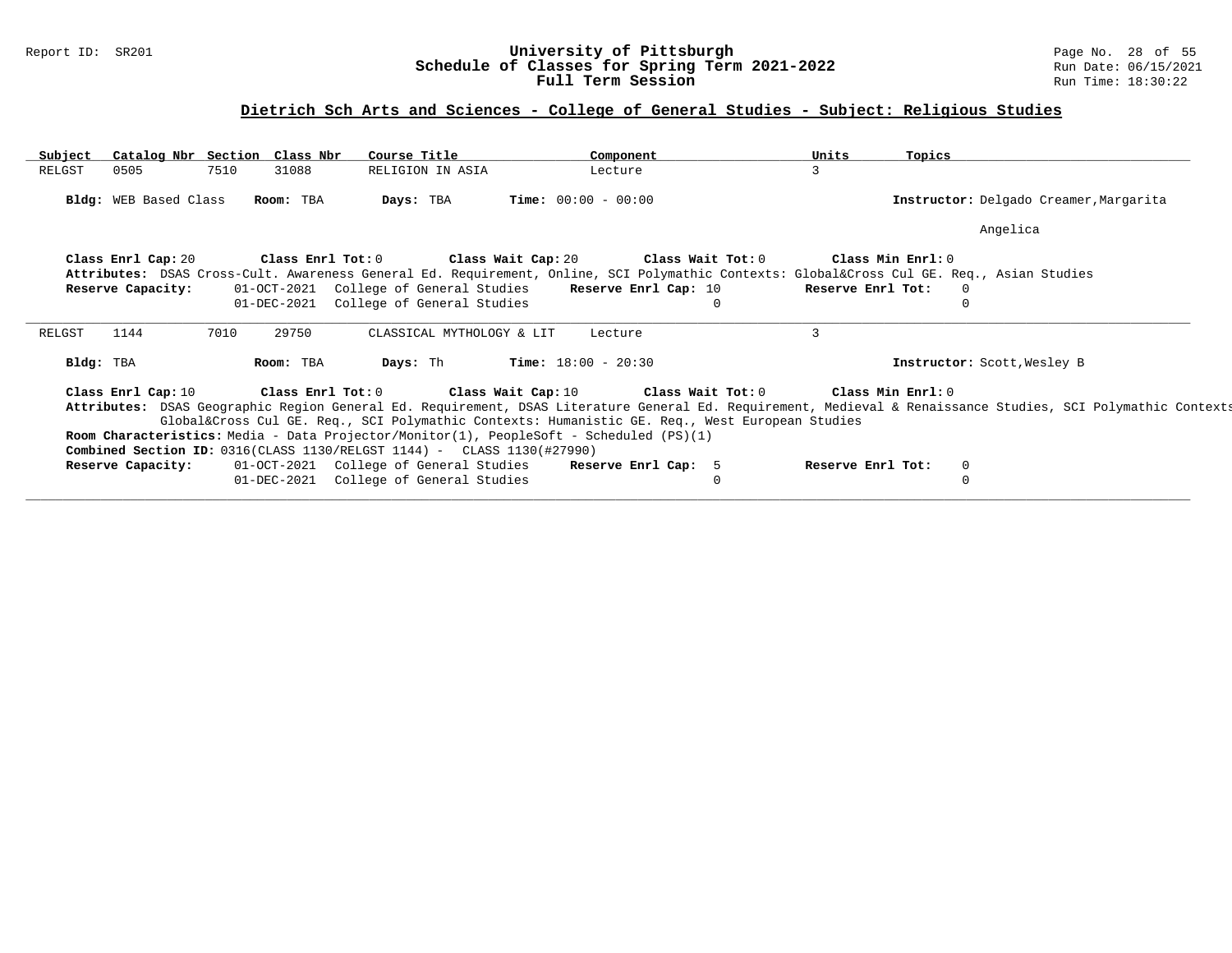### Report ID: SR201 **University of Pittsburgh** Page No. 29 of 55 **Schedule of Classes for Spring Term 2021-2022** Run Date: 06/15/2021 **Full Term Session Rundall Term Session Rundall Term Session**

# **Dietrich Sch Arts and Sciences - College of General Studies - Subject: Slavic**

| Subject   | Catalog Nbr Section Class Nbr |      |           | Course Title                                                          |                                                                | Component                                                                                           | Units                                                                                                                           | Topics            |                                                                                                                                                         |
|-----------|-------------------------------|------|-----------|-----------------------------------------------------------------------|----------------------------------------------------------------|-----------------------------------------------------------------------------------------------------|---------------------------------------------------------------------------------------------------------------------------------|-------------------|---------------------------------------------------------------------------------------------------------------------------------------------------------|
| SLAV      | 0660                          | 7710 | 22198     |                                                                       | SCI-FI: EAST AND WEST                                          | Lecture                                                                                             | 3                                                                                                                               |                   |                                                                                                                                                         |
| Bldg: TBA |                               |      | Room: TBA | Days: TBA                                                             |                                                                | Time: TBA                                                                                           |                                                                                                                                 | Instructor: Staff |                                                                                                                                                         |
|           |                               |      |           |                                                                       |                                                                |                                                                                                     | Class Enrl Cap: 20 $\qquad$ Class Enrl Tot: 0 $\qquad$ Class Wait Cap: 20 $\qquad$ Class Wait Tot: 0 $\qquad$ Class Min Enrl: 0 |                   |                                                                                                                                                         |
|           |                               |      |           |                                                                       |                                                                |                                                                                                     |                                                                                                                                 |                   | Attributes: DSAS Cross-Cult. Awareness General Ed. Requirement, Hybrid, SCI Polymathic Contexts: Global⨯ Cul GE. Req., European and Eurasian Studies, R |
|           |                               |      |           |                                                                       |                                                                | East European Studies, Transatlantic Studies, West European Studies                                 |                                                                                                                                 |                   |                                                                                                                                                         |
|           |                               |      |           | <b>Room Characteristics:</b> $(1)$ , PeopleSoft - Scheduled $(PS)(1)$ |                                                                |                                                                                                     |                                                                                                                                 |                   |                                                                                                                                                         |
|           | Reserve Capacity:             |      |           |                                                                       | 01-OCT-2021 College of General Studies                         | Reserve Enrl Cap: 10                                                                                | Reserve Enrl Tot:                                                                                                               | $\Omega$          |                                                                                                                                                         |
|           |                               |      |           |                                                                       | 01-DEC-2021 College of General Studies                         |                                                                                                     | $\Omega$                                                                                                                        |                   |                                                                                                                                                         |
| SLAV      | 0880                          | 7710 | 22199     |                                                                       | VAMPIRE: BLOOD AND EMPIRE                                      | Lecture                                                                                             | 3                                                                                                                               |                   |                                                                                                                                                         |
| Bldg: TBA |                               |      | Room: TBA | Days: TBA                                                             |                                                                | Time: TBA                                                                                           |                                                                                                                                 | Instructor: Staff |                                                                                                                                                         |
|           |                               |      |           |                                                                       |                                                                | Class Enrl Cap: 20 $\hbox{Class Enrl Tot:0}$ $\hbox{Class Wait Cap: 20}$ $\hbox{Class Wait Tot: 0}$ |                                                                                                                                 | Class Min Enrl: 0 |                                                                                                                                                         |
|           |                               |      |           |                                                                       | European Studies, Transatlantic Studies, West European Studies |                                                                                                     |                                                                                                                                 |                   | Attributes: DSAS Geographic Region General Ed. Requirement, Hybrid, SCI Polymathic Contexts: Global⨯ Cul GE. Req., European and Eurasian Studies, Russi |
|           |                               |      |           |                                                                       |                                                                | Room Characteristics: Media - Data Projector/Monitor(1), PeopleSoft - Scheduled (PS)(1)             |                                                                                                                                 |                   |                                                                                                                                                         |
|           | Reserve Capacity:             |      |           |                                                                       |                                                                | 01-OCT-2021 College of General Studies Reserve Enrl Cap: 10                                         | Reserve Enrl Tot:                                                                                                               | $\mathbf{0}$      |                                                                                                                                                         |
|           |                               |      |           |                                                                       |                                                                |                                                                                                     |                                                                                                                                 |                   |                                                                                                                                                         |
|           |                               |      |           |                                                                       | 01-DEC-2021 College of General Studies                         |                                                                                                     | 0                                                                                                                               | $\Omega$          |                                                                                                                                                         |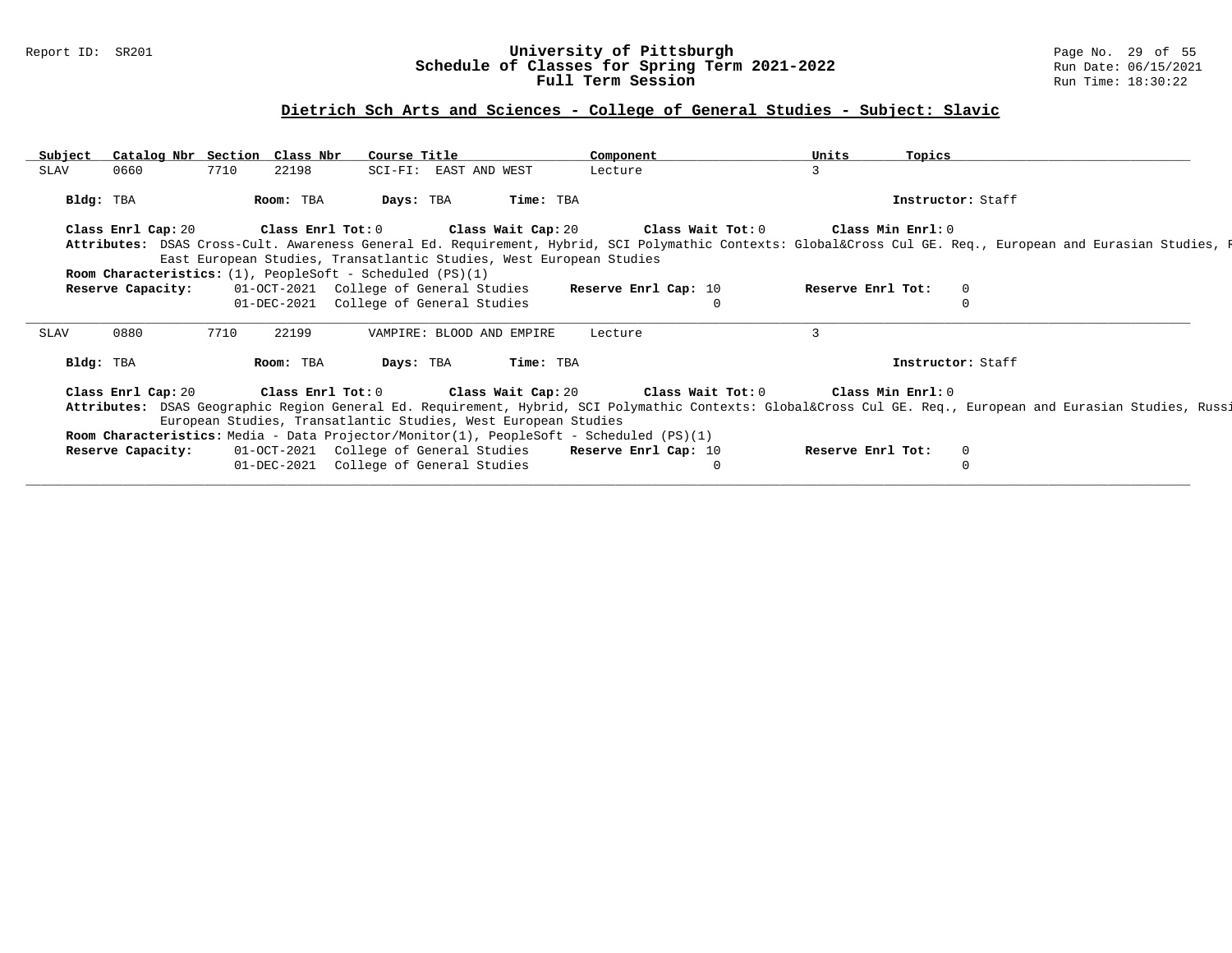### Report ID: SR201 **University of Pittsburgh** Page No. 30 of 55 **Schedule of Classes for Spring Term 2021-2022** Run Date: 06/15/2021 **Full Term Session Rundall Term Session Rundall Term Session**

# **Dietrich Sch Arts and Sciences - College of General Studies - Subject: Sociology**

| Subject               | Catalog Nbr Section Class Nbr |                   | Course Title                                                                                                              | Component                             |                                  | Units             | Topics                          |                                                                                                                                                              |
|-----------------------|-------------------------------|-------------------|---------------------------------------------------------------------------------------------------------------------------|---------------------------------------|----------------------------------|-------------------|---------------------------------|--------------------------------------------------------------------------------------------------------------------------------------------------------------|
| <b>SOC</b><br>0460    | 7510                          | 22200             | RACE AND ETHNICITY                                                                                                        | Lecture                               |                                  | $\overline{3}$    |                                 |                                                                                                                                                              |
| Bldg: WEB Based Class |                               | Room: TBA         | Days: TBA                                                                                                                 | Time: $00:00 - 00:00$                 |                                  |                   | Instructor: Lovell, Peggy A     |                                                                                                                                                              |
| Class Enrl Cap: 20    |                               | Class Enrl Tot: 0 | Attributes: Online, Urban Studies, Asian Studies, Global Studies                                                          | Class Wait Cap: 20                    | Class Wait Tot: 0                |                   | Class Min Enrl: 0               |                                                                                                                                                              |
| Reserve Capacity:     |                               |                   | 01-OCT-2021 College of General Studies<br>01-DEC-2021 College of General Studies                                          |                                       | Reserve Enrl Cap: 15<br>$\Omega$ | Reserve Enrl Tot: | $\Omega$<br>$\Omega$            |                                                                                                                                                              |
| 0477<br><b>SOC</b>    | 7510                          | 22201             | MEDICAL SOCIOLOGY                                                                                                         | Lecture                               |                                  | $\mathbf{3}$      |                                 |                                                                                                                                                              |
| Bldg: WEB Based Class |                               | Room: TBA         | Days: TBA                                                                                                                 | <b>Time:</b> $00:00 - 00:00$          |                                  |                   | Instructor: Kerr, Margaret Anna |                                                                                                                                                              |
| Class Enrl Cap: 20    |                               | Class Enrl Tot: 0 | Attributes: Online, African Studies, Undergraduate Global Health                                                          | Class Wait Cap: 20                    | Class Wait Tot: 0                |                   | Class Min Enrl: 0               |                                                                                                                                                              |
| Reserve Capacity:     |                               |                   | 01-OCT-2021 College of General Studies<br>01-DEC-2021 College of General Studies                                          |                                       | Reserve Enrl Cap: 15<br>$\Omega$ | Reserve Enrl Tot: | $\circ$<br>$\Omega$             |                                                                                                                                                              |
| 0477<br>SOC           | 7520                          | 24709             | MEDICAL SOCIOLOGY                                                                                                         | Lecture                               |                                  | $\mathbf{3}$      |                                 |                                                                                                                                                              |
| Bldg: WEB Based Class |                               | Room: TBA         | Days: TBA                                                                                                                 | <b>Time:</b> $00:00 - 00:00$          |                                  |                   | Instructor: Kerr, Margaret Anna |                                                                                                                                                              |
| Class Enrl Cap: 20    |                               | Class Enrl Tot: 0 | Attributes: Online, African Studies, Undergraduate Global Health                                                          | Class Wait Cap: 20                    | Class Wait Tot: 0                |                   | Class Min Enrl: 0               |                                                                                                                                                              |
| Reserve Capacity:     |                               |                   | 01-OCT-2021 College of General Studies<br>01-DEC-2021 College of General Studies                                          |                                       | Reserve Enrl Cap: 15<br>$\circ$  | Reserve Enrl Tot: | $\overline{0}$<br>$\Omega$      |                                                                                                                                                              |
| SOC<br>1488           | 7010                          | 27823             |                                                                                                                           | HISTORY MEDICINE & HEALTH CARELecture |                                  | $\mathbf{3}$      |                                 |                                                                                                                                                              |
| Bldg: TBA             |                               | Room: TBA         | Days: Tu                                                                                                                  | Time: $18:00 - 20:30$                 |                                  |                   | Instructor: Ladson, Marcy J     |                                                                                                                                                              |
| Class Enrl Cap: 15    |                               | Class Enrl Tot: 0 |                                                                                                                           | Class Wait Cap: 10                    | Class Wait Tot: 0                |                   | Class Min Enrl: 0               | Attributes: DSAS Historical Analysis General Ed. Requirement, SCI Polymathic Contexts: Soc/Behav. GE. Req., Global Studies, Undergraduate Global Health, Wes |
|                       | Studies                       |                   |                                                                                                                           |                                       |                                  |                   |                                 |                                                                                                                                                              |
|                       |                               |                   | Room Characteristics: PeopleSoft - Scheduled (PS)(1)<br>Combined Section ID: 0314(HIST 1090/SOC 1488) - HIST 1090(#27822) |                                       |                                  |                   |                                 |                                                                                                                                                              |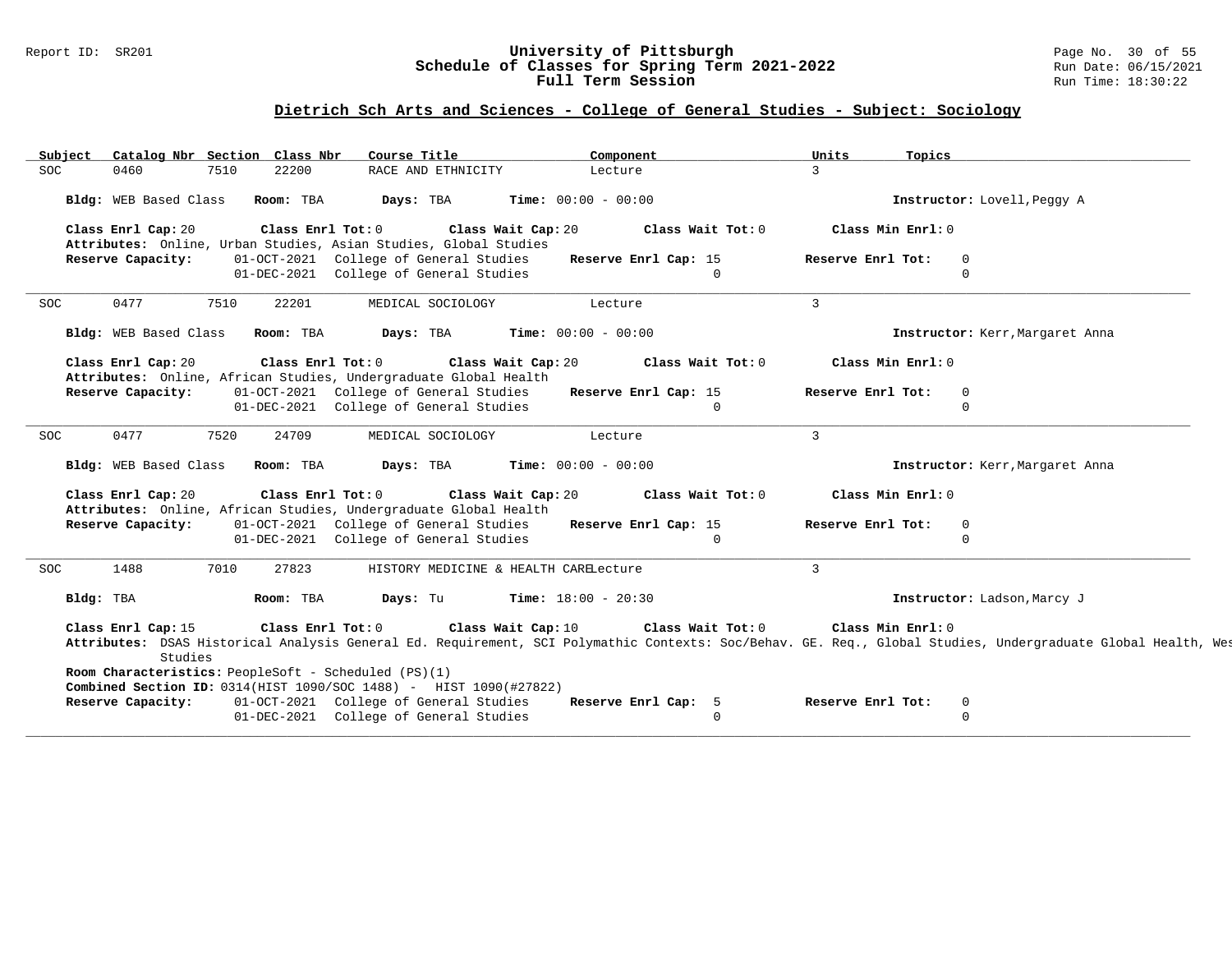### Report ID: SR201 **University of Pittsburgh** Page No. 31 of 55 **Schedule of Classes for Spring Term 2021-2022** Run Date: 06/15/2021 **Full Term Session Rundall Term Session Rundall Term Session**

### **Dietrich Sch Arts and Sciences - College of General Studies - Subject: Statistics**

| Catalog Nbr Section Class Nbr<br>Subject                                                                                                       | Course Title<br>Component                                                                                                                                                   | Units                                                                    | Topics                            |
|------------------------------------------------------------------------------------------------------------------------------------------------|-----------------------------------------------------------------------------------------------------------------------------------------------------------------------------|--------------------------------------------------------------------------|-----------------------------------|
| 0200<br>7000<br>22202<br>STAT                                                                                                                  | BASIC APPLIED STATISTICS<br>Lecture                                                                                                                                         | $\overline{4}$                                                           |                                   |
| Room: TBA<br>Bldg: TBA                                                                                                                         | <b>Days:</b> W <b>Time:</b> $18:00 - 20:30$                                                                                                                                 |                                                                          | Instructor: Harmon, Bryan Michael |
| Class Enrl Tot: 0<br>Class Enrl Cap: 60                                                                                                        | Class Wait Cap: 20 Class Wait Tot: 0                                                                                                                                        | Class Min Enrl: 0                                                        |                                   |
|                                                                                                                                                | Attributes: DSAS Quant.-Formal Reason General Ed. Requirement, SCI Quantitative: Statistics GE. Req.                                                                        |                                                                          |                                   |
|                                                                                                                                                | Room Characteristics: Media - Data Projector/Monitor(1), Board - DryE White >=100 Sq Ft(1), PeopleSoft - Scheduled (PS)(1)                                                  |                                                                          |                                   |
| Reserve Capacity:                                                                                                                              | 01-OCT-2021 College of General Studies Reserve Enrl Cap: 20                                                                                                                 | Reserve Enrl Tot:                                                        | $\Omega$                          |
|                                                                                                                                                | 01-DEC-2021 College of General Studies                                                                                                                                      | $\Omega$                                                                 | $\Omega$                          |
|                                                                                                                                                | There is an additional fee for the WebAssign and Ebook Bundle. No physical textbook is required.                                                                            |                                                                          |                                   |
| 0200<br>7510<br>24710<br><b>STAT</b>                                                                                                           | BASIC APPLIED STATISTICS<br>Lecture                                                                                                                                         | $\overline{4}$                                                           |                                   |
|                                                                                                                                                |                                                                                                                                                                             |                                                                          |                                   |
| <b>Bldg:</b> WEB Based Class<br>Room: TBA                                                                                                      | <b>Days:</b> TBA <b>Time:</b> $00:00 - 00:00$                                                                                                                               |                                                                          | Instructor: Harmon, Bryan Michael |
| Class Enrl Cap: 20<br>Class Enrl Tot: 0                                                                                                        |                                                                                                                                                                             | Class Wait Cap: 20 $\qquad$ Class Wait Tot: 0 $\qquad$ Class Min Enrl: 0 |                                   |
| Reserve Capacity:                                                                                                                              | Attributes: DSAS Quant.-Formal Reason General Ed. Requirement, Online, SCI Quantitative: Statistics GE. Req.<br>01-OCT-2021 College of General Studies Reserve Enrl Cap: 10 | Reserve Enrl Tot:                                                        | $\overline{0}$                    |
|                                                                                                                                                | 01-DEC-2021 College of General Studies                                                                                                                                      | $\Omega$                                                                 | $\Omega$                          |
|                                                                                                                                                |                                                                                                                                                                             |                                                                          |                                   |
|                                                                                                                                                | There is an additional fee for the WebAssign and Ebook Bundle. No physical textbook is required.                                                                            |                                                                          |                                   |
| 7510<br>27632<br>1000<br><b>STAT</b>                                                                                                           | APPLIED STATISTICAL METHODS<br>Lecture                                                                                                                                      | $\overline{4}$                                                           |                                   |
| Bldg: WEB Based Class<br>Room: TBA                                                                                                             | $\texttt{Davis:}$ TBA $\texttt{Time:}$ 00:00 - 00:00                                                                                                                        |                                                                          | Instructor: Quesen, Sarah S       |
| Class Enrl Cap: 20<br>Attributes: DSAS Quant.-Formal Reason General Ed. Requirement, Self Paced, Online, SCI Quantitative: Statistics GE. Req. | Class Enrl Tot: $0$ Class Wait Cap: $20$ Class Wait Tot: $0$                                                                                                                | Class Min Enrl: 0                                                        |                                   |
| Reserve Capacity:                                                                                                                              | 01-OCT-2021 College of General Studies<br>01-DEC-2021 College of General Studies                                                                                            | Reserve Enrl Cap: 10<br>Reserve Enrl Tot:<br>0                           | 0<br>$\Omega$                     |

**\_\_\_\_\_\_\_\_\_\_\_\_\_\_\_\_\_\_\_\_\_\_\_\_\_\_\_\_\_\_\_\_\_\_\_\_\_\_\_\_\_\_\_\_\_\_\_\_\_\_\_\_\_\_\_\_\_\_\_\_\_\_\_\_\_\_\_\_\_\_\_\_\_\_\_\_\_\_\_\_\_\_\_\_\_\_\_\_\_\_\_\_\_\_\_\_\_\_\_\_\_\_\_\_\_\_\_\_\_\_\_\_\_\_\_\_\_\_\_\_\_\_\_\_\_\_\_\_\_\_\_\_\_\_\_\_\_\_\_\_\_\_\_\_\_\_\_\_\_\_\_\_\_\_\_\_**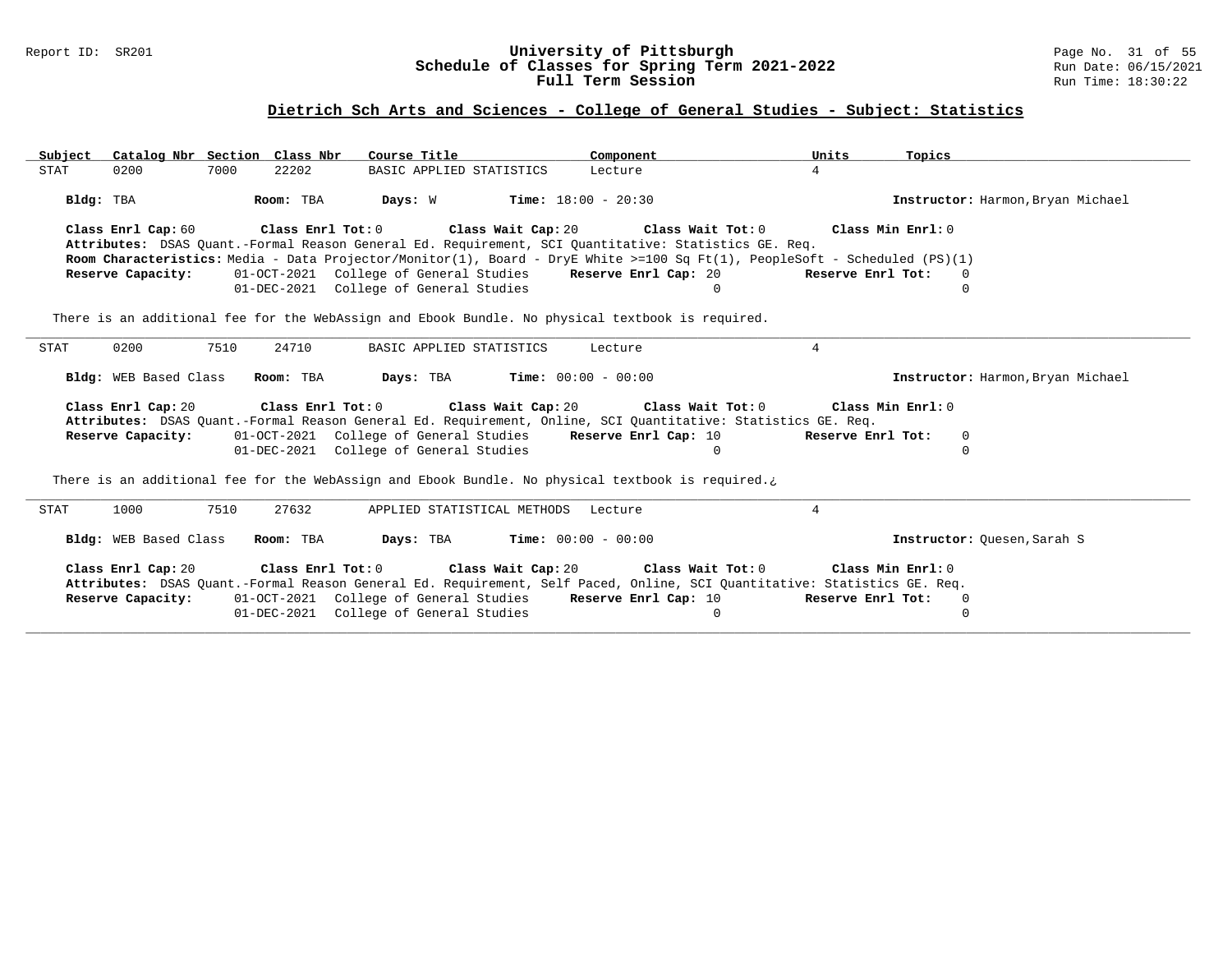#### Report ID: SR201 **University of Pittsburgh** Page No. 32 of 55 **Schedule of Classes for Spring Term 2021-2022** Run Date: 06/15/2021 **Full Term Session Rundall Term Session Rundall Term Session**

# **College of General Studies - College of General Studies - Subject: Administration of Justice**

| Catalog Nbr Section Class Nbr<br>Subject        | Course Title                                                | Component                                                                                             | Units<br>Topics                     |
|-------------------------------------------------|-------------------------------------------------------------|-------------------------------------------------------------------------------------------------------|-------------------------------------|
| 0500<br>7010<br>ADMJ                            | 12085<br>INTRO TO ADMIN OF JUSTICE                          | Lecture                                                                                               | $\mathcal{R}$                       |
| Bldg: TBA                                       | Room: TBA<br>Days: W                                        | <b>Time:</b> $18:00 - 20:30$                                                                          | Instructor: Wilfong, Tiffany Leigh  |
| Class Enrl Cap: 50                              | Class Enrl Tot: 0                                           | Class Wait Tot: 0<br>Class Wait Cap: 20                                                               | Class Min Enrl: 0                   |
|                                                 |                                                             | Room Characteristics: Data Port(1), Media - Data Projector/Monitor(1), PeopleSoft - Scheduled (PS)(1) |                                     |
| Reserve Capacity:                               | 01-OCT-2021 College of General Studies Reserve Enrl Cap: 20 |                                                                                                       | Reserve Enrl Tot:<br>$\overline{0}$ |
|                                                 | 01-DEC-2021 College of General Studies                      | $\overline{0}$                                                                                        | $\mathbf 0$                         |
| 0500<br>7020<br>ADMJ                            | 12092<br>INTRO TO ADMIN OF JUSTICE                          | Lecture                                                                                               | $\mathbf{3}$                        |
| Bldg: TBA                                       | Room: TBA<br>Days: M                                        | <b>Time:</b> $18:00 - 20:30$                                                                          | Instructor: Hiers, Wesley Jonathan  |
| Class Enrl Cap: 50                              | Class Enrl Tot: 0 Class Wait Cap: 20                        | Class Wait Tot: 0                                                                                     | Class Min Enrl: 0                   |
|                                                 |                                                             | Room Characteristics: Data Port(1), Media - Data Projector/Monitor(1), PeopleSoft - Scheduled (PS)(1) |                                     |
| Reserve Capacity:                               | 01-OCT-2021 College of General Studies Reserve Enrl Cap: 20 |                                                                                                       | Reserve Enrl Tot:<br>$\overline{0}$ |
|                                                 | 01-DEC-2021 College of General Studies                      | $\Omega$                                                                                              | $\mathbf{0}$                        |
| 0500<br>7510<br>ADMJ                            | 28612<br>INTRO TO ADMIN OF JUSTICE                          | Lecture                                                                                               | $\mathcal{E}$                       |
| Bldg: WEB Based Class                           | Room: TBA<br>Days: TBA                                      | Time: $00:00 - 00:00$                                                                                 | Instructor: Wilfong, Tiffany Leigh  |
| Class Enrl Cap: 20<br>Attributes: Online        | Class Enrl Tot: 0                                           | Class Wait Cap: 20<br>Class Wait Tot: 0                                                               | Class Min Enrl: 0                   |
| Reserve Capacity:                               | 01-OCT-2021 College of General Studies                      | Reserve Enrl Cap: 20                                                                                  | Reserve Enrl Tot:<br>$\overline{0}$ |
|                                                 | 01-DEC-2021 College of General Studies                      | $\mathbf{0}$                                                                                          | $\mathbf 0$                         |
| 0600<br>7010<br>ADMJ                            | 12076                                                       | INTRODUCTION TO CRIMINOLOGY Lecture                                                                   | $\mathcal{E}$                       |
| Bldg: TBA                                       | Room: TBA<br>Days: W                                        | <b>Time:</b> $09:00 - 11:25$                                                                          | Instructor: Gentile, Louis W        |
| Class Enrl Cap: 50                              | Class Enrl Tot: 0 Class Wait Cap: 20                        | Class Wait Tot: 0                                                                                     | Class Min Enrl: 0                   |
| Reserve Capacity:                               | 01-OCT-2021 College of General Studies Reserve Enrl Cap: 20 | Room Characteristics: Data Port(1), Media - Data Projector/Monitor(1), PeopleSoft - Scheduled (PS)(1) | Reserve Enrl Tot:<br>0              |
|                                                 | 01-DEC-2021 College of General Studies                      | $\Omega$                                                                                              | $\mathbf{0}$                        |
|                                                 |                                                             |                                                                                                       |                                     |
| 1210<br>ADMJ<br>7010                            | 12080<br>JUVENILE DELINQUENCY                               | Lecture                                                                                               | 3                                   |
| Bldg: TBA                                       | Room: TBA<br>Days: Tu                                       | <b>Time:</b> $18:00 - 20:30$                                                                          | Instructor: Woltshock, Eric J       |
| Class Enrl Cap: 50<br>Attributes: Urban Studies | $Class$ $Enr1$ $Tot: 0$                                     | Class Wait Cap: 20<br>Class Wait Tot: 0                                                               | Class Min Enrl: 0                   |
|                                                 |                                                             | Room Characteristics: Data Port(1), Media - Data Projector/Monitor(1), PeopleSoft - Scheduled (PS)(1) |                                     |
| Reserve Capacity:                               | 01-OCT-2021 College of General Studies                      | Reserve Enrl Cap: 20                                                                                  | Reserve Enrl Tot:<br>0              |
|                                                 | 01-DEC-2021 College of General Studies                      | $\Omega$                                                                                              | $\mathbf 0$                         |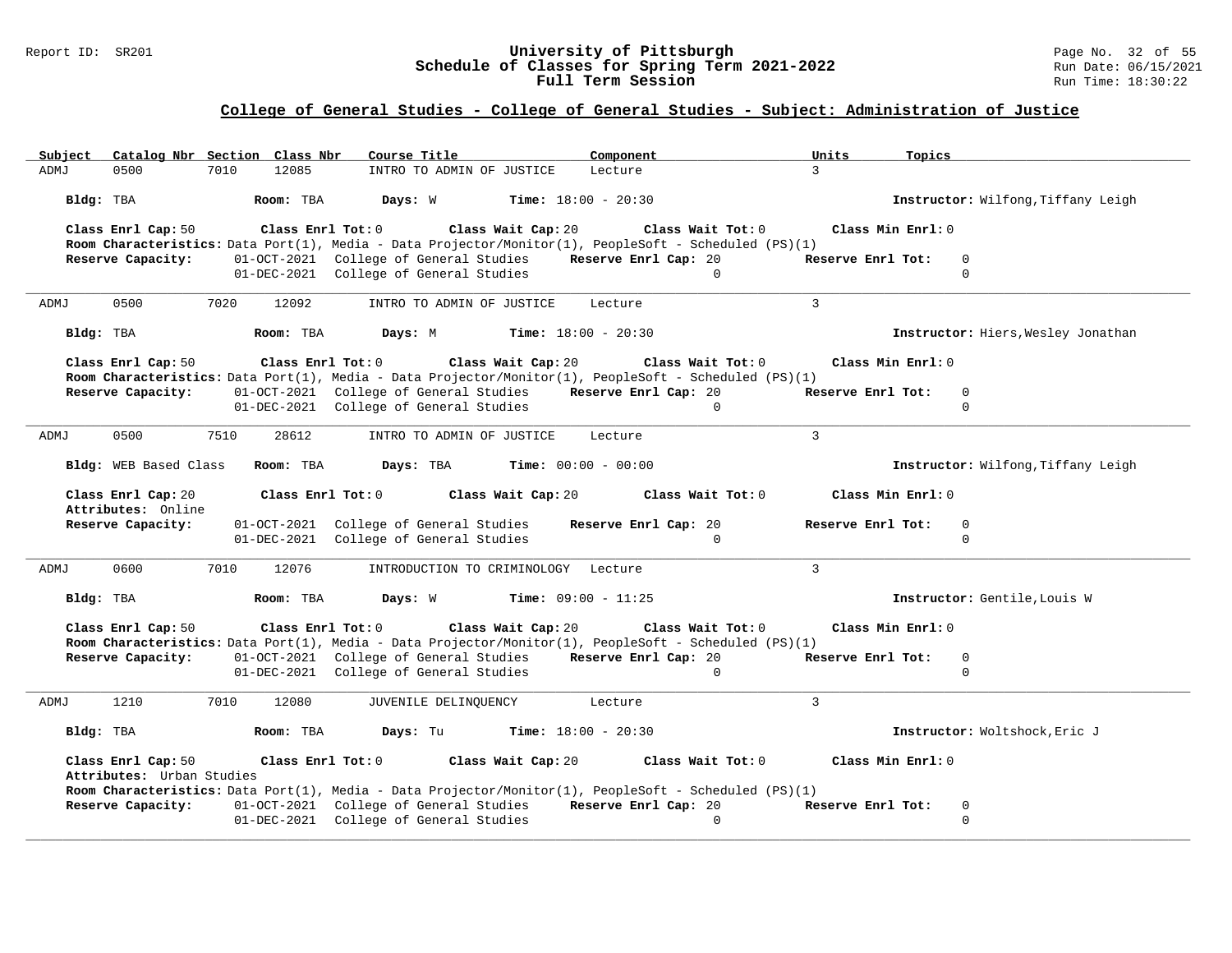### Report ID: SR201 **University of Pittsburgh** Page No. 33 of 55 **Schedule of Classes for Spring Term 2021-2022** Run Date: 06/15/2021 **Full Term Session Rundall Term Session Rundall Term Session**

# **College of General Studies - College of General Studies - Subject: Administration of Justice**

| Subiect   | Catalog Nbr Section Class Nbr |      |           | Course Title                                                                                                                                        |                       | Component                                                                                                                                                                                 | Units             | Topics                        |
|-----------|-------------------------------|------|-----------|-----------------------------------------------------------------------------------------------------------------------------------------------------|-----------------------|-------------------------------------------------------------------------------------------------------------------------------------------------------------------------------------------|-------------------|-------------------------------|
| ADMJ      | 1235                          | 7010 | 12079     | ORGANIZED CRIME                                                                                                                                     |                       | Lecture                                                                                                                                                                                   | 3                 |                               |
| Bldg: TBA |                               |      | Room: TBA | Days: Tu                                                                                                                                            | $Time: 18:00 - 20:30$ |                                                                                                                                                                                           |                   | Instructor: Serge, Mark A     |
|           |                               |      |           |                                                                                                                                                     |                       | Class Enrl Cap: 50 $\qquad$ Class Enrl Tot: 0 $\qquad$ Class Wait Cap: 20 $\qquad$ Class Wait Tot: 0                                                                                      |                   | Class Min Enrl: 0             |
|           |                               |      |           | Attributes: Global Studies, Latin American Studies                                                                                                  |                       |                                                                                                                                                                                           |                   |                               |
|           |                               |      |           |                                                                                                                                                     |                       | <b>Room Characteristics:</b> Data Port(1), Media - Data Projector/Monitor(1), PeopleSoft - Scheduled (PS)(1)                                                                              |                   |                               |
|           | Reserve Capacity:             |      |           | 01-OCT-2021 College of General Studies Reserve Enrl Cap: 20                                                                                         |                       |                                                                                                                                                                                           | Reserve Enrl Tot: | $\mathbf 0$                   |
|           |                               |      |           | 01-DEC-2021 College of General Studies                                                                                                              |                       | $\mathbf 0$                                                                                                                                                                               |                   |                               |
| ADMJ      | 1425                          | 7010 | 12106     | PRINCIPLES HOMELAND SECURITY Lecture                                                                                                                |                       |                                                                                                                                                                                           | 3                 |                               |
| Bldg: TBA |                               |      | Room: TBA | Days: M                                                                                                                                             | $Time: 18:00 - 20:30$ |                                                                                                                                                                                           |                   | Instructor: Bober, Mitchell S |
|           |                               |      |           | Attributes: Urban Studies, Global Studies, Transatlantic Studies<br><b>Combined Section ID:</b> $0057(PUBSRV/1425/ADMJ/1425) - PUBSRV 1425(#12105)$ |                       | Class Enrl Cap: 25 Class Enrl Tot: 0 Class Wait Cap: 20 Class Wait Tot: 0<br><b>Room Characteristics:</b> Data Port(1), Media - Data Projector/Monitor(1), PeopleSoft - Scheduled (PS)(1) |                   | Class Min Enrl: 0             |
|           |                               |      |           | <b>Reserve Capacity:</b> 01-OCT-2021 College of General Studies Reserve Enrl Cap: 10                                                                |                       |                                                                                                                                                                                           | Reserve Enrl Tot: | $\circ$                       |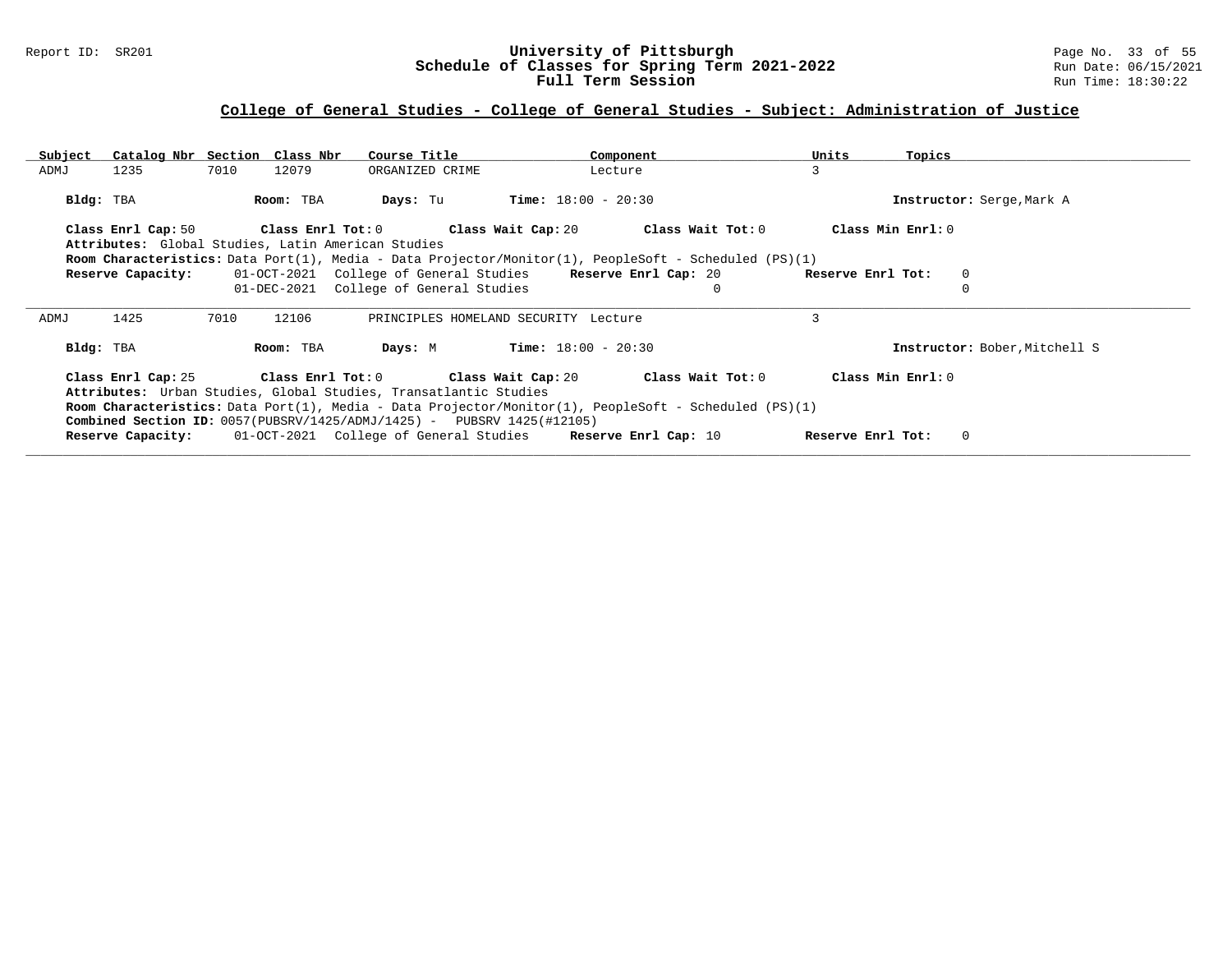### Report ID: SR201 **University of Pittsburgh** Page No. 34 of 55 **Schedule of Classes for Spring Term 2021-2022** Run Date: 06/15/2021 **Full Term Session Rundall Term Session Rundall Term Session**

# **College of General Studies - College of General Studies - Subject: College of General Studies**

| Catalog Nbr Section Class Nbr<br>Subject                                       | Course Title<br>Component                                      | Units<br>Topics                     |
|--------------------------------------------------------------------------------|----------------------------------------------------------------|-------------------------------------|
| 0092<br>7710<br>28621<br>CGS                                                   | MASTERING THE UNIVERSITY<br>Lecture                            | $\mathbf{1}$                        |
| Bldg: TBA<br>Room: TBA                                                         | Days: TBA<br>Time: TBA                                         | Instructor: Staff                   |
|                                                                                |                                                                |                                     |
| Class Enrl Tot: 0<br>Class Enrl Cap: 20<br>Attributes: Hybrid                  | Class Wait Tot: 0<br>Class Wait Cap: 20                        | Class Min Enrl: 0                   |
| Reserve Capacity:                                                              | 01-OCT-2021 College of General Studies<br>Reserve Enrl Cap: 20 | Reserve Enrl Tot:<br>$\overline{0}$ |
| 7710<br>0093<br>28622<br>CGS                                                   | FROM CLASSROOM TO CAREER<br>Lecture                            | $\mathbf{1}$                        |
| Bldg: TBA<br>Room: TBA                                                         | Days: TBA<br>Time: TBA                                         | Instructor: Staff                   |
| Class Enrl Cap: 20<br>Attributes: Hybrid                                       | Class Enrl Tot: 0 Class Wait Cap: 20<br>Class Wait Tot: 0      | Class Min Enrl: 0                   |
| Reserve Capacity:                                                              | 01-OCT-2021 College of General Studies<br>Reserve Enrl Cap: 15 | Reserve Enrl Tot:<br>$\overline{0}$ |
|                                                                                | 01-DEC-2021 College of General Studies<br>$\Omega$             | $\mathbf 0$                         |
| 1900<br>7710<br>22170<br>CGS                                                   | CHOOSING YOUR PATH: INTERNSHIPInternship                       | $1 - 6$                             |
| Bldg: TBA<br>Room: TBA                                                         | Days: TBA<br>Time: TBA                                         | Instructor: Staff                   |
| Class Enrl Cap: 20                                                             | Class Enrl Tot: 0 Class Wait Cap: 20<br>Class Wait Tot: 0      | Class Min Enrl: 0                   |
| Attributes: Undergraduate Internship, Hybrid                                   |                                                                |                                     |
| Room Characteristics: (1), PeopleSoft - Scheduled (PS)(1)<br>Reserve Capacity: | 01-OCT-2021 College of General Studies<br>Reserve Enrl Cap: 15 | Reserve Enrl Tot:<br>$\overline{0}$ |
|                                                                                | 01-DEC-2021 College of General Studies<br>$\mathbf{0}$         | $\mathbf 0$                         |
| CGS<br>1901<br>7710<br>25790                                                   | INDEPENDENT STUDY<br>Independent Study                         | $1 - 6$                             |
| Bldg: TO BE ARRANGED<br>Room: TBA                                              | <b>Days:</b> TBA <b>Time:</b> $00:00 - 00:00$                  | Instructor: Staff                   |
| Class Enrl Cap: 20<br>Attributes: Hybrid                                       | Class Enrl Tot: 0 Class Wait Cap: 20 Class Wait Tot: 0         | Class Min Enrl: 0                   |
| Reserve Capacity:                                                              | 01-OCT-2021 College of General Studies<br>Reserve Enrl Cap: 10 | Reserve Enrl Tot:<br>$\overline{0}$ |
|                                                                                | 01-DEC-2021 College of General Studies<br>0                    | $\mathbf 0$                         |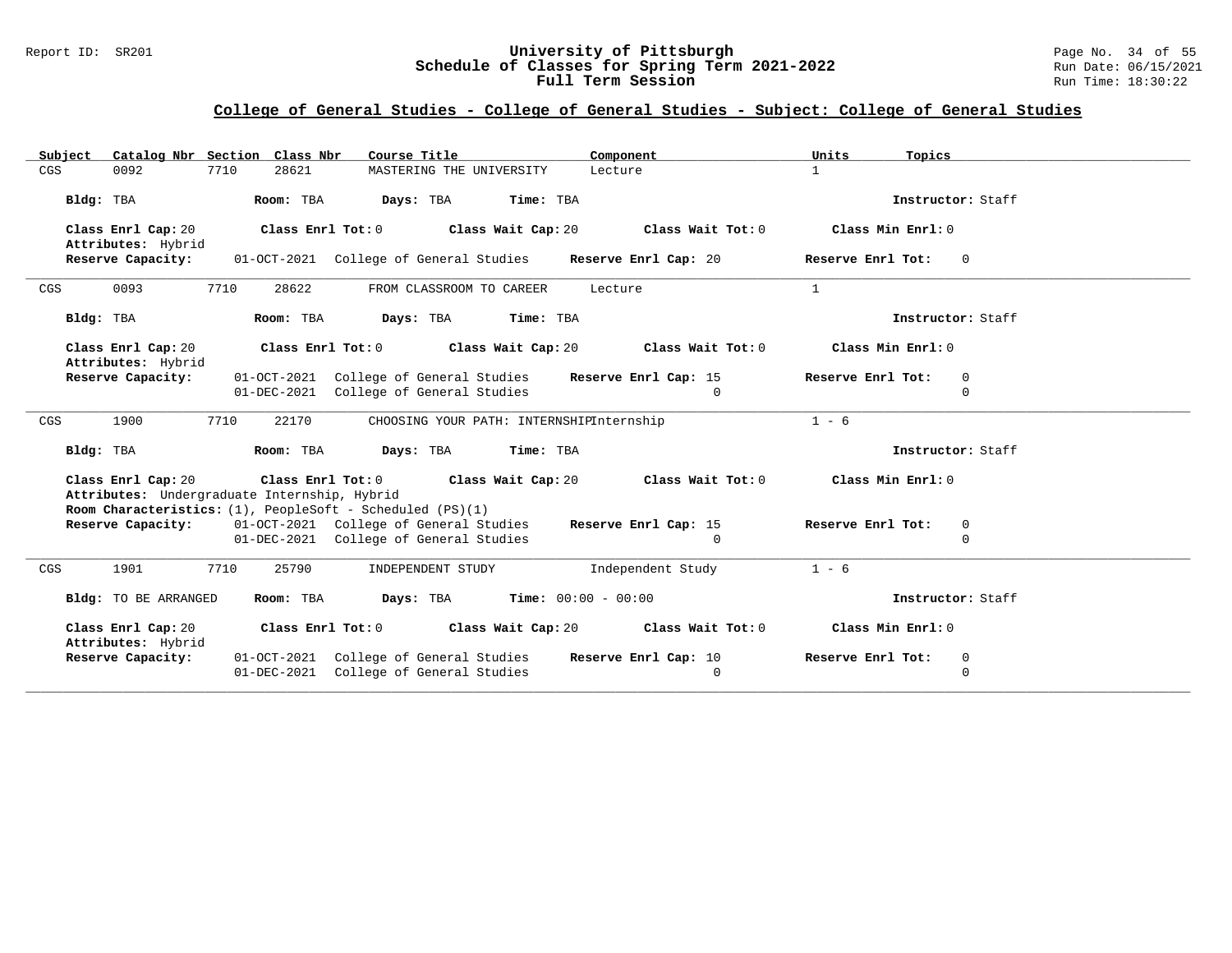### Report ID: SR201 **University of Pittsburgh** Page No. 35 of 55 **Schedule of Classes for Spring Term 2021-2022** Run Date: 06/15/2021 **Full Term Session Rundall Term Session Rundall Term Session**

| Catalog Nbr Section Class Nbr<br>Course Title<br>Subject<br>Component                                                                                                                                                                                                 | Units<br>Topics                     |
|-----------------------------------------------------------------------------------------------------------------------------------------------------------------------------------------------------------------------------------------------------------------------|-------------------------------------|
| LCJS<br>7510<br>28614<br>CRIMINOLOGICAL THEORY<br>1110<br>Lecture                                                                                                                                                                                                     | $\overline{3}$                      |
| Bldg: WEB Based Class<br>Room: TBA<br>Days: TBA<br><b>Time:</b> $00:00 - 00:00$                                                                                                                                                                                       | Instructor: Hiers, Wesley Jonathan  |
| Class Enrl Cap: 20<br>Class Enrl Tot: 0<br>Class Wait Cap: 20<br>Class Wait Tot: 0<br>Attributes: Online                                                                                                                                                              | Class Min Enrl: 0                   |
| Reserve Capacity:<br>01-OCT-2021 College of General Studies<br>Reserve Enrl Cap: 15                                                                                                                                                                                   | Reserve Enrl Tot:<br>$\mathbf 0$    |
| 01-DEC-2021 College of General Studies<br>$\Omega$                                                                                                                                                                                                                    | $\mathbf 0$                         |
| 1200<br>7010<br>12089<br>LCJS<br>CRIMINAL LAW<br>Lecture                                                                                                                                                                                                              | 3                                   |
| Bldg: TBA<br>Room: TBA<br>Days: M<br><b>Time:</b> $18:00 - 20:30$                                                                                                                                                                                                     | Instructor: Ford, Sheila M          |
| Class Wait Tot: 0<br>Class Enrl Cap: 25<br>Class Enrl Tot: 0<br>Class Wait Cap: 20<br>Room Characteristics: Data Port(1), Media - Data Projector/Monitor(1), PeopleSoft - Scheduled (PS)(1)<br>Combined Section ID: 0302(ADMJ 1400/LEGLST 1140) - LEGLST 1140(#12090) | Class Min Enrl: 0                   |
| 01-OCT-2021 College of General Studies<br>Reserve Capacity:<br>Reserve Enrl Cap: 10                                                                                                                                                                                   | Reserve Enrl Tot:<br>$\mathbf 0$    |
| 01-DEC-2021 College of General Studies<br>$\Omega$                                                                                                                                                                                                                    | $\Omega$                            |
| 1200<br>7020<br>LCJS<br>12077<br>CRIMINAL LAW<br>Lecture                                                                                                                                                                                                              | $\mathbf{3}$                        |
| Bldg: TBA<br>Room: TBA<br>Days: Th<br><b>Time:</b> $18:00 - 20:30$                                                                                                                                                                                                    | Instructor: Cercone, David Stewart  |
|                                                                                                                                                                                                                                                                       | Ritacco, Poppi Caroline             |
| Class Enrl Cap: 25<br>Class Enrl Tot: 0<br>Class Wait Cap: 20<br>Class Wait Tot: 0                                                                                                                                                                                    | Class Min Enrl: 0                   |
| Room Characteristics: Data Port(1), Media - Data Projector/Monitor(1), PeopleSoft - Scheduled (PS)(1)<br>Combined Section ID: 0034(LEGLST/1140/ADMJ/1400) - LEGLST 1140(#12071)                                                                                       |                                     |
| 01-OCT-2021 College of General Studies Reserve Enrl Cap: 10<br>Reserve Capacity:                                                                                                                                                                                      | Reserve Enrl Tot:<br>$\Omega$       |
| LCJS<br>1200<br>7510<br>27481<br>CRIMINAL LAW<br>Lecture                                                                                                                                                                                                              | $\mathbf{3}$                        |
| Bldg: TBA<br>Room: TBA<br>Days: TBA<br>Time: TBA                                                                                                                                                                                                                      | Instructor: Ritacco, Poppi Caroline |
| Class Enrl Cap: 10<br>Class Enrl Tot: 0<br>Class Wait Cap: 10<br>Class Wait Tot: 0<br>Attributes: Online<br>Combined Section ID: 0310(ADMJ 1400/LEGLST 1140) - LEGLST 1140(#27482)                                                                                    | Class Min Enrl: 0                   |
| 01-OCT-2021 College of General Studies<br>Reserve Capacity:<br>Reserve Enrl Cap: 5                                                                                                                                                                                    | Reserve Enrl Tot:<br>0              |
| 01-DEC-2021 College of General Studies<br>$\Omega$                                                                                                                                                                                                                    | $\mathbf 0$                         |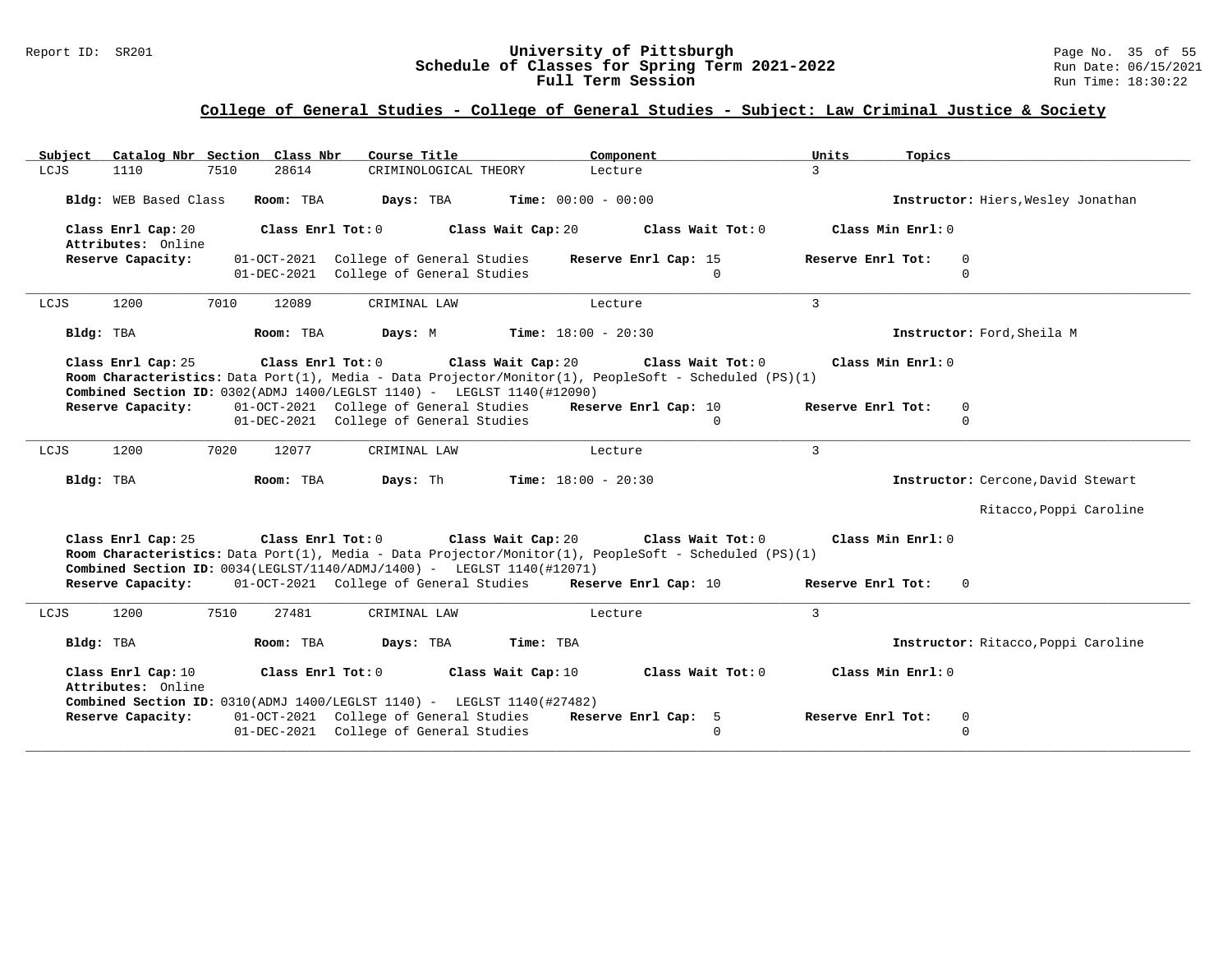### Report ID: SR201 **University of Pittsburgh** Page No. 36 of 55 **Schedule of Classes for Spring Term 2021-2022** Run Date: 06/15/2021 **Full Term Session Rundall Term Session Rundall Term Session**

| Catalog Nbr Section Class Nbr<br>Subject                | Course Title                                                                                                      | Component                                                                                                                  | Units<br>Topics                    |  |
|---------------------------------------------------------|-------------------------------------------------------------------------------------------------------------------|----------------------------------------------------------------------------------------------------------------------------|------------------------------------|--|
| 7010<br>LCJS<br>1210                                    | 12078<br>CRIMINAL PROCEDURE                                                                                       | Lecture                                                                                                                    | $\mathcal{L}$                      |  |
| Bldg: TBA                                               | Room: TBA<br>Days: Tu                                                                                             | <b>Time:</b> $18:00 - 20:30$                                                                                               | Instructor: Cercone, David Stewart |  |
|                                                         |                                                                                                                   |                                                                                                                            | Ritacco, Poppi Caroline            |  |
| Class Enrl Cap: 25                                      | Class Enrl Tot: 0<br>Class Wait Cap: 20<br>Combined Section ID: 0036(LEGLST/1141/ADMJ/1410) - LEGLST 1141(#12072) | Class Wait Tot: 0<br>Room Characteristics: Data Port(1), Media - Data Projector/Monitor(1), PeopleSoft - Scheduled (PS)(1) | Class Min Enrl: 0                  |  |
| Reserve Capacity:                                       | 01-OCT-2021 College of General Studies                                                                            | Reserve Enrl Cap: 10                                                                                                       | Reserve Enrl Tot:<br>$\mathbf 0$   |  |
|                                                         | 01-DEC-2021 College of General Studies                                                                            | $\Omega$                                                                                                                   | $\Omega$                           |  |
| 1210<br>7510<br>LCJS                                    | 25788<br>CRIMINAL PROCEDURE                                                                                       | Lecture                                                                                                                    | $\overline{3}$                     |  |
| Bldg: WEB Based Class                                   | Room: TBA<br>Days: TBA                                                                                            | <b>Time:</b> $00:00 - 00:00$                                                                                               | Instructor: Scahill, Meghan C      |  |
| Class Enrl Cap: 10<br>Attributes: Online                | Class Enrl Tot: 0                                                                                                 | Class Wait Tot: 0<br>Class Wait Cap: 10                                                                                    | Class Min Enrl: 0                  |  |
| Reserve Capacity:                                       | Combined Section ID: 0063(LEGLST/1141/ADMJ/1410) - LEGLST 1141(#26602)<br>01-OCT-2021 UCGS                        | Reserve Enrl Cap: 5                                                                                                        | Reserve Enrl Tot:<br>$\mathbf 0$   |  |
|                                                         | 01-DEC-2021 UCGS                                                                                                  | $\Omega$                                                                                                                   | $\Omega$                           |  |
| 1225<br>7010<br>LCJS                                    | 28617                                                                                                             | THE JUVENILE JUSTICE PROCESS Lecture                                                                                       | $\mathbf{3}$                       |  |
| Bldg: TBA                                               | Room: TBA<br>Days: Th                                                                                             | <b>Time:</b> $14:30 - 16:50$                                                                                               | Instructor: Woltshock, Eric J      |  |
| Class Enrl Cap: 50<br>Attributes: Urban Studies         | Class Enrl Tot: 0<br>Room Characteristics: PeopleSoft - Scheduled (PS)(1)                                         | Class Wait Cap: 20<br>Class Wait Tot: 0                                                                                    | Class Min $Enr1: 0$                |  |
| Reserve Capacity:                                       | 01-OCT-2021 College of General Studies                                                                            | Reserve Enrl Cap: 20                                                                                                       | Reserve Enrl Tot:<br>$\mathbf 0$   |  |
|                                                         | 01-DEC-2021 College of General Studies                                                                            | $\Omega$                                                                                                                   | $\Omega$                           |  |
| LCJS<br>1310<br>7510                                    | 27479<br>LAW AND DEVIANCE                                                                                         | Lecture                                                                                                                    | 3                                  |  |
| Bldg: WEB Based Class                                   | Room: TBA<br>Days: TBA                                                                                            | <b>Time:</b> $00:00 - 00:00$                                                                                               | Instructor: Turner, Denise Renette |  |
| Class Enrl Cap: 20<br>Attributes: Online, Urban Studies | Class Enrl Tot: 0                                                                                                 | Class Wait Tot: 0<br>Class Wait Cap: 20                                                                                    | Class Min Enrl: 0                  |  |
| Reserve Capacity:                                       | 01-OCT-2021 College of General Studies                                                                            | Reserve Enrl Cap: 15                                                                                                       | Reserve Enrl Tot:<br>$\Omega$      |  |
|                                                         | 01-DEC-2021 College of General Studies                                                                            | $\mathbf 0$                                                                                                                | $\Omega$                           |  |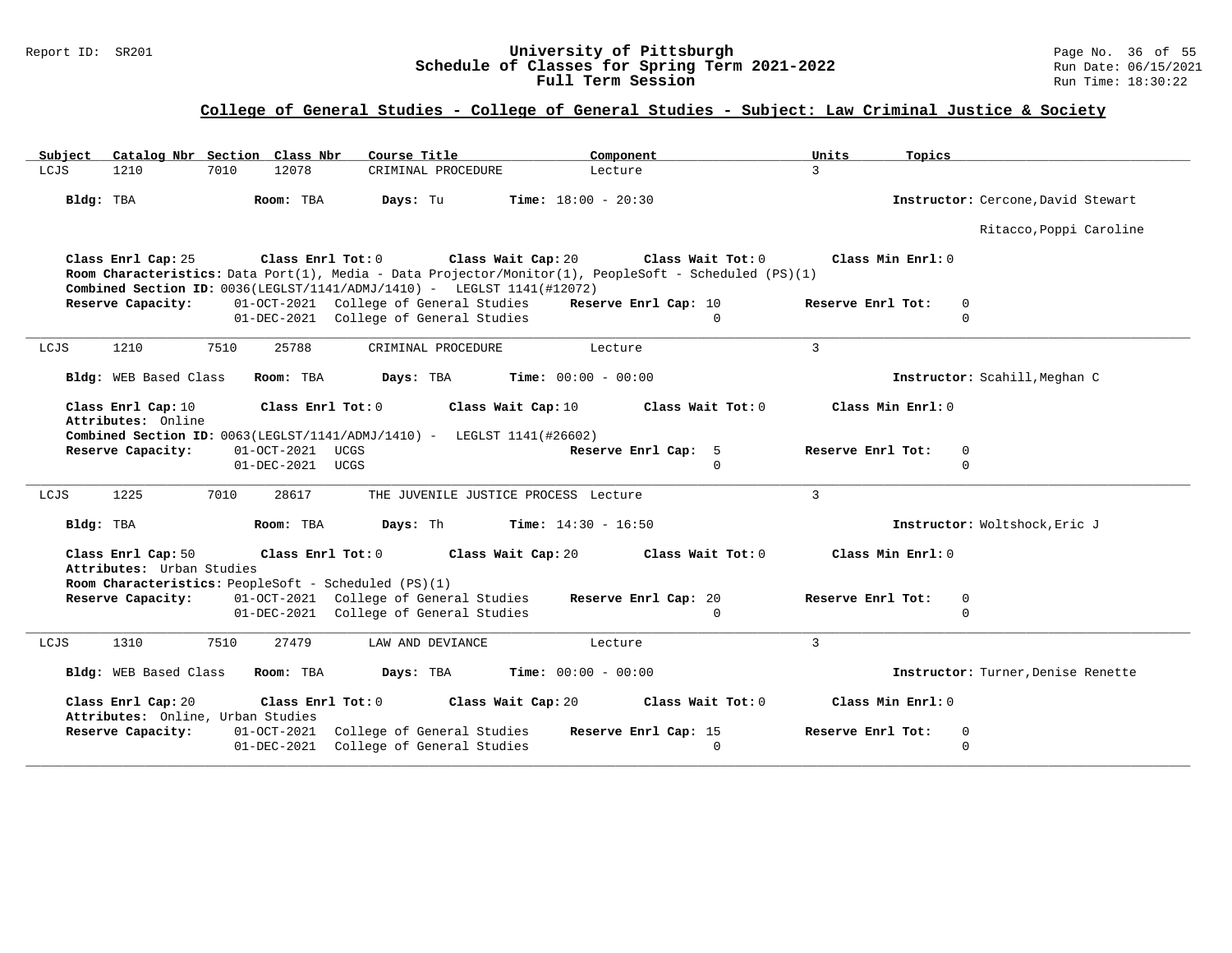### Report ID: SR201 **University of Pittsburgh** Page No. 37 of 55 **Schedule of Classes for Spring Term 2021-2022** Run Date: 06/15/2021 **Full Term Session Rundall Term Session Rundall Term Session**

| Subject            | Catalog Nbr Section Class Nbr                        |                   | Course Title                           | Component                                                                                                                     | Units<br>Topics   |                                  |
|--------------------|------------------------------------------------------|-------------------|----------------------------------------|-------------------------------------------------------------------------------------------------------------------------------|-------------------|----------------------------------|
| 1320<br>LCJS       | 7010                                                 | 27478             | CIVIL RIGHTS LAW                       | Lecture                                                                                                                       | $\mathcal{L}$     |                                  |
| Bldg: TBA          |                                                      | Room: TBA         | Davs: Th                               | <b>Time:</b> $18:00 - 20:30$                                                                                                  |                   | Instructor: Korman, David Milton |
| Class Enrl Cap: 35 | Room Characteristics: PeopleSoft - Scheduled (PS)(1) | Class Enrl Tot: 0 | Class Wait Cap: 20                     | Class Wait Tot: 0                                                                                                             | Class Min Enrl: 0 |                                  |
| Reserve Capacity:  |                                                      |                   | 01-OCT-2021 College of General Studies | Reserve Enrl Cap: 10                                                                                                          | Reserve Enrl Tot: | $\overline{0}$                   |
|                    |                                                      |                   | 01-DEC-2021 College of General Studies | $\Omega$                                                                                                                      |                   | $\Omega$                         |
| LCJS<br>1340       | 7010                                                 | 12088             | LAW AND SOCIAL CHANGE                  | Lecture                                                                                                                       | $\mathcal{L}$     |                                  |
| Bldg: TBA          |                                                      | Room: TBA         | Days: W                                | <b>Time:</b> $18:00 - 20:30$                                                                                                  |                   | Instructor: Defazio, David J     |
| Class Enrl Cap: 50 | Attributes: Urban Studies                            | Class Enrl Tot: 0 | Class Wait Cap: 20                     | Class Wait Tot: 0                                                                                                             | Class Min Enrl: 0 |                                  |
|                    |                                                      |                   |                                        | Room Characteristics: Data Port(1), Media - Data Projector/Monitor(1), PeopleSoft - Scheduled (PS)(1)                         |                   |                                  |
| Reserve Capacity:  |                                                      |                   | 01-OCT-2021 College of General Studies | Reserve Enrl Cap: 20                                                                                                          | Reserve Enrl Tot: | $\mathbf 0$                      |
|                    |                                                      |                   | 01-DEC-2021 College of General Studies | $\Omega$                                                                                                                      |                   | $\Omega$                         |
| LCJS<br>1410       | 7010                                                 | 12084             | LAW ENFORCEMENT & POLICING             | Lecture                                                                                                                       | $\mathcal{L}$     |                                  |
| Bldg: TBA          |                                                      | Room: TBA         | Days: F                                | <b>Time:</b> $09:00 - 11:20$                                                                                                  |                   | Instructor: Rannigan, Chad J.    |
| Class Enrl Cap: 50 |                                                      | Class Enrl Tot: 0 | Class Wait Cap: 20                     | Class Wait Tot: 0                                                                                                             | Class Min Enrl: 0 |                                  |
| Reserve Capacity:  |                                                      |                   | 01-OCT-2021 College of General Studies | Room Characteristics: Data Port(1), Media - Data Projector/Monitor(1), PeopleSoft - Scheduled (PS)(1)<br>Reserve Enrl Cap: 20 | Reserve Enrl Tot: | $\overline{0}$                   |
|                    |                                                      |                   | 01-DEC-2021 College of General Studies | $\Omega$                                                                                                                      |                   | $\Omega$                         |
|                    |                                                      |                   |                                        |                                                                                                                               |                   |                                  |
| 1420<br>LCJS       | 7010                                                 | 28619             | CORRECTIONS                            | Lecture                                                                                                                       | $\mathbf{3}$      |                                  |
| Bldg: TBA          |                                                      | Room: TBA         | Days: Th                               | <b>Time:</b> $18:00 - 20:30$                                                                                                  |                   | Instructor: Ellies, Shawn K      |
| Class Enrl Cap: 50 | Room Characteristics: PeopleSoft - Scheduled (PS)(1) | Class Enrl Tot: 0 | Class Wait Cap: 20                     | Class Wait Tot: 0                                                                                                             | Class Min Enrl: 0 |                                  |
| Reserve Capacity:  |                                                      |                   | 01-OCT-2021 College of General Studies | Reserve Enrl Cap: 25                                                                                                          | Reserve Enrl Tot: | 0                                |
|                    |                                                      |                   | 01-DEC-2021 College of General Studies | $\mathbf 0$                                                                                                                   |                   | $\mathbf 0$                      |
| 1440<br>LCJS       | 7010                                                 | 12096             | CRIMINAL INVESTIGATION                 | Lecture                                                                                                                       | $\mathbf{3}$      |                                  |
|                    |                                                      |                   |                                        |                                                                                                                               |                   |                                  |
| Bldg: TBA          |                                                      | Room: TBA         | Days: Tu                               | <b>Time:</b> $18:00 - 20:30$                                                                                                  |                   | Instructor: McDonald, Richard L  |
| Class Enrl Cap: 50 |                                                      | Class Enrl Tot: 0 | Class Wait Cap: 20                     | Class Wait Tot: 0                                                                                                             | Class Min Enrl: 0 |                                  |
|                    |                                                      |                   |                                        | Room Characteristics: Data Port(1), Media - Data Projector/Monitor(1), PeopleSoft - Scheduled (PS)(1)                         |                   |                                  |
| Reserve Capacity:  |                                                      |                   |                                        | 01-OCT-2021 College of General Studies Reserve Enrl Cap: 20                                                                   | Reserve Enrl Tot: | 0                                |
|                    |                                                      |                   | 01-DEC-2021 College of General Studies | $\overline{0}$                                                                                                                |                   | $\mathbf 0$                      |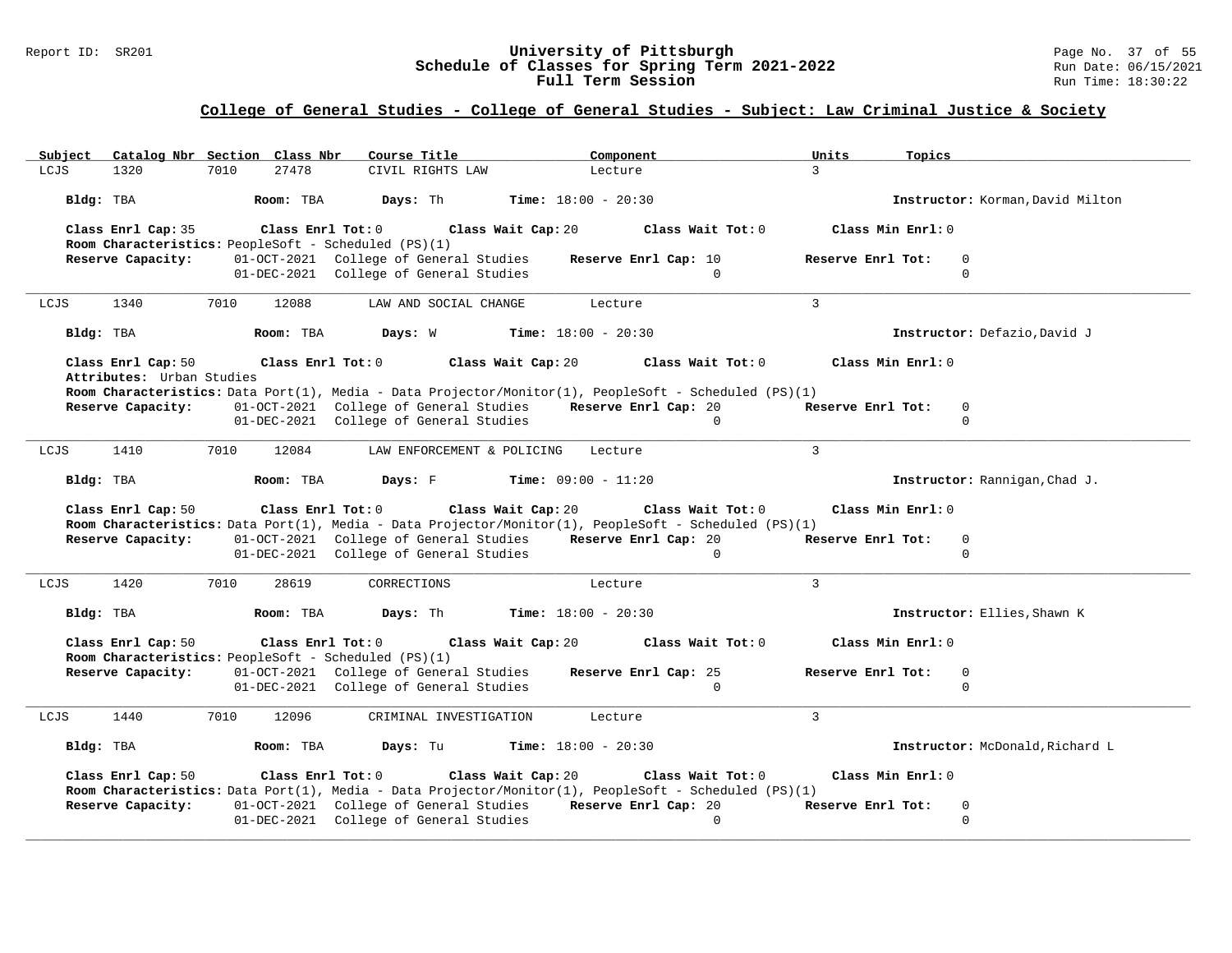### Report ID: SR201 **University of Pittsburgh** Page No. 38 of 55 **Schedule of Classes for Spring Term 2021-2022** Run Date: 06/15/2021 **Full Term Session Rundall Term Session Rundall Term Session**

| Catalog Nbr Section Class Nbr<br>Subject | Course Title                                                                                                                      | Component                                                                                                                  | Units<br>Topics                      |  |
|------------------------------------------|-----------------------------------------------------------------------------------------------------------------------------------|----------------------------------------------------------------------------------------------------------------------------|--------------------------------------|--|
| LCJS<br>1500<br>7010                     | 12097<br>CRIMINALISTICS                                                                                                           | Lecture                                                                                                                    | $\mathcal{R}$                        |  |
| Bldg: TBA                                | Room: TBA<br>Days: Th                                                                                                             | <b>Time:</b> $18:00 - 20:30$                                                                                               | Instructor: Strimlan, Edward Anthony |  |
| Class Enrl Cap: 50                       | Class Wait Cap: 20<br>Class Enrl Tot: 0                                                                                           | Class Wait Tot: 0<br>Room Characteristics: Data Port(1), Media - Data Projector/Monitor(1), PeopleSoft - Scheduled (PS)(1) | Class Min Enrl: 0                    |  |
| Reserve Capacity:                        | 01-OCT-2021 College of General Studies<br>01-DEC-2021 College of General Studies                                                  | Reserve Enrl Cap: 20<br>$\Omega$                                                                                           | Reserve Enrl Tot:<br>0<br>$\Omega$   |  |
| 1500<br>7510<br>LCJS                     | 24869<br>CRIMINALISTICS                                                                                                           | Lecture                                                                                                                    | $\mathbf{3}$                         |  |
| Bldg: WEB Based Class                    | Room: TBA<br>Days: TBA                                                                                                            | <b>Time:</b> $00:00 - 00:00$                                                                                               | Instructor: Strimlan, Edward Anthony |  |
| Class Enrl Cap: 20<br>Attributes: Online | Class Enrl Tot: 0                                                                                                                 | Class Wait Cap: 20<br>Class Wait Tot: 0                                                                                    | Class Min Enrl: 0                    |  |
| Reserve Capacity:                        | 01-OCT-2021<br>ADMJ PLAN                                                                                                          | Reserve Enrl Cap: 20                                                                                                       | Reserve Enrl Tot:<br>$\mathbf 0$     |  |
|                                          | 01-DEC-2021 ADMJ PLAN                                                                                                             | $\Omega$                                                                                                                   | $\mathbf 0$                          |  |
| 7010<br>LCJS<br>1501                     | 12103<br>CRIMINALISTICS LAB                                                                                                       | Credit Laboratory                                                                                                          | $\mathbf{1}$                         |  |
| Bldg: Crawford Hall                      | <b>Room: 00170</b><br>Days: Th                                                                                                    | <b>Time:</b> $16:00 - 16:50$                                                                                               | Instructor: Strimlan, Edward Anthony |  |
| Class Enrl Cap: 12                       | Class Enrl Tot: 0<br>Class Wait Cap: 10                                                                                           | Class Wait Tot: 0                                                                                                          | Class Min Enrl: 0                    |  |
| Reserve Capacity:                        | 01-OCT-2021 ADMJ PLAN                                                                                                             | Reserve Enrl Cap: 12                                                                                                       | Reserve Enrl Tot:<br>$\mathbf 0$     |  |
|                                          | 01-DEC-2021 ADMJ PLAN                                                                                                             | $\Omega$                                                                                                                   | $\Omega$                             |  |
| 1501<br>7020<br>LCJS                     | 12104<br>CRIMINALISTICS LAB                                                                                                       | Credit Laboratory                                                                                                          | $\mathbf{1}$                         |  |
| Bldg: Crawford Hall                      | Days: Th<br><b>Room: 00170</b>                                                                                                    | <b>Time:</b> $17:00 - 17:50$                                                                                               | Instructor: Strimlan, Edward Anthony |  |
| Class Enrl Cap: 12                       | Class Enrl Tot: 0<br>Class Wait Cap: 10                                                                                           | Class Wait Tot: 0                                                                                                          | Class Min Enrl: 0                    |  |
| Reserve Capacity:                        | 01-OCT-2021 ADMJ PLAN                                                                                                             | Reserve Enrl Cap: 12                                                                                                       | Reserve Enrl Tot:<br>$\mathbf 0$     |  |
|                                          | 01-DEC-2021 ADMJ PLAN                                                                                                             | $\Omega$                                                                                                                   | $\Omega$                             |  |
| LCJS<br>1510<br>7010                     | 27933<br>PSYCHOLOGY AND LAW                                                                                                       | Lecture                                                                                                                    | $\mathbf{3}$                         |  |
| Bldg: TBA                                | Days: W<br>Room: TBA                                                                                                              | $Time: 18:00 - 20:30$                                                                                                      | Instructor: Casey, Patrick Michael   |  |
| Class Enrl Cap: 50                       | Class Enrl Tot: 0<br>Class Wait Cap: 20                                                                                           | Class Wait Tot: 0                                                                                                          | Class Min Enrl: 0                    |  |
| Reserve Capacity:                        | Room Characteristics: Media - Data Projector/Monitor(1), PeopleSoft - Scheduled (PS)(1)<br>01-OCT-2021 College of General Studies | Reserve Enrl Cap: 20                                                                                                       | Reserve Enrl Tot:<br>$\mathbf 0$     |  |
|                                          | 01-DEC-2021 College of General Studies                                                                                            | $\mathbf 0$                                                                                                                | $\mathbf 0$                          |  |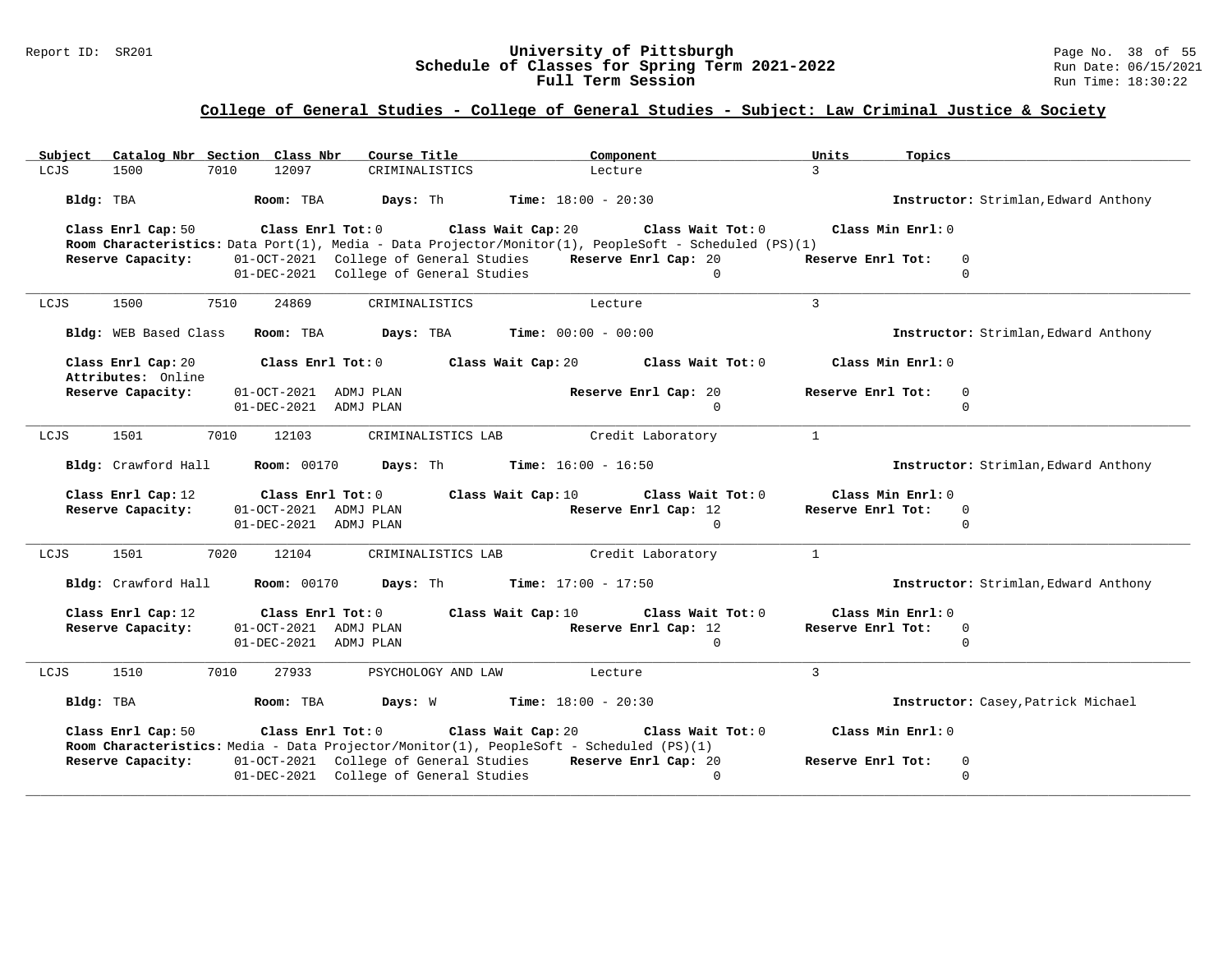### Report ID: SR201 **University of Pittsburgh** Page No. 39 of 55 **Schedule of Classes for Spring Term 2021-2022** Run Date: 06/15/2021 **Full Term Session Rundall Term Session Rundall Term Session**

| Subject                                                                  | Catalog Nbr Section Class Nbr | Course Title                                                                     | Component                                                                                                                     | Units<br>Topics                           |  |
|--------------------------------------------------------------------------|-------------------------------|----------------------------------------------------------------------------------|-------------------------------------------------------------------------------------------------------------------------------|-------------------------------------------|--|
| LCJS<br>1510<br>7510                                                     | 25789                         | PSYCHOLOGY AND LAW                                                               | Lecture                                                                                                                       | $\mathcal{L}$                             |  |
| Bldg: WEB Based Class                                                    | Room: TBA                     | Days: TBA                                                                        | <b>Time:</b> $00:00 - 00:00$                                                                                                  | Instructor: Vallano, Jonathan P           |  |
| Class Enrl Cap: 20<br>Attributes: Online                                 | Class Enrl Tot: 0             |                                                                                  | Class Wait Cap: 20<br>Class Wait Tot: 0                                                                                       | Class Min Enrl: 0                         |  |
| Reserve Capacity:                                                        |                               | 01-OCT-2021 College of General Studies<br>01-DEC-2021 College of General Studies | Reserve Enrl Cap: 10<br>$\Omega$                                                                                              | Reserve Enrl Tot:<br>$\Omega$<br>$\Omega$ |  |
| 7010<br>1520<br>LCJS                                                     | 16408                         | CYBERCRIME                                                                       | Lecture                                                                                                                       | $\mathbf{3}$                              |  |
| Bldg: TBA                                                                | Room: TBA                     | Days: M                                                                          | <b>Time:</b> $18:00 - 20:30$                                                                                                  | Instructor: Yuhasz, Joseph A              |  |
| Class Enrl Cap: 35<br>Attributes: Russian & East European Studies        | Class Enrl Tot: 0             |                                                                                  | Class Wait Cap: 20<br>Class Wait Tot: 0                                                                                       | Class Min Enrl: 0                         |  |
|                                                                          |                               |                                                                                  | Room Characteristics: Data Port(1), Media - Data Projector/Monitor(1), PeopleSoft - Scheduled (PS)(1)                         |                                           |  |
| Reserve Capacity:                                                        |                               | 01-OCT-2021 College of General Studies                                           | Reserve Enrl Cap: 15                                                                                                          | Reserve Enrl Tot:<br>0                    |  |
|                                                                          |                               | 01-DEC-2021 College of General Studies                                           | $\Omega$                                                                                                                      | $\Omega$                                  |  |
| 1520<br>7510<br>LCJS                                                     | 23674                         | CYBERCRIME                                                                       | Lecture                                                                                                                       | $\mathbf{3}$                              |  |
| Bldg: WEB Based Class Room: TBA                                          |                               | Days: TBA                                                                        | <b>Time:</b> $00:00 - 00:00$                                                                                                  | Instructor: Green, JoAnne G               |  |
|                                                                          |                               |                                                                                  |                                                                                                                               |                                           |  |
| Class Enrl Cap: 20                                                       | Class Enrl Tot: 0             |                                                                                  | Class Wait Cap: 20<br>Class Wait Tot: 0                                                                                       | Class Min Enrl: 0                         |  |
| Attributes: Online, Russian & East European Studies<br>Reserve Capacity: |                               | 01-OCT-2021 College of General Studies                                           | Reserve Enrl Cap: 15                                                                                                          | Reserve Enrl Tot:<br>$\Omega$             |  |
|                                                                          |                               | 01-DEC-2021 College of General Studies                                           | $\Omega$                                                                                                                      | $\Omega$                                  |  |
| 1521<br>7510<br>LCJS                                                     | 28613                         | CYBER SECURTY/LAW/MONY LAUNDERLecture                                            |                                                                                                                               | $\mathcal{L}$                             |  |
| Bldg: WEB Based Class                                                    | Room: TBA                     | Days: TBA                                                                        | <b>Time:</b> $00:00 - 00:00$                                                                                                  | Instructor: McLee, Tiffany Ann            |  |
| Class Enrl Cap: 20                                                       | Class Enrl Tot: 0             |                                                                                  | Class Wait Cap: 20<br>Class Wait Tot: 0                                                                                       | Class Min Enrl: 0                         |  |
| Attributes: Online<br>Reserve Capacity:                                  |                               | 01-OCT-2021 College of General Studies                                           | Reserve Enrl Cap: 15                                                                                                          | Reserve Enrl Tot:<br>$\mathbf 0$          |  |
|                                                                          |                               | 01-DEC-2021 College of General Studies                                           | $\Omega$                                                                                                                      | $\mathbf 0$                               |  |
| 1531<br>LCJS<br>7510                                                     | 27480                         | INTERNATIONAL ORGANIZED CRIME Lecture                                            |                                                                                                                               | $\overline{3}$                            |  |
| Bldg: WEB Based Class                                                    | Room: TBA                     | Days: TBA                                                                        | <b>Time:</b> $00:00 - 00:00$                                                                                                  | Instructor: McClusky, Andrew              |  |
| Class Enrl Cap: 20                                                       | Class Enrl Tot: 0             |                                                                                  | Class Wait Cap: 20<br>Class Wait Tot: 0<br>Attributes: Online, Asian Studies, Global Studies, Russian & East European Studies | Class Min Enrl: 0                         |  |
| Reserve Capacity:                                                        |                               |                                                                                  | 01-OCT-2021 College of General Studies Reserve Enrl Cap: 15                                                                   | Reserve Enrl Tot:<br>$\mathbf 0$          |  |
|                                                                          |                               | 01-DEC-2021 College of General Studies                                           | $\Omega$                                                                                                                      | $\Omega$                                  |  |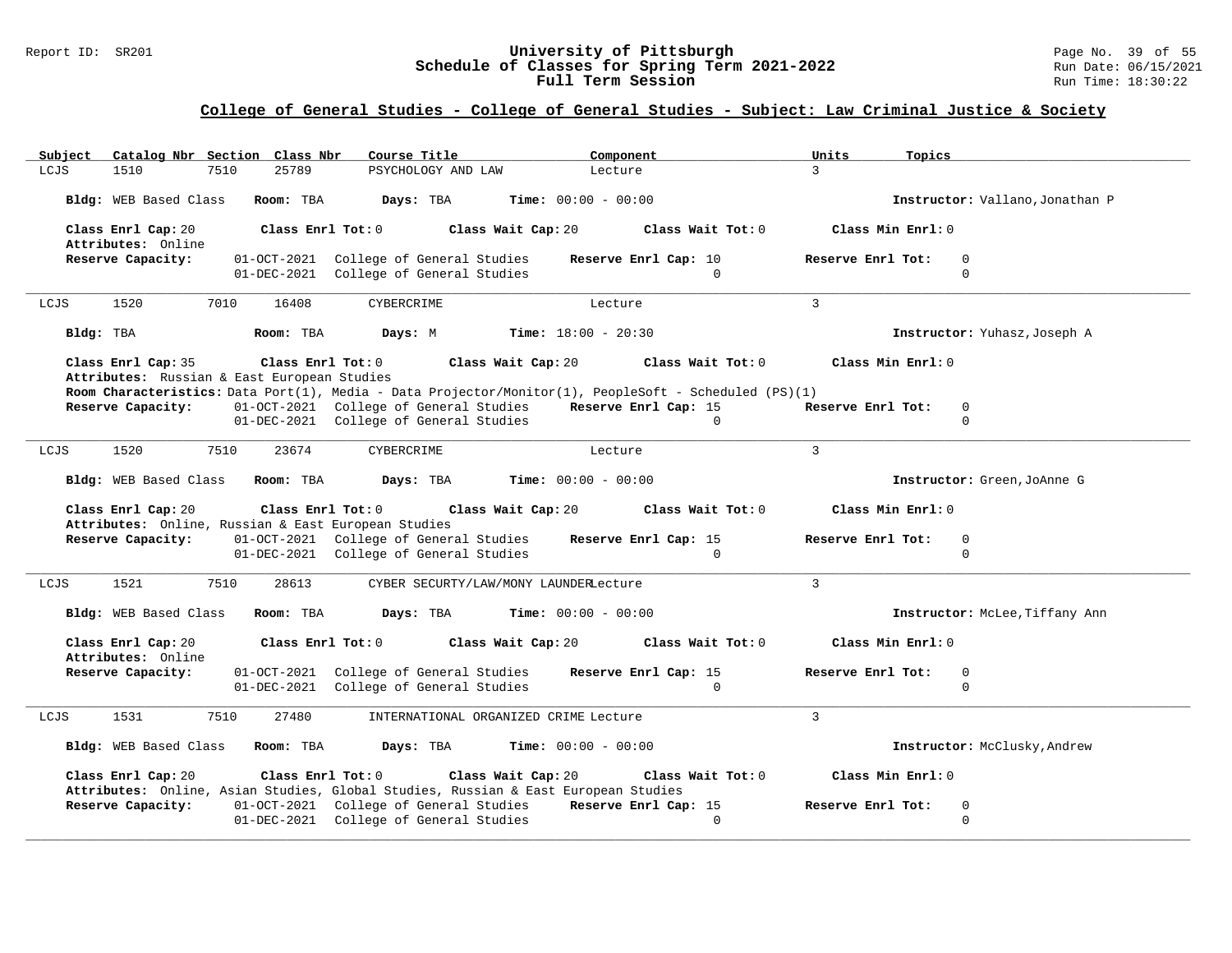### Report ID: SR201 **University of Pittsburgh** Page No. 40 of 55 **Schedule of Classes for Spring Term 2021-2022** Run Date: 06/15/2021 **Full Term Session Rundall Term Session Rundall Term Session**

| Subject                                 | Catalog Nbr Section Class Nbr<br>Course Title                                                  | Component                                                                                                                                        | Units<br>Topics                                                                                                                                 |  |
|-----------------------------------------|------------------------------------------------------------------------------------------------|--------------------------------------------------------------------------------------------------------------------------------------------------|-------------------------------------------------------------------------------------------------------------------------------------------------|--|
| 1540<br>LCJS                            | 12086<br>7010<br>WHITE COLLAR CRIME                                                            | Lecture                                                                                                                                          | $\mathcal{L}$                                                                                                                                   |  |
| Bldg: TBA                               | Room: TBA<br>Days: M                                                                           | <b>Time:</b> $14:30 - 16:50$                                                                                                                     | Instructor: Bober, Mitchell S                                                                                                                   |  |
| Class Enrl Cap: 35                      | Class Enrl Tot: 0                                                                              | Class Wait Cap: 20<br>Class Wait Tot: 0<br>Room Characteristics: Data Port(1), Media - Data Projector/Monitor(1), PeopleSoft - Scheduled (PS)(1) | Class Min Enrl: 0                                                                                                                               |  |
| Reserve Capacity:                       | 01-OCT-2021 College of General Studies                                                         | Reserve Enrl Cap: 20                                                                                                                             | Reserve Enrl Tot:<br>$\overline{0}$                                                                                                             |  |
|                                         | 01-DEC-2021 College of General Studies                                                         | $\Omega$                                                                                                                                         | $\Omega$                                                                                                                                        |  |
| LCJS<br>1571                            | 7010<br>12095<br>TERRORISM                                                                     | Lecture                                                                                                                                          | $\mathcal{L}$                                                                                                                                   |  |
| Bldg: TBA                               | Room: TBA<br>Days: W                                                                           | <b>Time:</b> $18:00 - 20:30$                                                                                                                     | Instructor: Fitzgerald, John                                                                                                                    |  |
| Class Enrl Cap: 50                      | Class Enrl Tot: 0                                                                              | Class Wait Cap: 20<br>Class Wait Tot: 0                                                                                                          | Class Min Enrl: 0                                                                                                                               |  |
|                                         |                                                                                                | Room Characteristics: Data Port(1), Media - Data Projector/Monitor(1), PeopleSoft - Scheduled (PS)(1)                                            | Attributes: Urban Studies, Asian Studies, European and Eurasian Studies, Global Studies, Russian & East European Studies, West European Studies |  |
| Reserve Capacity:                       | 01-OCT-2021 College of General Studies                                                         | Reserve Enrl Cap: 20                                                                                                                             | Reserve Enrl Tot:<br>$\mathbf 0$                                                                                                                |  |
|                                         | 01-DEC-2021 College of General Studies                                                         | $\Omega$                                                                                                                                         | $\mathbf 0$                                                                                                                                     |  |
| LCJS<br>1580                            | 7010<br>12070<br>THE LEGAL SYSTEM                                                              | Lecture                                                                                                                                          | $\mathcal{L}$                                                                                                                                   |  |
| Bldg: TBA                               | Days: Th<br>Room: TBA                                                                          | <b>Time:</b> $18:00 - 20:30$                                                                                                                     | Instructor: Epstein, Arnold                                                                                                                     |  |
| Class Enrl Cap: 50                      | Class Enrl Tot: 0                                                                              | Class Wait Cap: 20<br>Class Wait Tot: 0<br>Room Characteristics: Data Port(1), Media - Data Projector/Monitor(1), PeopleSoft - Scheduled (PS)(1) | Class Min Enrl: 0                                                                                                                               |  |
| Reserve Capacity:                       | 01-OCT-2021 College of General Studies                                                         | Reserve Enrl Cap: 20                                                                                                                             | Reserve Enrl Tot:<br>$\mathbf 0$                                                                                                                |  |
|                                         | 01-DEC-2021 College of General Studies                                                         | $\Omega$                                                                                                                                         | $\Omega$                                                                                                                                        |  |
|                                         |                                                                                                |                                                                                                                                                  |                                                                                                                                                 |  |
| 1580<br>LCJS                            | 7020<br>28618<br>THE LEGAL SYSTEM                                                              | Lecture                                                                                                                                          | $\mathbf{3}$                                                                                                                                    |  |
| Bldg: TBA                               | Room: TBA<br>Days: Th                                                                          | <b>Time:</b> $14:30 - 16:50$                                                                                                                     | Instructor: Firestone, Nathan                                                                                                                   |  |
| Class Enrl Cap: 50                      | Class Enrl Tot: 0                                                                              | Class Wait Cap: 20<br>Class Wait Tot: 0                                                                                                          | Class Min Enrl: 0                                                                                                                               |  |
| Reserve Capacity:                       | Room Characteristics: PeopleSoft - Scheduled (PS)(1)<br>01-OCT-2021 College of General Studies | Reserve Enrl Cap: 20                                                                                                                             | Reserve Enrl Tot:<br>$\mathbf 0$                                                                                                                |  |
|                                         |                                                                                                |                                                                                                                                                  |                                                                                                                                                 |  |
|                                         |                                                                                                |                                                                                                                                                  |                                                                                                                                                 |  |
|                                         | 01-DEC-2021 College of General Studies                                                         | $\mathbf 0$                                                                                                                                      | $\mathbf 0$                                                                                                                                     |  |
| 1580<br>LCJS                            | 7510<br>27486<br>THE LEGAL SYSTEM                                                              | Lecture                                                                                                                                          | $\mathbf{3}$                                                                                                                                    |  |
| Bldg: WEB Based Class                   | Room: TBA<br>Days: TBA                                                                         | <b>Time:</b> $00:00 - 00:00$                                                                                                                     | Instructor: Scahill, Meghan C                                                                                                                   |  |
| Class Enrl Cap: 20                      | Class Enrl Tot: 0                                                                              | Class Wait Cap: 20<br>Class Wait Tot: 0                                                                                                          | Class Min Enrl: 0                                                                                                                               |  |
| Attributes: Online<br>Reserve Capacity: | 01-OCT-2021 College of General Studies                                                         | Reserve Enrl Cap: 15                                                                                                                             | Reserve Enrl Tot:<br>$\overline{0}$                                                                                                             |  |
|                                         | 01-DEC-2021 College of General Studies                                                         | $\mathbf 0$                                                                                                                                      | $\mathbf 0$                                                                                                                                     |  |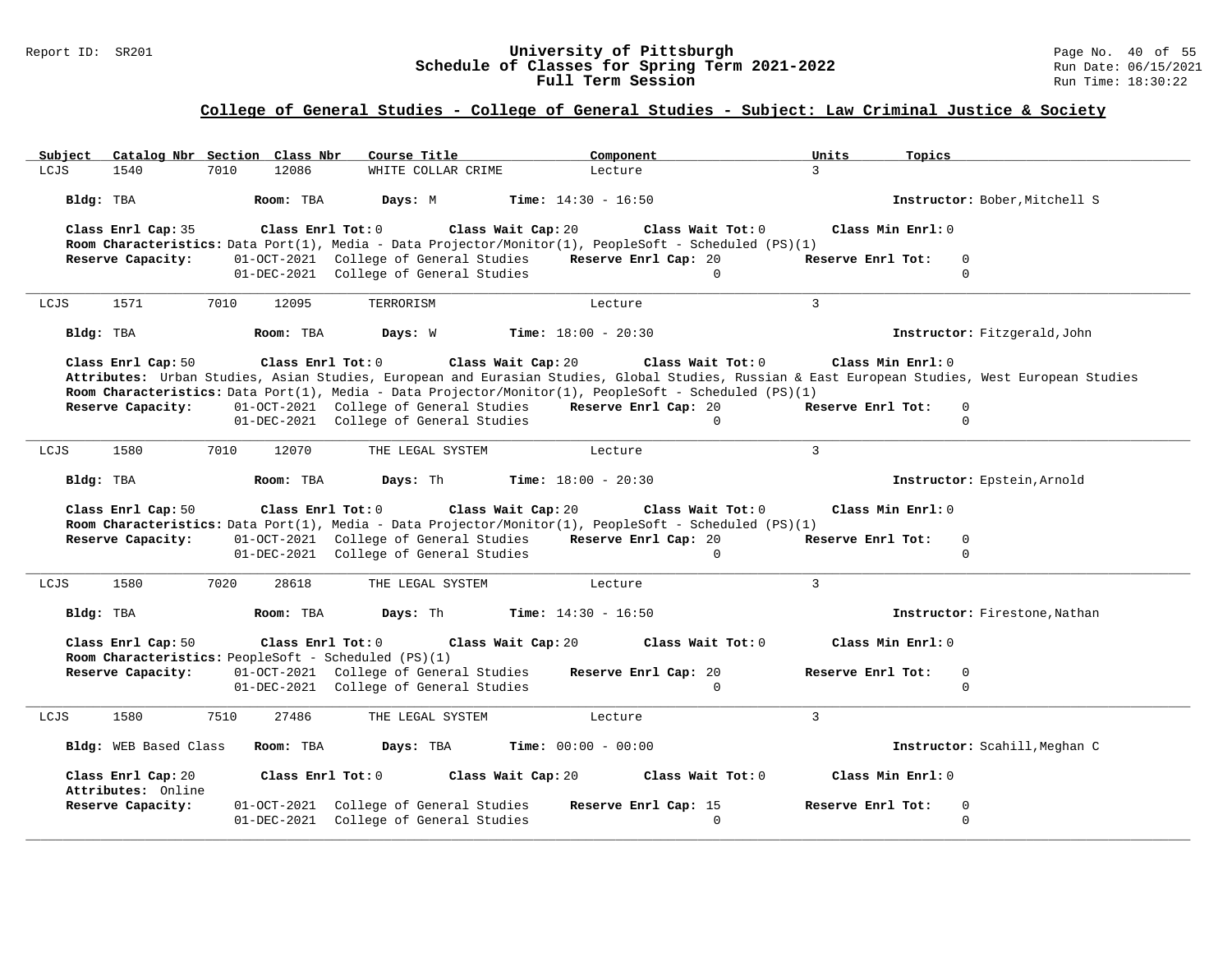### Report ID: SR201 **University of Pittsburgh** Page No. 41 of 55 **Schedule of Classes for Spring Term 2021-2022** Run Date: 06/15/2021 **Full Term Session Rundall Term Session Rundall Term Session**

| Catalog Nbr Section Class Nbr<br>Subject                                                             | Course Title<br>Component                                                                                            | Units<br>Topics                                 |
|------------------------------------------------------------------------------------------------------|----------------------------------------------------------------------------------------------------------------------|-------------------------------------------------|
| LCJS<br>1582<br>7010<br>12082                                                                        | PUBLIC LAW AND MORAL REASONINGLecture                                                                                | $\mathcal{L}$                                   |
| Bldg: TBA<br>Room: TBA                                                                               | Days: Tu<br><b>Time:</b> $18:00 - 20:30$                                                                             | Instructor: Korman, David Milton                |
| Class Enrl Cap: 50<br>Class Enrl Tot: 0                                                              | Class Wait Cap: 20<br>Class Wait Tot: 0                                                                              | Class Min Enrl: 0                               |
|                                                                                                      | Room Characteristics: Data Port(1), Media - Data Projector/Monitor(1), PeopleSoft - Scheduled (PS)(1)                |                                                 |
| Reserve Capacity:                                                                                    | 01-OCT-2021 College of General Studies<br>Reserve Enrl Cap: 20<br>01-DEC-2021 College of General Studies<br>$\Omega$ | Reserve Enrl Tot:<br>$\overline{0}$<br>$\Omega$ |
|                                                                                                      |                                                                                                                      |                                                 |
| 1583<br>7010<br>12073<br>LCJS                                                                        | SEX, LAW AND MARRIAGE<br>Lecture                                                                                     | $\mathbf{3}$                                    |
| Bldg: TBA<br>Room: TBA                                                                               | Days: Th<br><b>Time:</b> $18:00 - 20:30$                                                                             | Instructor: Defazio, David J                    |
| Class Enrl Cap: 50<br>Class Enrl Tot: 0                                                              | Class Wait Cap: 20<br>Class Wait Tot: 0                                                                              | Class Min Enrl: 0                               |
| Attributes: Gender, Sexuality & Women's St                                                           |                                                                                                                      |                                                 |
|                                                                                                      | Room Characteristics: Data Port(1), Media - Data Projector/Monitor(1), PeopleSoft - Scheduled (PS)(1)                |                                                 |
| <b>Reserve Capacity:</b> 01-OCT-2021 College of General Studies                                      | Reserve Enrl Cap: 20<br>01-DEC-2021 College of General Studies<br>$\mathbf 0$                                        | Reserve Enrl Tot:<br>$\mathbf 0$<br>$\mathbf 0$ |
|                                                                                                      |                                                                                                                      |                                                 |
| 7010<br>LCJS<br>1590<br>12087                                                                        | SPECIAL TOPICS LAW & C/J<br>Lecture                                                                                  | $\mathbf{3}$                                    |
| Bldg: TBA<br>Room: TBA                                                                               | Days: W<br><b>Time:</b> $18:00 - 20:30$                                                                              | Instructor: Hiers, Wesley Jonathan              |
| Class Enrl Cap: 50<br>Class Enrl Tot: 0<br>Attributes: Class Materials on Reserve at Hillman Library | Class Wait Cap: 20<br>Class Wait Tot: 0                                                                              | Class Min Enrl: 0                               |
|                                                                                                      | Room Characteristics: Data Port(1), Media - Data Projector/Monitor(1), PeopleSoft - Scheduled (PS)(1)                |                                                 |
| Reserve Capacity:                                                                                    | 01-OCT-2021 College of General Studies<br>Reserve Enrl Cap: 20                                                       | Reserve Enrl Tot:<br>$\mathbf 0$                |
|                                                                                                      | 01-DEC-2021 College of General Studies<br>$\Omega$                                                                   | $\mathbf 0$                                     |
|                                                                                                      |                                                                                                                      |                                                 |
| 1590<br>7510<br>LCJS<br>28615                                                                        | SPECIAL TOPICS LAW & C/J<br>Lecture                                                                                  | 3                                               |
| Bldg: WEB Based Class<br>Room: TBA                                                                   | Days: TBA<br><b>Time:</b> $00:00 - 00:00$                                                                            | Instructor: Hiers, Wesley Jonathan              |
| Class Enrl Cap: 20<br>Class Enrl Tot: 0<br>Attributes: Online, Urban Studies                         | Class Wait Cap: 20<br>Class Wait Tot: 0                                                                              | Class Min Enrl: 0                               |
| Reserve Capacity:<br>01-OCT-2021                                                                     | College of General Studies<br>Reserve Enrl Cap: 15                                                                   | Reserve Enrl Tot:<br>0                          |
|                                                                                                      | 01-DEC-2021 College of General Studies<br>$\Omega$                                                                   | $\Omega$                                        |
|                                                                                                      |                                                                                                                      |                                                 |
|                                                                                                      |                                                                                                                      |                                                 |
| 1599<br>7010<br>LCJS<br>12081                                                                        | INDEPENDENT STUDY<br>Independent Study                                                                               | $1 - 6$                                         |
| Bldg: TO BE ARRANGED<br>Room: TBA                                                                    | Days: TBA<br><b>Time:</b> $00:00 - 00:00$                                                                            | Instructor: Hiers, Wesley Jonathan              |
| Class Enrl Tot: 0                                                                                    | Class Wait Cap: 20<br>Class Wait Tot: 0                                                                              | Class Min Enrl: 0                               |
| Class Enrl Cap: 25<br>Reserve Capacity:                                                              | 01-OCT-2021 College of General Studies<br>Reserve Enrl Cap: 10                                                       | Reserve Enrl Tot:<br>$\Omega$                   |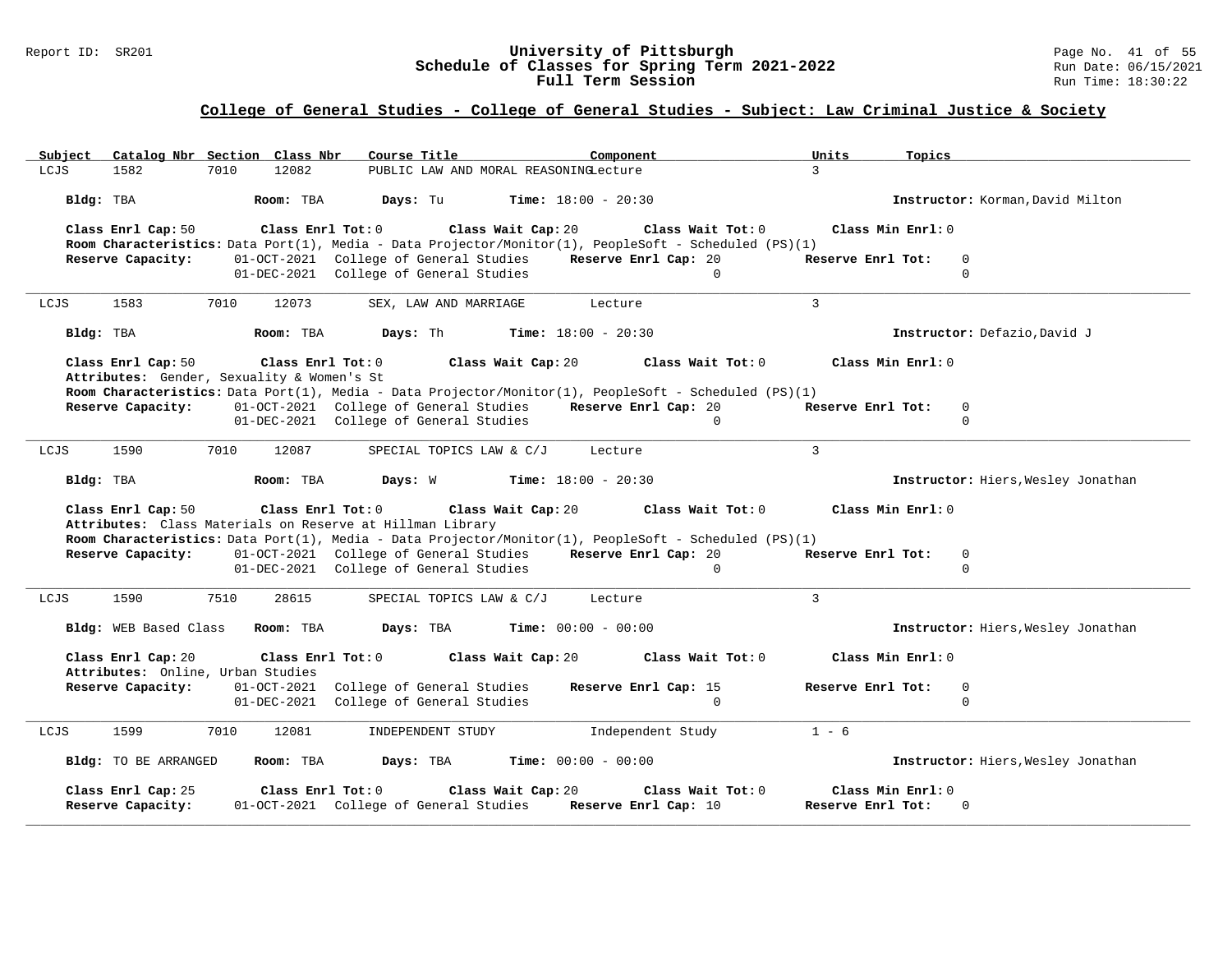### Report ID: SR201 **University of Pittsburgh** Page No. 42 of 55 **Schedule of Classes for Spring Term 2021-2022** Run Date: 06/15/2021 **Full Term Session Rundall Term Session Rundall Term Session**

| Subject                      | Catalog Nbr Section Class Nbr                | Course Title<br>Component                          | Units<br>Topics                  |
|------------------------------|----------------------------------------------|----------------------------------------------------|----------------------------------|
| 1620<br>LCJS                 | 7510<br>27485                                | INTRODUCTION TO LEGAL RESEARCHLecture              | 3                                |
| <b>Bldg:</b> WEB Based Class | Room: TBA                                    | <b>Time:</b> $00:00 - 00:00$<br>Days: TBA          | Instructor: Fishman, Joel        |
| Class Enrl Cap: 20           | Class Enrl Tot: $0$                          | Class Wait Cap: 20<br>Class Wait Tot: 0            | Class Min Enrl: 0                |
| Attributes: Online           |                                              |                                                    |                                  |
| Reserve Capacity:            | 01-OCT-2021                                  | College of General Studies<br>Reserve Enrl Cap: 10 | Reserve Enrl Tot:<br>0           |
|                              | 01-DEC-2021                                  | College of General Studies<br>$\mathbf 0$          |                                  |
|                              |                                              |                                                    |                                  |
| 1900<br>LCJS                 | 7710<br>28623                                | Internship<br>PRESERVICE INTERNSHIP                | $1 - 6$                          |
| Bldg: TBA                    | Room: TBA                                    | Time: TBA<br>Days: TBA                             | Instructor: Staff                |
| Class Enrl Cap: 20           | Class Enrl Tot:0                             | Class Wait Tot: 0<br>Class Wait Cap: 20            | Class Min Enrl: 0                |
|                              | Attributes: Undergraduate Internship, Hybrid |                                                    |                                  |
| Reserve Capacity:            | 01-OCT-2021 College of General Studies       | Reserve Enrl Cap: 15                               | Reserve Enrl Tot:<br>$\mathbf 0$ |
|                              | 01-DEC-2021                                  | College of General Studies<br>0                    |                                  |
|                              |                                              |                                                    |                                  |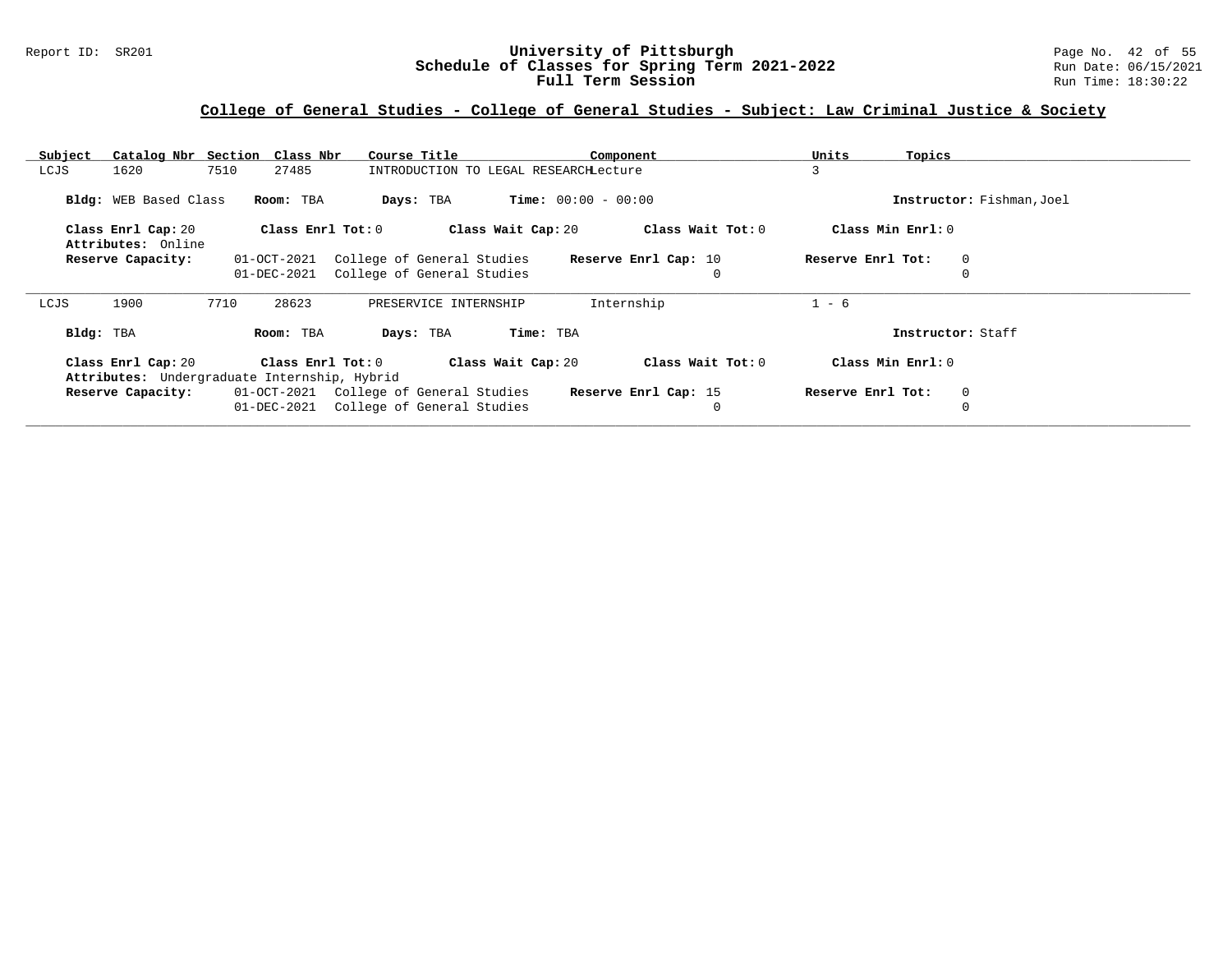### Report ID: SR201 **University of Pittsburgh** Page No. 43 of 55 **Schedule of Classes for Spring Term 2021-2022** Run Date: 06/15/2021 **Full Term Session Rundall Term Session Rundall Term Session**

# **College of General Studies - College of General Studies - Subject: Leadership**

| Subject | Catalog Nbr Section Class Nbr        |      |                   | Course Title                           | Component                    | Units             | Topics                                 |
|---------|--------------------------------------|------|-------------------|----------------------------------------|------------------------------|-------------------|----------------------------------------|
| LDRSHP  | 1200                                 | 7010 | 22730             | LEADERSHIP SEMINAR                     | Seminar                      |                   |                                        |
|         | Bldg: Wesley W Posvar Halkoom: 01429 |      |                   | Days: M                                | <b>Time:</b> $18:00 - 20:30$ |                   | Instructor: Ouarterman, Antonio Marcel |
|         | Class Enrl Cap: 20                   |      | Class Enr1 Tot: 0 | Class Wait Cap: 20                     | Class Wait Tot: 0            |                   | Class Min Enrl: 0                      |
|         | Reserve Capacity:                    |      |                   | 01-OCT-2021 College of General Studies | Reserve Enrl Cap: 15         | Reserve Enrl Tot: | $\Omega$                               |
|         |                                      |      | 01-DEC-2021       | College of General Studies             |                              |                   |                                        |
|         |                                      |      |                   |                                        |                              |                   |                                        |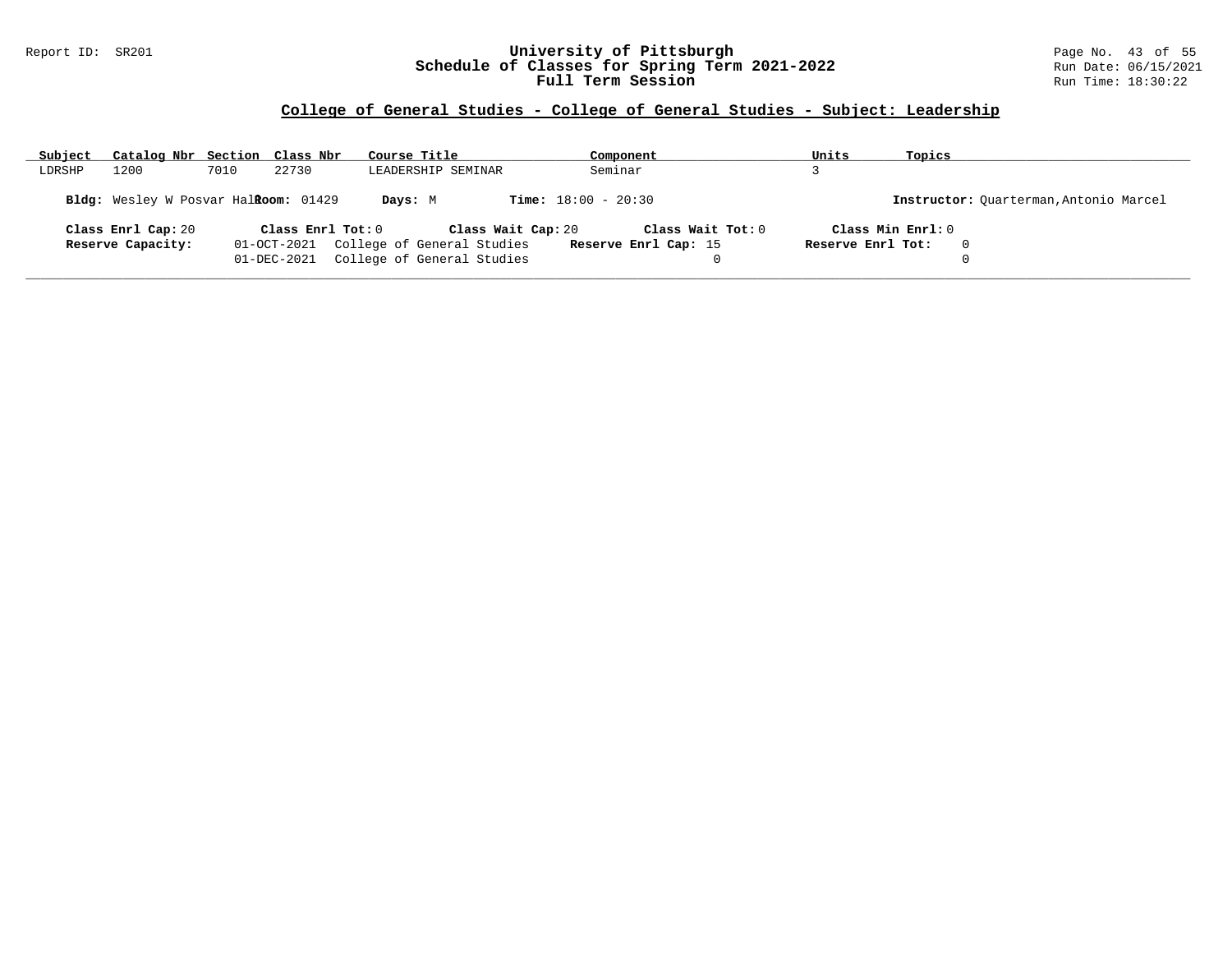#### Report ID: SR201 **University of Pittsburgh** Page No. 44 of 55 **Schedule of Classes for Spring Term 2021-2022** Run Date: 06/15/2021 **Full Term Session Rundall Term Session Rundall Term Session**

# **College of General Studies - College of General Studies - Subject: Legal Studies**

| Catalog Nbr Section Class Nbr<br>Subject                     | Course Title                                                                                                                                                                                                                                    | Component                                 | Units<br>Topics                                       |
|--------------------------------------------------------------|-------------------------------------------------------------------------------------------------------------------------------------------------------------------------------------------------------------------------------------------------|-------------------------------------------|-------------------------------------------------------|
| 12090<br>1140<br>7010<br>LEGLST                              | INTRODUCTION TO CRIMINAL LAW Lecture                                                                                                                                                                                                            |                                           | $\mathcal{L}$                                         |
| Bldg: TBA<br>Room: TBA                                       | Days: M                                                                                                                                                                                                                                         | <b>Time:</b> $18:00 - 20:30$              | Instructor: Ford, Sheila M                            |
| Class Enrl Cap: 25                                           | Class Enrl Tot: 0<br>Class Wait Cap: 20<br>Room Characteristics: Data Port(1), Media - Data Projector/Monitor(1), PeopleSoft - Scheduled (PS)(1)<br>Combined Section ID: 0302(ADMJ 1400/LEGLST 1140) - LCJS 1200(#12089)                        | Class Wait Tot: 0                         | Class Min Enrl: 0                                     |
| Reserve Capacity:                                            | 01-OCT-2021 College of General Studies                                                                                                                                                                                                          | Reserve Enrl Cap: 15                      | Reserve Enrl Tot:<br>$\Omega$                         |
|                                                              | 01-DEC-2021 College of General Studies                                                                                                                                                                                                          | $\Omega$                                  | $\Omega$                                              |
| 7020<br>12071<br>LEGLST<br>1140                              | INTRODUCTION TO CRIMINAL LAW Lecture                                                                                                                                                                                                            |                                           | $\overline{3}$                                        |
| Bldg: TBA<br>Room: TBA                                       | Days: Th                                                                                                                                                                                                                                        | <b>Time:</b> $18:00 - 20:30$              | Instructor: Cercone, David Stewart                    |
|                                                              |                                                                                                                                                                                                                                                 |                                           | Ritacco, Poppi Caroline                               |
| Class Enrl Cap: 25<br>Class Enrl Tot: 0<br>Reserve Capacity: | Class Wait Cap: 20<br>Room Characteristics: Data Port(1), Media - Data Projector/Monitor(1), PeopleSoft - Scheduled (PS)(1)<br>Combined Section ID: $0034(LEGLST/1140/ADMJ/1400)$ - LCJS 1200(#12077)<br>01-OCT-2021 College of General Studies | Class Wait Tot: 0<br>Reserve Enrl Cap: 10 | Class Min Enrl: 0<br>Reserve Enrl Tot:<br>$\mathbf 0$ |
|                                                              | 01-DEC-2021 College of General Studies                                                                                                                                                                                                          | $\Omega$                                  | $\Omega$                                              |
| 7510<br>27482<br>LEGLST<br>1140                              | INTRODUCTION TO CRIMINAL LAW Lecture                                                                                                                                                                                                            |                                           | $\mathcal{E}$                                         |
| Bldg: TBA<br>Room: TBA                                       | Time: TBA<br>Days: TBA                                                                                                                                                                                                                          |                                           | Instructor: Ritacco, Poppi Caroline                   |
| Class Enrl Cap: 10                                           | Class Enrl Tot: 0<br>Class Wait Cap: 10                                                                                                                                                                                                         | Class Wait Tot: 0                         | Class Min Enrl: 0                                     |
| Attributes: Online                                           | Combined Section ID: 0310(ADMJ 1400/LEGLST 1140) - LCJS 1200(#27481)                                                                                                                                                                            |                                           |                                                       |
| Reserve Capacity:                                            | 01-OCT-2021 College of General Studies                                                                                                                                                                                                          | Reserve Enrl Cap: 5                       | Reserve Enrl Tot:<br>$\mathbf 0$                      |
|                                                              | 01-DEC-2021 College of General Studies                                                                                                                                                                                                          | $\Omega$                                  | $\Omega$                                              |
| 1141<br>7010<br>12072<br>LEGLST                              | INTRO TO CRIMINAL PROCEDURE Lecture                                                                                                                                                                                                             |                                           | $\overline{3}$                                        |
| Bldg: TBA<br>Room: TBA                                       | Days: Tu                                                                                                                                                                                                                                        | <b>Time:</b> $18:00 - 20:30$              | Instructor: Cercone, David Stewart                    |
|                                                              |                                                                                                                                                                                                                                                 |                                           | Ritacco, Poppi Caroline                               |
| Class Enrl Cap: 25                                           | Class Enrl Tot: 0<br>Class Wait Cap: 20<br>Room Characteristics: Data Port(1), Media - Data Projector/Monitor(1), PeopleSoft - Scheduled (PS)(1)<br><b>Combined Section ID:</b> $0036(LEGLST/1141/ADMJ/1410) - LCJS 1210(H12078)$               | Class Wait Tot: 0                         | Class Min Enrl: 0                                     |
| Reserve Capacity:                                            | 01-OCT-2021 College of General Studies                                                                                                                                                                                                          | Reserve Enrl Cap: 10                      | Reserve Enrl Tot:<br>$\mathbf 0$                      |
|                                                              | 01-DEC-2021 College of General Studies                                                                                                                                                                                                          | $\Omega$                                  | $\Omega$                                              |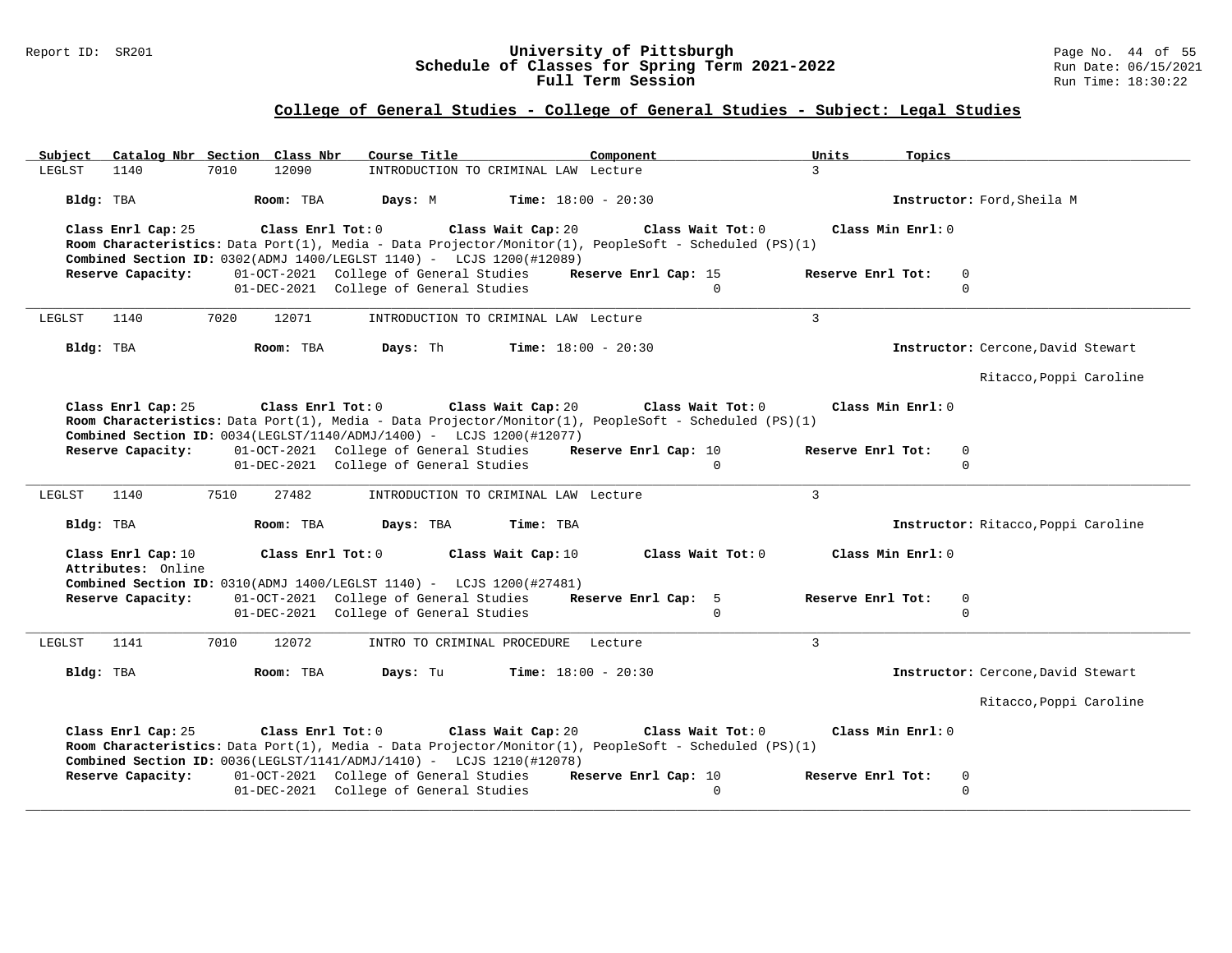#### Report ID: SR201 **1988 Mage 10: SR201 University of Pittsburgh University of Pittsburgh** Page No. 45 of 55<br>**Schedule of Classes for Spring Term 2021-2022** 2014 Run Date: 06/15/2021 **Schedule of Classes for Spring Term 2021-2022** Run Date: 06/15/2021<br>**Full Term Session** Run Time: 18:30:22 Full Term Session

#### **College of General Studies - College of General Studies - Subject: Legal Studies**

| Subject                                  | Catalog Nbr Section Class Nbr                                                   | Course Title                           | Component                               | Units             | Topics                              |
|------------------------------------------|---------------------------------------------------------------------------------|----------------------------------------|-----------------------------------------|-------------------|-------------------------------------|
| LEGLST<br>1141                           | 7510<br>26602                                                                   | INTRO TO CRIMINAL PROCEDURE            | Lecture                                 | 3                 |                                     |
|                                          |                                                                                 |                                        |                                         |                   |                                     |
| Bldg: WEB Based Class                    | Room: TBA                                                                       | Days: TBA                              | $Time: 00:00 - 00:00$                   |                   | Instructor: Scahill, Meghan C       |
| Class Enrl Cap: 10<br>Attributes: Online | Class Enrl Tot: 0                                                               |                                        | Class Wait Cap: 10<br>Class Wait Tot: 0 |                   | Class Min Enrl: 0                   |
|                                          | <b>Combined Section ID:</b> $0063(LEGLST/1141/ADMJ/1410)$ - LCJS $1210(#25788)$ |                                        |                                         |                   |                                     |
| Reserve Capacity:                        | 01-OCT-2021<br>UCGS                                                             |                                        | Reserve Enrl Cap: 10                    | Reserve Enrl Tot: | 0                                   |
|                                          | 01-DEC-2021<br>UCGS                                                             |                                        |                                         | $\mathbf 0$       | $\Omega$                            |
|                                          |                                                                                 |                                        |                                         |                   |                                     |
|                                          |                                                                                 |                                        |                                         |                   |                                     |
| 1210<br>LEGLST                           | 21632<br>7010                                                                   | LAW AND POLITICS                       | Lecture                                 | 3                 |                                     |
| Bldg: Barco Law Building Room: COURT     |                                                                                 | Days: M                                | <b>Time:</b> $18:00 - 20:30$            |                   | Instructor: Ritacco, Poppi Caroline |
| Class Enrl Cap: 25                       | Class Enrl Tot: 0                                                               | Class Wait Cap: 20                     | Class Wait Tot: 0                       |                   | Class Min Enrl: 0                   |
| Attributes: Urban Studies                |                                                                                 |                                        |                                         |                   |                                     |
|                                          | <b>Room Characteristics:</b> Data Port(1), Media - Data Projector/Monitor(1)    |                                        |                                         |                   |                                     |
|                                          | <b>Combined Section ID:</b> $0004(LEGLST/1210/PS/1213) - PS 1213(H21633)$       |                                        |                                         |                   |                                     |
| Reserve Capacity:                        |                                                                                 | 01-OCT-2021 College of General Studies | Reserve Enrl Cap: 10                    | Reserve Enrl Tot: | $\overline{0}$                      |

Focusing on the United States, this course examines the relationship between law and politics both in general and with respect to specific substantive topics. Substantive topics will include civil liberties (freedom of religion, speech, press, the right to bear arms, the right to privacy), civil rights (equal protection, voting rights), and the rights of the criminally accused. Toward the end of the semester, we will examine in greater depth this last topic ¿ the rights of the criminally accused ¿ by delving into the nitty-gritty inner-workings of the New York lower court system. Through Yale Professor Issa Kohler-Hausmann¿s book Misdemeanorland, we will peer into the criminal justice experience of criminal defendants and the law and politics involved therein. Following an initial introductory period on legal reasoning, each class will include student presentations of legal arguments using a courtroom format.

| LEGLST | 1901                 | 12074<br>7010 | INDEPENDENT STUDY                      |                              | Independent Study    | $-6$              |                                     |
|--------|----------------------|---------------|----------------------------------------|------------------------------|----------------------|-------------------|-------------------------------------|
|        | Bldg: TO BE ARRANGED | Room: TBA     | Days: TBA                              | <b>Time:</b> $00:00 - 00:00$ |                      |                   | Instructor: Ritacco, Poppi Caroline |
|        | Class Enrl Cap: 25   |               | Class Enrl Tot: 0                      | Class Wait Cap: 20           | Class Wait Tot: 0    | Class Min Enrl: 0 |                                     |
|        | Reserve Capacity:    |               | 01-OCT-2021 College of General Studies |                              | Reserve Enrl Cap: 10 | Reserve Enrl Tot: | 0                                   |
|        |                      |               | 01-DEC-2021 College of General Studies |                              |                      |                   |                                     |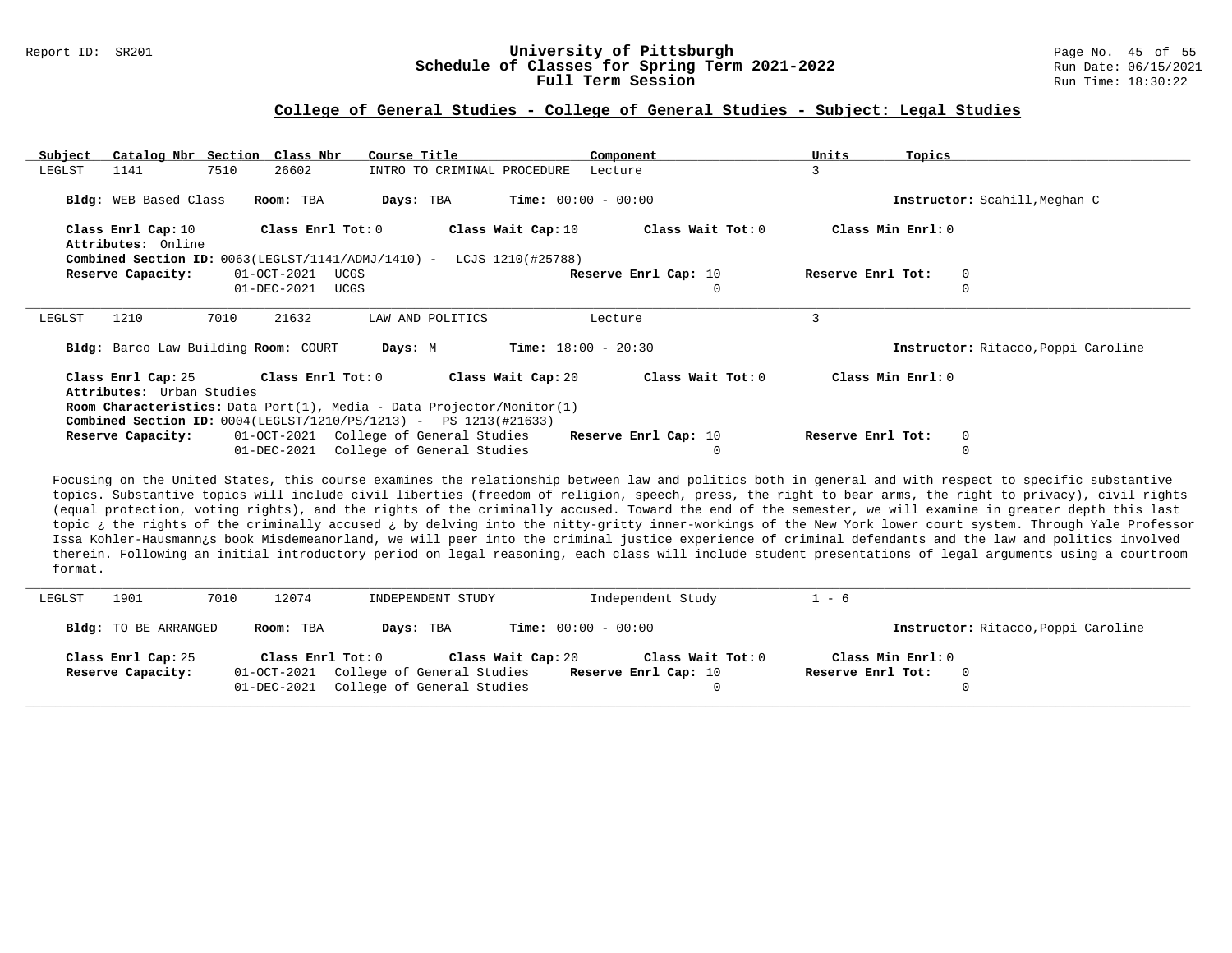### Report ID: SR201 **University of Pittsburgh** Page No. 46 of 55 **Schedule of Classes for Spring Term 2021-2022** Run Date: 06/15/2021 **Full Term Session Rundall Term Session Rundall Term Session**

### **College of General Studies - College of General Studies - Subject: National Prep & Homeland Secur**

| Catalog Nbr Section Class Nbr<br>Course Title<br>Subject<br>Component                                                                                                         | Units<br>Topics                   |
|-------------------------------------------------------------------------------------------------------------------------------------------------------------------------------|-----------------------------------|
| 1510<br>7010<br>22191<br>FEDL/INT'L FRMWRK EMRGY PREP Seminar<br><b>NPHS</b>                                                                                                  | $\mathbf{3}$                      |
| Bldg: TBA<br>Room: TBA<br>Days: M<br><b>Time:</b> $18:00 - 20:30$                                                                                                             | Instructor: Sochats, Kenneth M    |
|                                                                                                                                                                               | Balaban, Carey                    |
| Class Enrl Cap: 25<br>Class Enrl Tot: 0<br>Class Wait Cap: 20<br>Class Wait Tot: 0<br>Room Characteristics: Media - Data Projector/Monitor(1), PeopleSoft - Scheduled (PS)(1) | Class Min Enrl: 0                 |
| 01-OCT-2021 College of General Studies<br>Reserve Capacity:<br>Reserve Enrl Cap: 25                                                                                           | Reserve Enrl Tot:<br>$\Omega$     |
| 1540<br>7010<br>22192<br>CAPSTONE: EMRGY PREPAREDNESS Seminar<br><b>NPHS</b>                                                                                                  | $\overline{3}$                    |
| Time: $18:00 - 20:30$<br>Bldg: TBA<br>Room: TBA<br>Days: W                                                                                                                    | Instructor: Sochats, Kenneth M    |
|                                                                                                                                                                               | Balaban, Carey                    |
| Class Enrl Cap: 25<br>Class Enrl Tot: 0<br>Class Wait Cap: 20<br>Class Wait Tot: 0<br>Room Characteristics: Media - Data Projector/Monitor(1), PeopleSoft - Scheduled (PS)(1) | Class Min Enrl: 0                 |
| 01-OCT-2021 College of General Studies<br>Reserve Enrl Cap: 25<br>Reserve Capacity:                                                                                           | Reserve Enrl Tot:<br>$\mathbf{0}$ |
| 1900<br>7010<br>25785<br>INTERNSHIP<br>Internship<br><b>NPHS</b>                                                                                                              | $\overline{3}$                    |
| Bldg: TO BE ARRANGED<br>Room: TBA<br>Days: TBA<br><b>Time:</b> $00:00 - 00:00$                                                                                                | Instructor: Balaban, Carey        |
|                                                                                                                                                                               | Sochats, Kenneth M                |
| Class Enrl Cap: 20<br>Class Enrl Tot: 0<br>Class Wait Cap: 20<br>Class Wait Tot: 0<br>Attributes: Undergraduate Internship                                                    | Class Min Enrl: 0                 |
| Reserve Capacity:<br>01-OCT-2021 College of General Studies<br>Reserve Enrl Cap: 20                                                                                           | Reserve Enrl Tot:<br>$\mathbf{0}$ |
| 1901<br>7010<br>25787<br><b>NPHS</b><br>INDEPENDENT STUDY<br>Internship                                                                                                       | $\overline{3}$                    |
| Days: TBA<br><b>Time:</b> $00:00 - 00:00$<br>Bldg: TO BE ARRANGED<br>Room: TBA                                                                                                | Instructor: Sochats, Kenneth M    |
|                                                                                                                                                                               | Balaban, Carey                    |
| Class Enrl Cap: 20<br>Class Enrl Tot: 0<br>Class Wait Cap: 20<br>Class Wait Tot: 0<br>Attributes: Undergraduate Internship                                                    | Class Min Enrl: 0                 |
| 01-OCT-2021 College of General Studies<br>Reserve Capacity:<br>Reserve Enrl Cap: 20                                                                                           | Reserve Enrl Tot:<br>$\mathbf 0$  |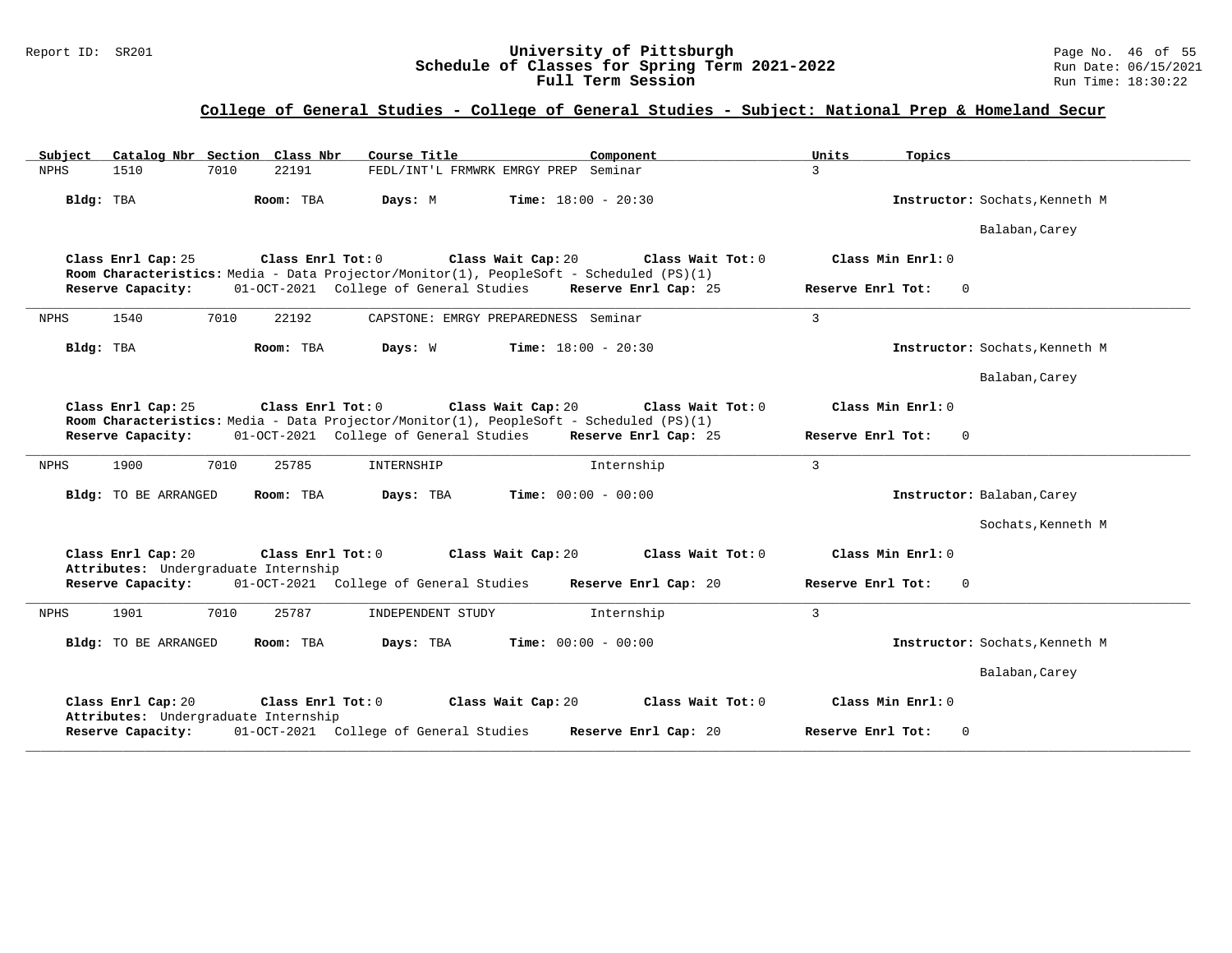#### Report ID: SR201 **University of Pittsburgh** Page No. 47 of 55 **Schedule of Classes for Spring Term 2021-2022** Run Date: 06/15/2021 **Full Term Session Rundall Term Session Rundall Term Session**

| Catalog Nbr Section Class Nbr<br>Subject                                                                                                                                                                                                      | Course Title<br>Component                                                                                                                               | Units<br>Topics                       |  |  |  |
|-----------------------------------------------------------------------------------------------------------------------------------------------------------------------------------------------------------------------------------------------|---------------------------------------------------------------------------------------------------------------------------------------------------------|---------------------------------------|--|--|--|
| 12098<br>0020<br>1030<br>PUBSRV                                                                                                                                                                                                               | INTRODUCTION TO PUBLIC SERVICELecture                                                                                                                   | $\mathbf{3}$                          |  |  |  |
| Bldg: TBA<br>Room: TBA                                                                                                                                                                                                                        | Days: Tu<br><b>Time:</b> $18:00 - 20:30$                                                                                                                | Instructor: Idoko, Ronald             |  |  |  |
| Class Enrl Cap: 35<br>Class Enrl Tot: 0                                                                                                                                                                                                       | Class Wait Cap: 20<br>Class Wait Tot: 0<br>Room Characteristics: Media - Data Projector/Monitor(1), PeopleSoft - Scheduled (PS)(1)                      | Class Min Enrl: 0                     |  |  |  |
| 7510<br>0020<br>22193<br>PUBSRV                                                                                                                                                                                                               | INTRODUCTION TO PUBLIC SERVICELecture                                                                                                                   | $\overline{3}$                        |  |  |  |
| Bldg: WEB Based Class<br>Room: TBA                                                                                                                                                                                                            | Days: TBA<br><b>Time:</b> $00:00 - 00:00$                                                                                                               | Instructor: Livingston, Jonathan E    |  |  |  |
| Class Enrl Cap: 20<br>Class Enrl Tot: 0<br>Attributes: Online                                                                                                                                                                                 | Class Wait Cap: 20<br>Class Wait Tot: 0                                                                                                                 | Class Min Enrl: 0                     |  |  |  |
| Reserve Capacity:                                                                                                                                                                                                                             | 01-OCT-2021 College of General Studies<br>Reserve Enrl Cap: 15<br>01-DEC-2021 College of General Studies<br>$\Omega$                                    | Reserve Enrl Tot:<br>0<br>$\mathbf 0$ |  |  |  |
| 0040<br>7510<br>24957<br>PUBSRV                                                                                                                                                                                                               | PUBLIC SERVICE TECHNOLOGIES Lecture                                                                                                                     | $\overline{3}$                        |  |  |  |
| Bldg: WEB Based Class<br>Room: TBA                                                                                                                                                                                                            | Days: TBA<br><b>Time:</b> $00:00 - 00:00$                                                                                                               | Instructor: DeSantis, Dennis J        |  |  |  |
|                                                                                                                                                                                                                                               |                                                                                                                                                         | Laudato, Nicholas C                   |  |  |  |
| Class Enrl Cap: 20<br>Class Enrl Tot: 0<br>Attributes: Online                                                                                                                                                                                 | Class Wait Cap: 20<br>Class Wait Tot: 0                                                                                                                 | Class Min Enrl: 0                     |  |  |  |
| Reserve Capacity:<br>01-DEC-2021                                                                                                                                                                                                              | 01-OCT-2021 College of General Studies<br>Reserve Enrl Cap: 15<br>College of General Studies<br>$\Omega$                                                | Reserve Enrl Tot:<br>0<br>$\Omega$    |  |  |  |
| 1060<br>0050<br>12091<br>PUBSRV                                                                                                                                                                                                               | ETHICS AND ACCOUNTABILITY<br>Lecture                                                                                                                    | $\mathbf{3}$                          |  |  |  |
| Bldg: TBA<br>Room: TBA                                                                                                                                                                                                                        | Days: W<br><b>Time:</b> $18:00 - 20:30$                                                                                                                 | Instructor: Garrett, Marita L         |  |  |  |
| Class Min Enrl: 0<br>Class Enrl Cap: 35<br>Class Enrl Tot: 0<br>Class Wait Cap: 20<br>Class Wait Tot: 0<br>Attributes: Urban Studies<br>Room Characteristics: Data Port(1), Media - Data Projector/Monitor(1), PeopleSoft - Scheduled (PS)(1) |                                                                                                                                                         |                                       |  |  |  |
| 1030<br>12099<br>1110<br>PUBSRV                                                                                                                                                                                                               | FINANCIAL MGT IN PUBLIC SECTORLecture                                                                                                                   | $\overline{3}$                        |  |  |  |
| Bldg: TBA<br>Room: TBA                                                                                                                                                                                                                        | Days: M<br><b>Time:</b> $18:00 - 20:30$                                                                                                                 | Instructor: Hockenberry, Susan Grosch |  |  |  |
| Class Enrl Cap: 35<br>Class Enrl Tot: 0<br>Attributes: Urban Studies                                                                                                                                                                          | Class Wait Cap: 20<br>Class Wait Tot: 0<br><b>Room Characteristics:</b> Data Port(1), Media - Data Projector/Monitor(1), PeopleSoft - Scheduled (PS)(1) | Class Min Enrl: 0                     |  |  |  |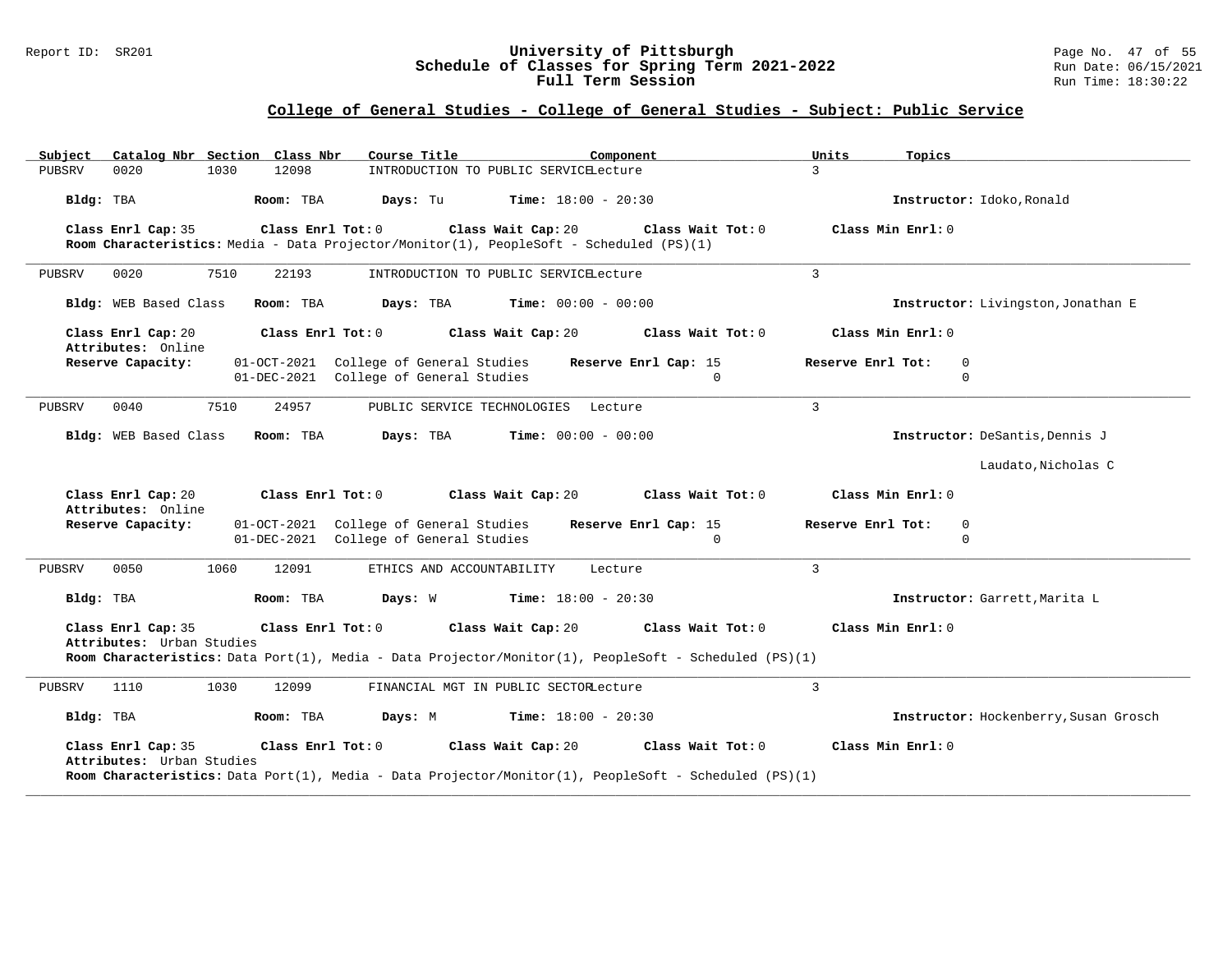#### Report ID: SR201 **University of Pittsburgh** Page No. 48 of 55 **Schedule of Classes for Spring Term 2021-2022** Run Date: 06/15/2021 **Full Term Session Rundall Term Session Rundall Term Session**

| Catalog Nbr Section Class Nbr<br>Subject                             | Course Title<br>Component                                                                                            | Topics<br>Units                       |
|----------------------------------------------------------------------|----------------------------------------------------------------------------------------------------------------------|---------------------------------------|
| PUBSRV<br>1130<br>1030<br>12075                                      | PLANNING IN THE PUBLIC SECTOR Lecture                                                                                | $\overline{3}$                        |
| Bldg: TBA<br>Room: TBA                                               | Days: M<br><b>Time:</b> $18:00 - 20:30$                                                                              | Instructor: Hassinger, James R        |
| Class Enrl Tot: 0<br>Class Enrl Cap: 35                              | Class Wait Cap: 20<br>Class Wait Tot: 0                                                                              | Class Min Enrl: 0                     |
| Attributes: Urban Studies                                            | Room Characteristics: Data Port(1), Media - Data Projector/Monitor(1), PeopleSoft - Scheduled (PS)(1)                |                                       |
|                                                                      |                                                                                                                      |                                       |
| 1200<br>1010<br>12100<br>PUBSRV                                      | PRACTICES OF NON-PROFIT MGMNT Lecture                                                                                | $\overline{3}$                        |
| Bldg: TBA<br>Room: TBA                                               | <b>Time:</b> $18:00 - 20:30$<br>Days: M                                                                              | Instructor: Antonella, Gary Richard   |
| Class Enrl Cap: 35<br>Class Enrl Tot: 0                              | Class Wait Cap: 20<br>Class Wait Tot: 0                                                                              | Class Min Enrl: 0                     |
| Attributes: Urban Studies                                            | Room Characteristics: Data Port(1), Media - Data Projector/Monitor(1), PeopleSoft - Scheduled (PS)(1)                |                                       |
|                                                                      |                                                                                                                      |                                       |
| 1220<br>PUBSRV<br>1060<br>12101                                      | HUMN RESORC MGT NPRF ORGNS<br>Lecture                                                                                | $\mathbf{3}$                          |
| Bldg: TBA<br>Room: TBA                                               | Days: Th<br><b>Time:</b> $18:00 - 20:30$                                                                             | Instructor: Coplan, David A           |
| Class Enrl Cap: 35<br>Class Enrl Tot: 0                              | Class Wait Cap: 20<br>Class Wait Tot: 0                                                                              | Class Min Enrl: 0                     |
|                                                                      |                                                                                                                      |                                       |
| Attributes: Urban Studies                                            |                                                                                                                      |                                       |
|                                                                      | Room Characteristics: Data Port(1), Media - Data Projector/Monitor(1), PeopleSoft - Scheduled (PS)(1)                |                                       |
| 1230<br>7810<br>PUBSRV<br>22194                                      | FUNDRAISNG FOR NON-PROFT ORGNSLecture                                                                                | 3                                     |
| Room: TBA<br>Bldg: TBA                                               | <b>Days:</b> Sa <b>Time:</b> $09:30 - 11:50$                                                                         | Instructor: Brown, Sherry Miller      |
| Class Enrl Cap: 30<br>Class Enrl Tot: 0<br>Attributes: Urban Studies | Class Wait Cap: 20<br>Class Wait Tot: 0                                                                              | Class Min Enrl: 0                     |
| Room Characteristics: PeopleSoft - Scheduled (PS)(1)                 |                                                                                                                      |                                       |
| Reserve Capacity:                                                    | 01-OCT-2021 College of General Studies<br>Reserve Enrl Cap: 10                                                       | Reserve Enrl Tot:<br>0                |
|                                                                      | 01-DEC-2021 College of General Studies<br>$\Omega$                                                                   | $\Omega$                              |
| 1305<br>7510<br>22195<br>PUBSRV                                      | HEALTH, LAW AND ETHICS<br>Lecture                                                                                    | $\mathbf{3}$                          |
| Bldg: WEB Based Class<br>Room: TBA                                   | <b>Days:</b> TBA <b>Time:</b> $00:00 - 00:00$                                                                        | Instructor: McCarthy, Cynthia         |
| Class Enrl Tot: 0<br>Class Enrl Cap: 20                              | Class Wait Cap: 20<br>Class Wait Tot: 0                                                                              | Class Min Enrl: 0                     |
| Attributes: Online, Undergraduate Global Health                      |                                                                                                                      |                                       |
| Reserve Capacity:                                                    | 01-OCT-2021 College of General Studies<br>Reserve Enrl Cap: 20<br>01-DEC-2021 College of General Studies<br>$\Omega$ | Reserve Enrl Tot:<br>0<br>$\mathbf 0$ |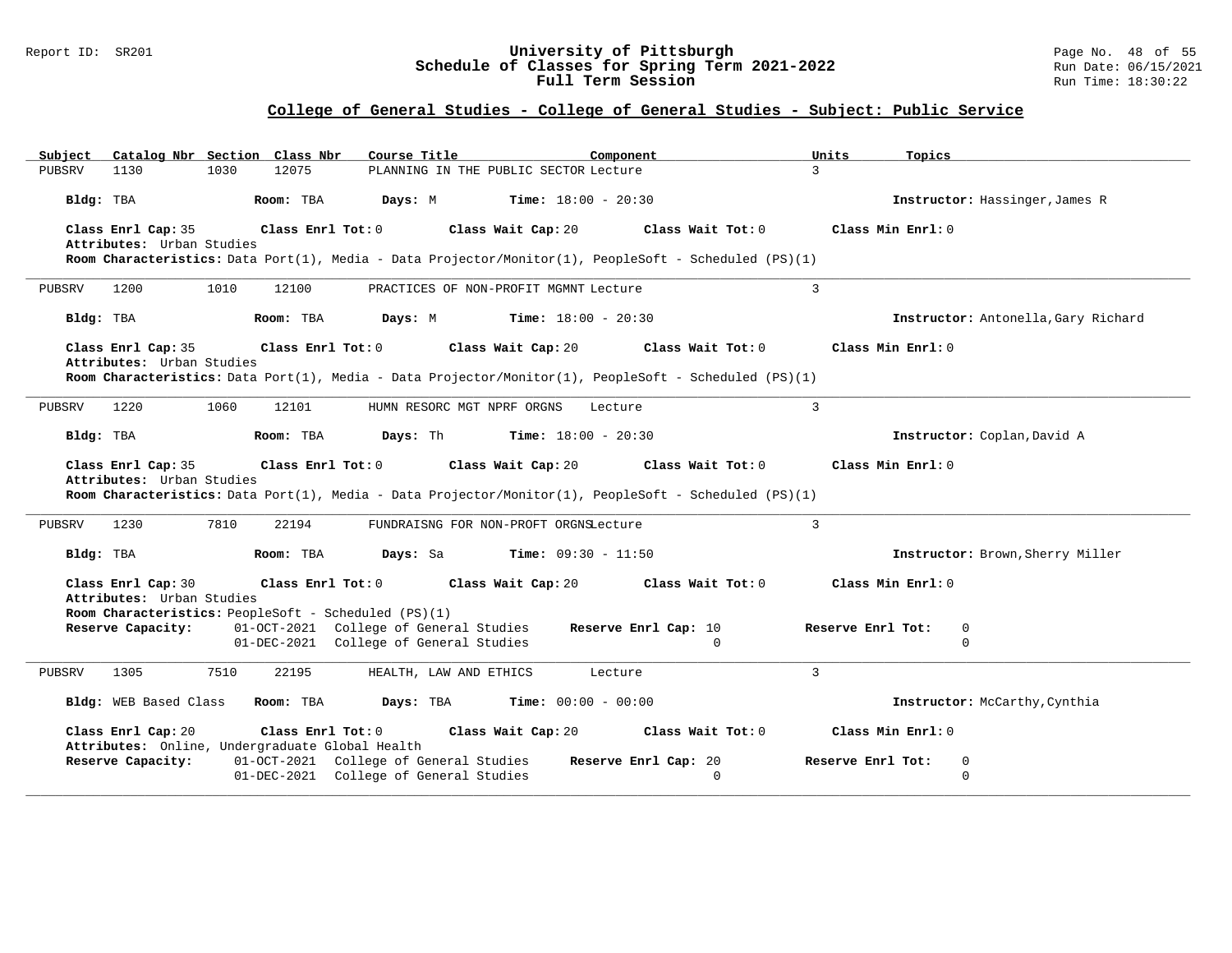### Report ID: SR201 **University of Pittsburgh** Page No. 49 of 55 **Schedule of Classes for Spring Term 2021-2022** Run Date: 06/15/2021 **Full Term Session Rundall Term Session Rundall Term Session**

| PUBSRV<br>1305                                  | Subject Catalog Nbr Section Class Nbr                                          | Course Title                           | Component                                                                                             | Topics<br>Units                    |
|-------------------------------------------------|--------------------------------------------------------------------------------|----------------------------------------|-------------------------------------------------------------------------------------------------------|------------------------------------|
|                                                 | 7520<br>24089                                                                  | HEALTH, LAW AND ETHICS                 | Lecture                                                                                               | $\mathbf{R}$                       |
|                                                 | Bldg: WEB Based Class Room: TBA                                                | Days: TBA                              | <b>Time:</b> $00:00 - 00:00$                                                                          | Instructor: McCarthy, Cynthia      |
| Class Enrl Cap: 20                              | Class Enrl Tot: 0                                                              |                                        | Class Wait Cap: 20<br>Class Wait Tot: 0                                                               | Class Min Enrl: 0                  |
|                                                 | Attributes: Online, Undergraduate Global Health                                |                                        |                                                                                                       |                                    |
| Reserve Capacity:                               |                                                                                | 01-OCT-2021 College of General Studies | Reserve Enrl Cap: 15                                                                                  | Reserve Enrl Tot:<br>$\mathbf 0$   |
|                                                 |                                                                                | 01-DEC-2021 College of General Studies | $\mathbf 0$                                                                                           | $\Omega$                           |
| 1320<br>PUBSRV                                  | 1030<br>12108                                                                  | GIS IN THE PUBLIC SERVICE              | Lecture                                                                                               | $\mathcal{L}$                      |
| Bldg: TBA                                       | Room: TBA                                                                      | Days: Tu                               | <b>Time:</b> $18:00 - 20:30$                                                                          | Instructor: Lewis.An               |
| Class Enrl Cap: 24                              | Class Enrl Tot: 0                                                              |                                        | Class Wait Cap: 20<br>Class Wait Tot: 0                                                               | Class Min Enrl: 0                  |
|                                                 | Attributes: Urban Studies, Global Studies                                      |                                        | Room Characteristics: Media - Data Projector/Monitor(1), PeopleSoft - Scheduled (PS)(1)               |                                    |
|                                                 |                                                                                |                                        |                                                                                                       |                                    |
| 1340<br>PUBSRV                                  | 1200<br>21571                                                                  |                                        | STRATEGIC PLNNG PUBLIC SECTOR Lecture                                                                 | 3                                  |
| Bldg: TBA                                       | Room: TBA                                                                      | Days: Tu                               | <b>Time:</b> $18:00 - 20:30$                                                                          | Instructor: Altomari, Kevin Joseph |
| Class Enrl Cap: 35                              | Class Enrl Tot: 0                                                              |                                        | Class Wait Tot: 0<br>Class Wait Cap: 20                                                               | Class Min Enrl: 0                  |
| Attributes: Urban Studies                       |                                                                                |                                        |                                                                                                       |                                    |
|                                                 | Room Characteristics: PeopleSoft - Scheduled (PS)(1)                           |                                        |                                                                                                       |                                    |
|                                                 |                                                                                |                                        |                                                                                                       |                                    |
| 1425<br>PUBSRV                                  | 7010<br>12105                                                                  | PRINCIPLES HOMELAND SECURITY Lecture   |                                                                                                       | $\overline{3}$                     |
| Bldg: TBA                                       | Room: TBA                                                                      | Days: M                                | <b>Time:</b> $18:00 - 20:30$                                                                          | Instructor: Bober, Mitchell S      |
| Class Enrl Cap: 25                              | Class Enrl Tot: 0                                                              |                                        | Class Wait Cap: 20<br>Class Wait Tot: 0                                                               | Class Min Enrl: 0                  |
|                                                 | Attributes: Urban Studies, Global Studies                                      |                                        |                                                                                                       |                                    |
|                                                 |                                                                                |                                        | Room Characteristics: Data Port(1), Media - Data Projector/Monitor(1), PeopleSoft - Scheduled (PS)(1) |                                    |
|                                                 | <b>Combined Section ID:</b> $0057 (PUBSRV/1425/ADMJ/1425) -$ ADMJ 1425(#12106) |                                        |                                                                                                       |                                    |
|                                                 |                                                                                |                                        | Reserve Capacity: 01-OCT-2021 College of General Studies Reserve Enrl Cap: 10                         | Reserve Enrl Tot:<br>$\mathbf{0}$  |
| PUBSRV<br>1455                                  | 7010<br>22196                                                                  |                                        | LAW ETHCS PBLC POLC MASS MEDIALecture                                                                 | $\mathbf{3}$                       |
| Bldg: TBA                                       | Room: TBA                                                                      | Days: Tu                               | <b>Time:</b> $18:00 - 20:30$                                                                          | Instructor: Salisbury, Abigail     |
| Class Enrl Cap: 35<br>Attributes: Urban Studies | Class Enrl Tot: 0                                                              |                                        | Class Wait Cap: 20<br>Class Wait Tot: 0                                                               | Class Min Enrl: 0                  |
|                                                 | Room Characteristics: (1), PeopleSoft - Scheduled (PS)(1)                      |                                        |                                                                                                       |                                    |
| Reserve Capacity:                               |                                                                                | 01-OCT-2021 College of General Studies | Reserve Enrl Cap: 15                                                                                  | Reserve Enrl Tot:<br>$\mathbf 0$   |
|                                                 |                                                                                | 01-DEC-2021 College of General Studies | $\Omega$                                                                                              | $\Omega$                           |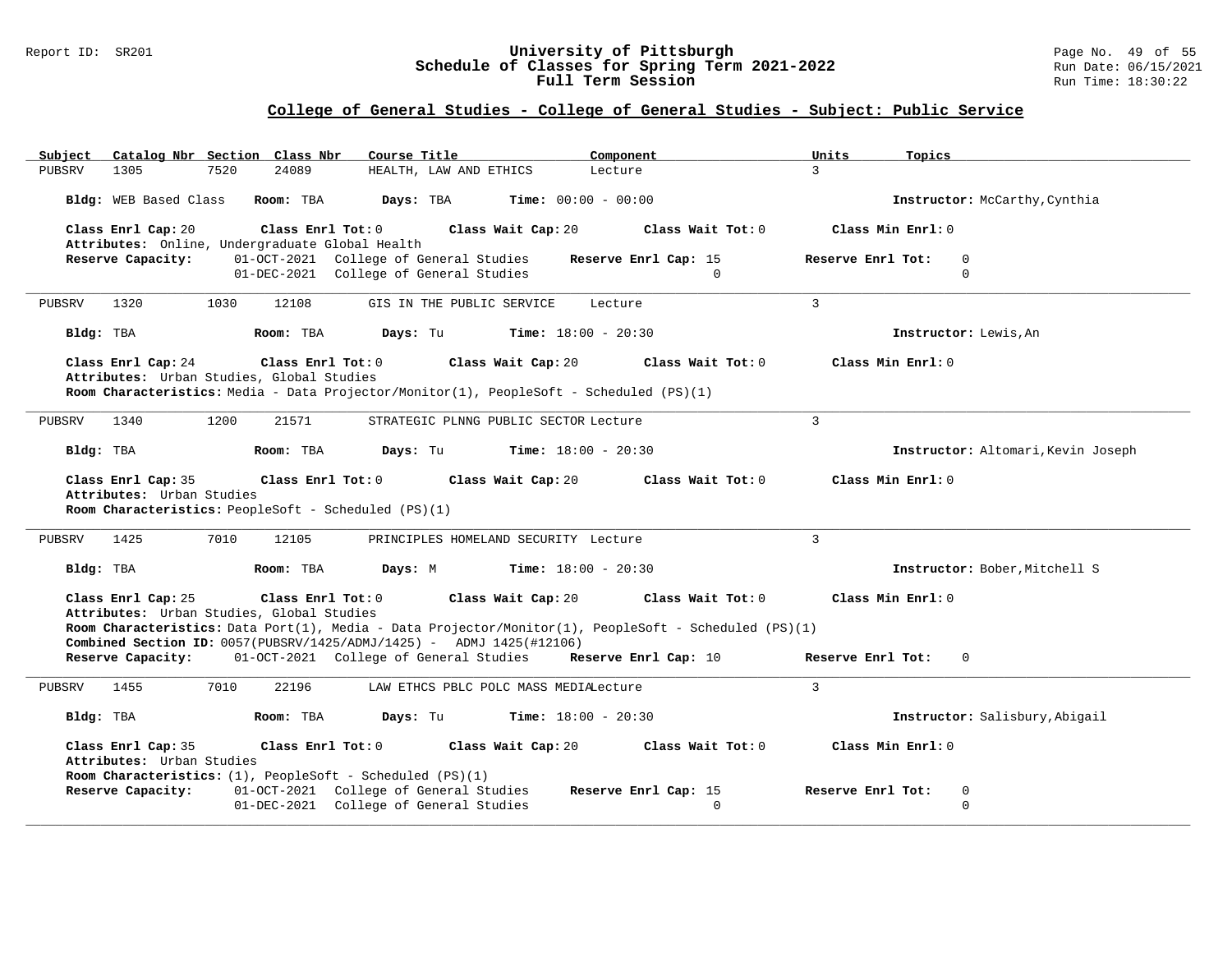### Report ID: SR201 **University of Pittsburgh** Page No. 50 of 55 **Schedule of Classes for Spring Term 2021-2022** Run Date: 06/15/2021 **Full Term Session Rundall Term Session Rundall Term Session**

| Subject   | Catalog Nbr Section Class Nbr                           |      |                     | Course Title                           |                    |                    | Component                    |                   | Units             | Topics            |                                            |
|-----------|---------------------------------------------------------|------|---------------------|----------------------------------------|--------------------|--------------------|------------------------------|-------------------|-------------------|-------------------|--------------------------------------------|
| PUBSRV    | 1900                                                    | 7710 | 25786               |                                        | INTERNSHIP SEMINAR |                    | Internship                   |                   | $1 - 6$           |                   |                                            |
| Bldg: TBA |                                                         |      | Room: TBA           | Days: TBA                              |                    | Time: TBA          |                              |                   |                   | Instructor: Staff |                                            |
|           | Class Enrl Cap: 20                                      |      | Class Enrl Tot: $0$ |                                        |                    | Class Wait Cap: 20 |                              | Class Wait Tot: 0 | Class Min Enrl: 0 |                   |                                            |
|           | Attributes: Undergraduate Internship, Hybrid            |      |                     |                                        |                    |                    |                              |                   |                   |                   |                                            |
|           | Room Characteristics: Media - Data Projector/Monitor(1) |      |                     |                                        |                    |                    |                              |                   |                   |                   |                                            |
|           | Reserve Capacity:                                       |      |                     | 01-OCT-2021 College of General Studies |                    |                    | Reserve Enrl Cap: 10         |                   | Reserve Enrl Tot: |                   | $\overline{0}$                             |
|           |                                                         |      | 01-DEC-2021         | College of General Studies             |                    |                    |                              |                   |                   |                   |                                            |
| PUBSRV    | 1901                                                    | 1010 | 12083               |                                        | INDEPENDENT STUDY  |                    | Independent Study            |                   | $1 - 6$           |                   |                                            |
|           | <b>Bldg:</b> TO BE ARRANGED                             |      | Room: TBA           |                                        | Days: TBA          |                    | <b>Time:</b> $00:00 - 00:00$ |                   |                   |                   | Instructor: Dougherty Juni, George William |
|           |                                                         |      |                     |                                        |                    |                    |                              |                   |                   |                   | Mckinney, Jerome                           |
|           | Class Enrl Cap: 25                                      |      | Class Enrl Tot: 0   |                                        |                    | Class Wait Cap: 20 |                              | Class Wait Tot: 0 | Class Min Enrl: 0 |                   |                                            |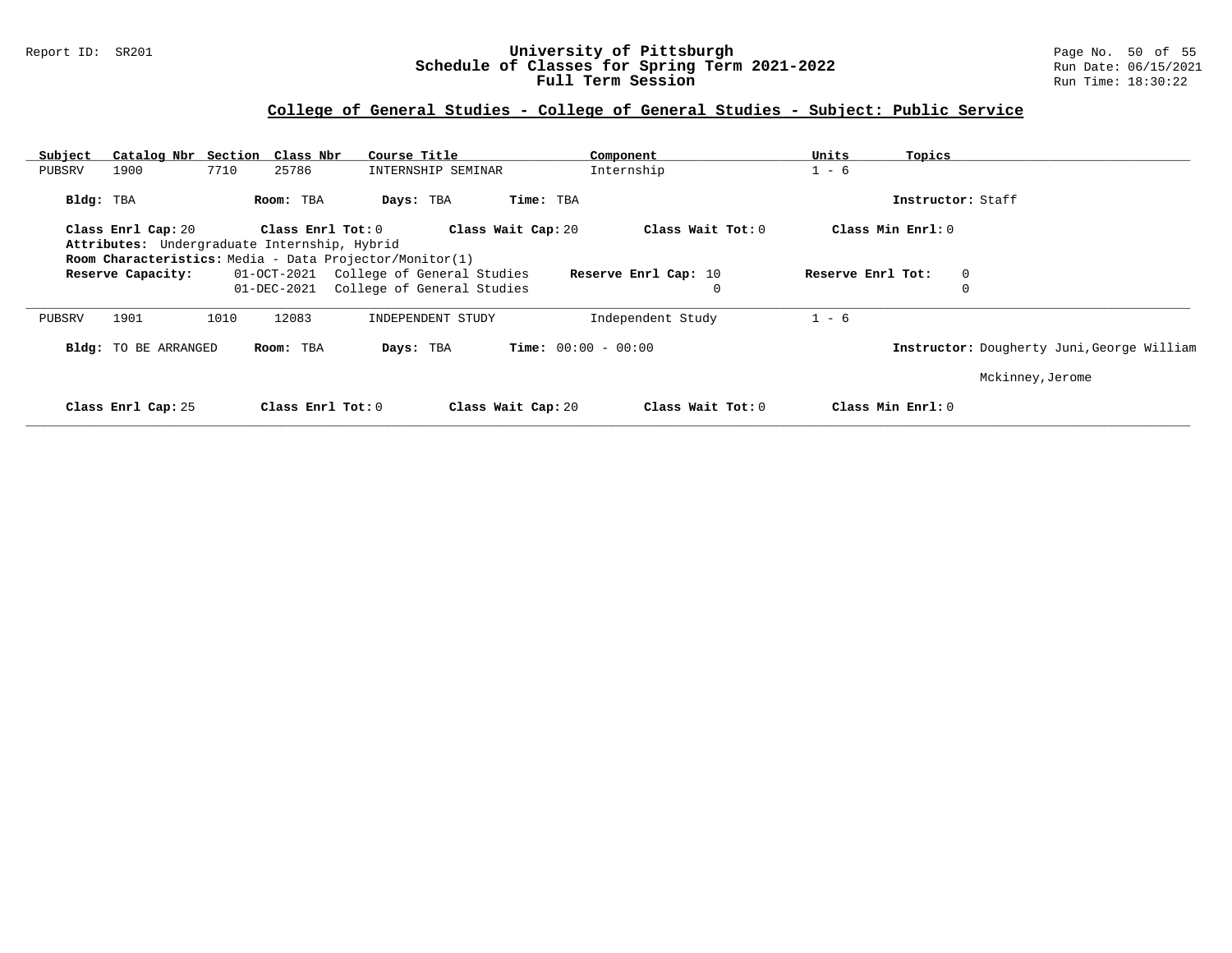### Report ID: SR201 **University of Pittsburgh** Page No. 51 of 55 **Schedule of Classes for Spring Term 2021-2022** Run Date: 06/15/2021 **Full Term Session Rundall Term Session Rundall Term Session**

### **College of General Studies - Certificate Programs - Subject: Career Development Accounting**

| Catalog Nbr Section Class Nbr<br>Subject | Course Title                                                                                                                                                                                                   | Component<br>Units           | Topics                            |
|------------------------------------------|----------------------------------------------------------------------------------------------------------------------------------------------------------------------------------------------------------------|------------------------------|-----------------------------------|
| CDACCT<br>6030<br>1010                   | 12066<br>FINANCIAL ACCOUNTING                                                                                                                                                                                  | $\overline{3}$<br>Lecture    |                                   |
| Bldg: TBA                                | Time: $18:30 - 21:00$<br>Room: TBA<br>Days: Tu                                                                                                                                                                 |                              | Instructor: Yurko, Amy Jo Naponic |
| Class Enrl Cap: 10                       | Class Enrl Tot: 0<br>Class Wait Cap: 10<br>Room Characteristics: PeopleSoft - Scheduled (PS)(1)<br>Combined Section ID: $0041(BUSACC/0030/CDACCT/6030)$ - BUSACC 0030(#11956)                                  | Class Wait Tot: 0            | Class Min Enrl: 0                 |
| CDACCT<br>6030<br>1015                   | 12093<br>FINANCIAL ACCOUNTING                                                                                                                                                                                  | $\overline{3}$<br>Recitation |                                   |
| Bldg: TBA                                | Days: Tu<br><b>Time:</b> $21:05 - 21:55$<br>Room: TBA                                                                                                                                                          |                              | Instructor: Yurko, Amy Jo Naponic |
| Class Enrl Cap: 10                       | Class Enrl Tot: 0<br>Class Wait Cap: 10<br>Room Characteristics: PeopleSoft - Scheduled (PS)(1)<br>Combined Section ID: $0042(BUSACC/0030/CDACC/6030)$ - BUSACC 0030(#12009)                                   | Class Wait Tot: 0            | Class Min Enrl: 0                 |
| 6040<br>1030<br>CDACCT                   | 12067<br>MANAGERIAL ACCOUNTING                                                                                                                                                                                 | $\overline{3}$<br>Lecture    |                                   |
| Bldg: TBA                                | Room: TBA<br>Days: W<br><b>Time:</b> $18:30 - 21:00$                                                                                                                                                           |                              | Instructor: Lind, Gary D          |
| Class Enrl Cap: 5                        | Class Enrl Tot: 0<br>Class Wait Cap: 5<br>Room Characteristics: PeopleSoft - Scheduled (PS)(1)<br>Combined Section ID: 0043(BUSACC/0040/CDACCT/6040) - BUSACC 0040(#11958)                                     | Class Wait Tot: 0            | Class Min Enrl: 0                 |
| CDACCT<br>6040<br>1040                   | 12094<br>MANAGERIAL ACCOUNTING                                                                                                                                                                                 | $\mathbf{3}$<br>Recitation   |                                   |
| Bldg: TBA                                | Room: TBA<br>Days: W<br><b>Time:</b> $21:05 - 21:55$                                                                                                                                                           |                              | Instructor: Lind, Gary D          |
| Class Enrl Cap: 10                       | Class Enrl Tot: 0<br>Class Wait Cap: 10<br>Room Characteristics: PeopleSoft - Scheduled (PS)(1)<br>Combined Section ID: 0044(BUSACC/0040/CDACCT/6040) - BUSACC 0040(#12010)                                    | Class Wait Tot: 0            | Class Min Enrl: 0                 |
| 1040<br>CDACCT<br>6204                   | 12068<br>INTERMEDT FINANCL REPORTING 1 Lecture                                                                                                                                                                 | $\overline{3}$               |                                   |
| Bldg: TBA                                | Room: TBA<br>Days: Tu<br><b>Time:</b> $18:30 - 21:00$                                                                                                                                                          |                              | Instructor: Kart, Todd R.         |
| Class Enrl Cap: 5                        | Class Enrl Tot: 0<br>Class Wait Cap: 5<br>Room Characteristics: Media - Data Projector/Monitor(1), PeopleSoft - Scheduled (PS)(1)<br>Combined Section ID: $0045(BUSACC/1204/CDACC/6204)$ - BUSACC 1204(#11982) | Class Wait Tot: 0            | Class Min Enrl: 0                 |
| 1060<br>CDACCT<br>6205                   | 12069<br>INTERMEDT FINANCL REPORTING 2 Lecture                                                                                                                                                                 | $\overline{3}$               |                                   |
| Bldg: TBA                                | Room: TBA<br>Days: Tu<br><b>Time:</b> $18:30 - 21:00$                                                                                                                                                          |                              | Instructor: Cohen, Brian          |
| Class Enrl Cap: 5                        | Class Enrl Tot: 0<br>Class Wait Cap: 5<br>Room Characteristics: Media - Data Projector/Monitor(1), PeopleSoft - Scheduled (PS)(1)<br>Combined Section ID: 0033(BUSACC 1205/CDACCT 6205) - BUSACC 1205(#12040)  | Class Wait Tot: 0            | Class Min Enrl: 0                 |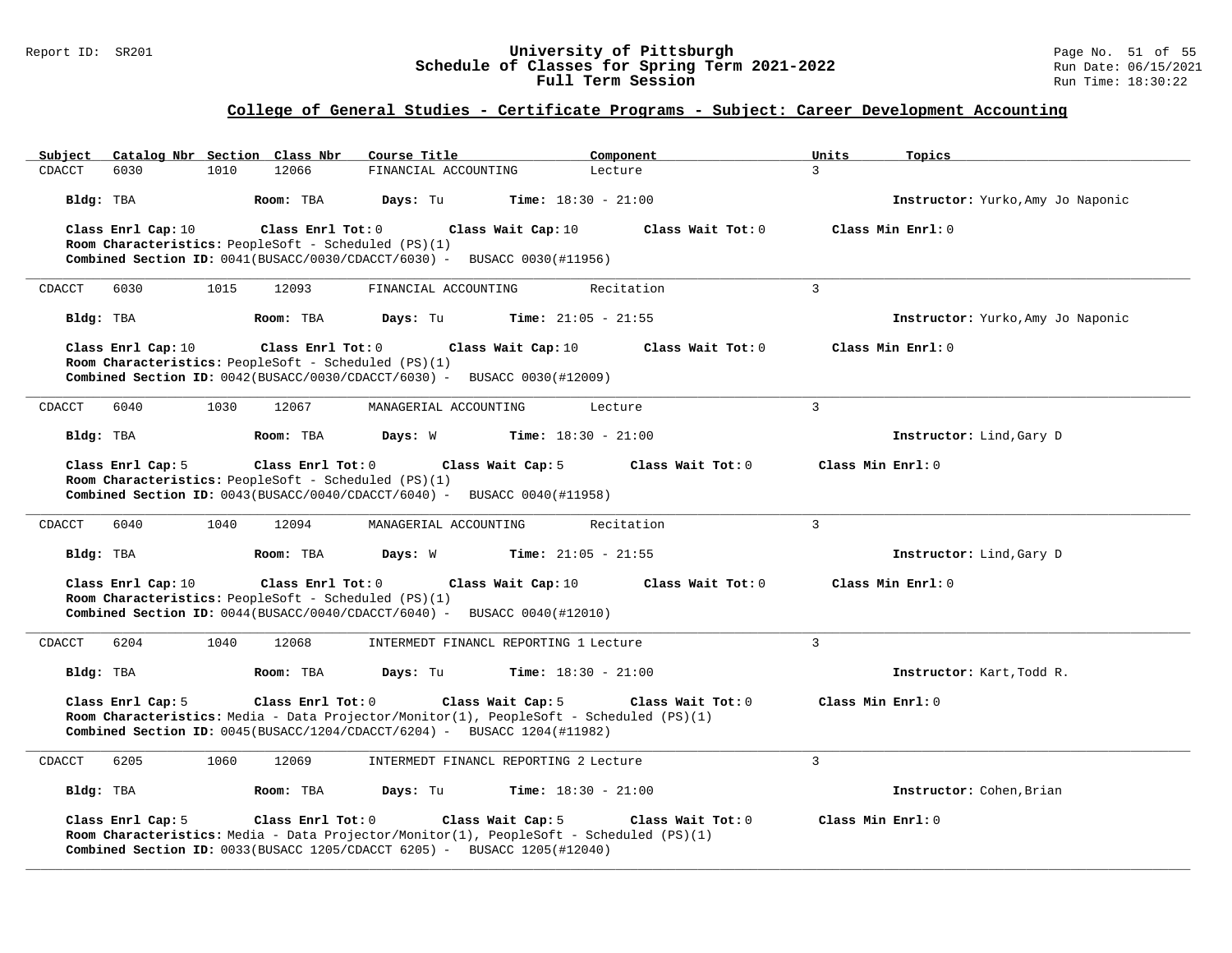| CDACCT<br>6210    | 1030<br>18386                                               | FINANCIAL STATEMENT ANALYSIS Lecture                                                                                                                                      |         | 3                             |
|-------------------|-------------------------------------------------------------|---------------------------------------------------------------------------------------------------------------------------------------------------------------------------|---------|-------------------------------|
| Bldg: TBA         | Room: TBA                                                   | $Time: 18:30 - 21:00$<br>Days: Tu                                                                                                                                         |         | Instructor: Carlin, Jocelyn D |
| Class Enrl Cap: 5 | <b>Room Characteristics:</b> PeopleSoft - Scheduled (PS)(1) | Class Enrl Tot: $0$ Class Wait Cap: $5$ Class Wait Tot: $0$<br><b>Combined Section ID:</b> $0012(BUSACC/1210/CDACT/6210/BACC/25)$ - BUSACC 1210(#16523)                   |         | Class Min Enrl: 0             |
| 6216<br>CDACCT    | 1070<br>16544                                               | ADVANCED FINANCIAL ACCOUNTING Lecture                                                                                                                                     |         | 3                             |
| Bldg: TBA         | Room: TBA                                                   | $Time: 18:30 - 21:00$<br>Days: W                                                                                                                                          |         | Instructor: Hogan, Brian      |
|                   |                                                             |                                                                                                                                                                           |         |                               |
| Class Enrl Cap: 5 | Room Characteristics: PeopleSoft - Scheduled (PS)(1)        | Class Enrl Tot: $0$ $\qquad$ Class Wait Cap: $5$ $\qquad$ Class Wait Tot: $0$<br><b>Combined Section ID:</b> $0011(BUSACC/1216/CDACCT/6216/BACC/2)$ - BUSACC 1216(#16514) |         | Class Min Enrl: 0             |
| 6221<br>CDACCT    | 1010<br>12107                                               | STRATEGIC COST MANAGEMENT                                                                                                                                                 | Lecture | 3                             |
| Bldg: TBA         | Room: TBA                                                   | $Time: 18:30 - 21:00$<br>Days: Tu                                                                                                                                         |         | Instructor: Srinivasan, Dhinu |

**\_\_\_\_\_\_\_\_\_\_\_\_\_\_\_\_\_\_\_\_\_\_\_\_\_\_\_\_\_\_\_\_\_\_\_\_\_\_\_\_\_\_\_\_\_\_\_\_\_\_\_\_\_\_\_\_\_\_\_\_\_\_\_\_\_\_\_\_\_\_\_\_\_\_\_\_\_\_\_\_\_\_\_\_\_\_\_\_\_\_\_\_\_\_\_\_\_\_\_\_\_\_\_\_\_\_\_\_\_\_\_\_\_\_\_\_\_\_\_\_\_\_\_\_\_\_\_\_\_\_\_\_\_\_\_\_\_\_\_\_\_\_\_\_\_\_\_\_\_\_\_\_\_\_\_\_**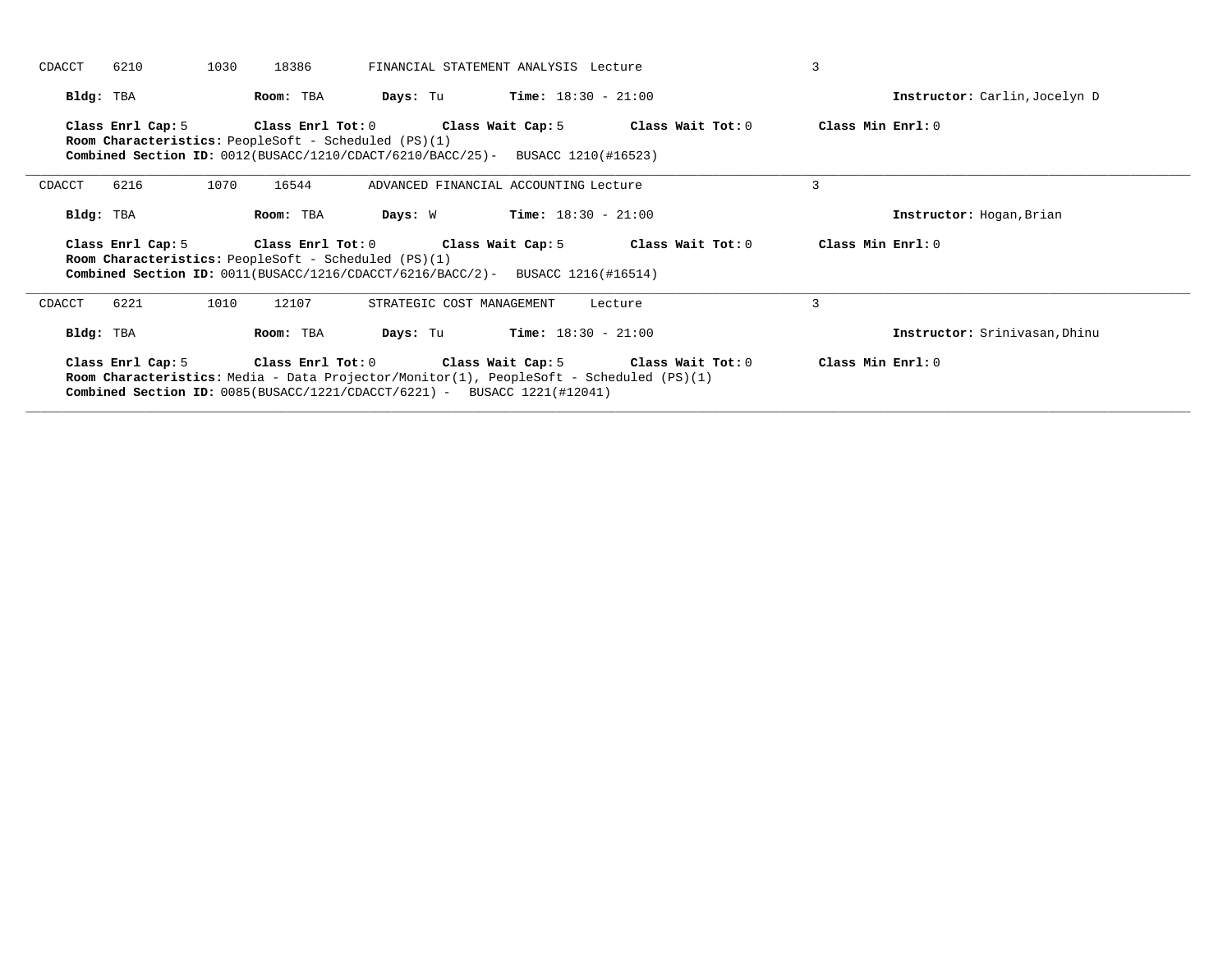### Report ID: SR201 **University of Pittsburgh** Page No. 53 of 55 **Schedule of Classes for Spring Term 2021-2022** Run Date: 06/15/2021 **Full Term Session Rundall Term Session Rundall Term Session**

# **School of Dental Medicine - College of General Studies - Subject: Dental Hygiene**

| Subject |                                          | Catalog Nbr Section Class Nbr |                   | Course Title                                             | Component                    |   | Units             | Topics                        |  |
|---------|------------------------------------------|-------------------------------|-------------------|----------------------------------------------------------|------------------------------|---|-------------------|-------------------------------|--|
| DENHYG  | 1902                                     | 7510<br>26438                 |                   | ALLD HEALTH EDUCATION PRACTCM Practicum                  |                              |   |                   |                               |  |
|         | Bldg: WEB Based Class                    | Room: TBA                     |                   | Days: TBA                                                | <b>Time:</b> $00:00 - 00:00$ |   |                   | Instructor: Washburn, Carol A |  |
|         |                                          |                               |                   |                                                          |                              |   |                   | Wagner, Kelly R               |  |
|         | Class Enrl Cap: 20<br>Attributes: Online |                               | Class Enrl Tot: 0 | Class Wait Cap: 20                                       | Class Wait Tot: $0$          |   | Class Min Enrl: 0 |                               |  |
|         | Reserve Capacity:                        | 01-OCT-2021<br>01-DEC-2021    |                   | College of General Studies<br>College of General Studies | Reserve Enrl Cap: 10         | 0 | Reserve Enrl Tot: | $\Omega$                      |  |

**\_\_\_\_\_\_\_\_\_\_\_\_\_\_\_\_\_\_\_\_\_\_\_\_\_\_\_\_\_\_\_\_\_\_\_\_\_\_\_\_\_\_\_\_\_\_\_\_\_\_\_\_\_\_\_\_\_\_\_\_\_\_\_\_\_\_\_\_\_\_\_\_\_\_\_\_\_\_\_\_\_\_\_\_\_\_\_\_\_\_\_\_\_\_\_\_\_\_\_\_\_\_\_\_\_\_\_\_\_\_\_\_\_\_\_\_\_\_\_\_\_\_\_\_\_\_\_\_\_\_\_\_\_\_\_\_\_\_\_\_\_\_\_\_\_\_\_\_\_\_\_\_\_\_\_\_**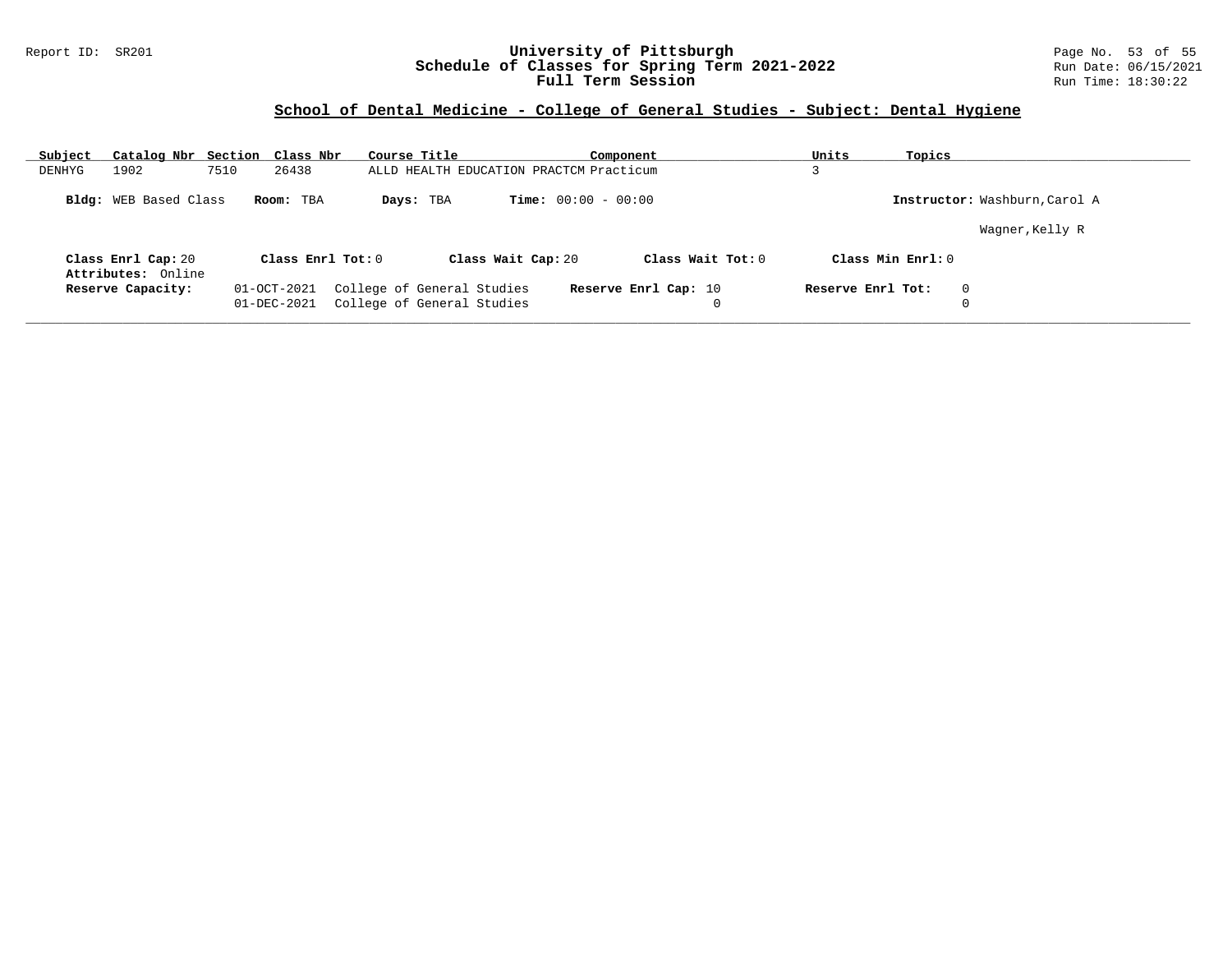#### Report ID: SR201 **University of Pittsburgh University of Pittsburgh** Page No. 54 of 55<br>**Schedule of Classes for Spring Term 2021-2022** Run Date: 06/15/2021 **Schedule of Classes for Spring Term 2021-2022** Run Date: 06/15/2021<br>**Full Term Session** Run Time: 18:30:22 Full Term Session

### **School of Nursing - College of General Studies - Subject: Nursing**

| Subject | Catalog Nbr Section                                         |                            | Class Nbr         | Course Title                                                 | Component                                         | Units<br>Topics   |                              |
|---------|-------------------------------------------------------------|----------------------------|-------------------|--------------------------------------------------------------|---------------------------------------------------|-------------------|------------------------------|
| NUR     | 1765                                                        | 7510<br>27782              |                   | RISK FACTORS AND HEALTH                                      | Lecture                                           | 3                 |                              |
|         | Bldg: WEB Based Class                                       | Room: TBA                  |                   | Days: TBA                                                    | <b>Time:</b> $00:00 - 00:00$                      |                   | Instructor: Beach, Michael D |
|         | Class Enrl Cap: 25                                          |                            | Class Enrl Tot: 0 | Class Wait Cap: 20                                           | Class Wait Tot: 0                                 | Class Min Enrl: 0 |                              |
|         | Attributes: Online                                          |                            |                   |                                                              |                                                   |                   |                              |
|         | Reserve Capacity:                                           | 01-OCT-2021                |                   |                                                              | RESERVED CGS HLTH MAJ & CRT1 Reserve Enrl Cap: 20 | Reserve Enrl Tot: | $\mathbf 0$                  |
|         |                                                             | 01-DEC-2021                |                   | RESERVED CGS HLTH MAJ & CRT1                                 |                                                   |                   |                              |
|         |                                                             |                            |                   |                                                              |                                                   |                   |                              |
| NUR     | 1829                                                        | 7010<br>27783              |                   | CONTEM ISSUES CROS CULTL HLTH Lecture                        |                                                   | 3                 |                              |
|         | Bldg: Victoria Building Room: 00122                         |                            | Days: M           |                                                              | <b>Time:</b> $13:00 - 14:50$                      |                   | Instructor: Mitchell, Ann M. |
|         | Class Enrl Cap: 20                                          | Class Enrl Tot: 0          |                   | Class Wait Cap: 20                                           | Class Wait Tot: 0                                 | Class Min Enrl: 0 |                              |
|         | Attributes: Global Studies, Undergraduate Global Health     |                            |                   |                                                              |                                                   |                   |                              |
|         | <b>Room Characteristics:</b> PeopleSoft - Scheduled (PS)(1) |                            |                   |                                                              |                                                   |                   |                              |
|         | Reserve Capacity:                                           | 01-OCT-2021<br>01-DEC-2021 |                   | RESERVED CGS HLTH MAJ & CRT1<br>RESERVED CGS HLTH MAJ & CRT1 | Reserve Enrl Cap: 20<br>0                         | Reserve Enrl Tot: | 0                            |

This is a face-to-face class that meets in alternating weeks and includes independent student work during the weeks students do not meet in class. **\_\_\_\_\_\_\_\_\_\_\_\_\_\_\_\_\_\_\_\_\_\_\_\_\_\_\_\_\_\_\_\_\_\_\_\_\_\_\_\_\_\_\_\_\_\_\_\_\_\_\_\_\_\_\_\_\_\_\_\_\_\_\_\_\_\_\_\_\_\_\_\_\_\_\_\_\_\_\_\_\_\_\_\_\_\_\_\_\_\_\_\_\_\_\_\_\_\_\_\_\_\_\_\_\_\_\_\_\_\_\_\_\_\_\_\_\_\_\_\_\_\_\_\_\_\_\_\_\_\_\_\_\_\_\_\_\_\_\_\_\_\_\_\_\_\_\_\_\_\_\_\_\_\_\_\_**